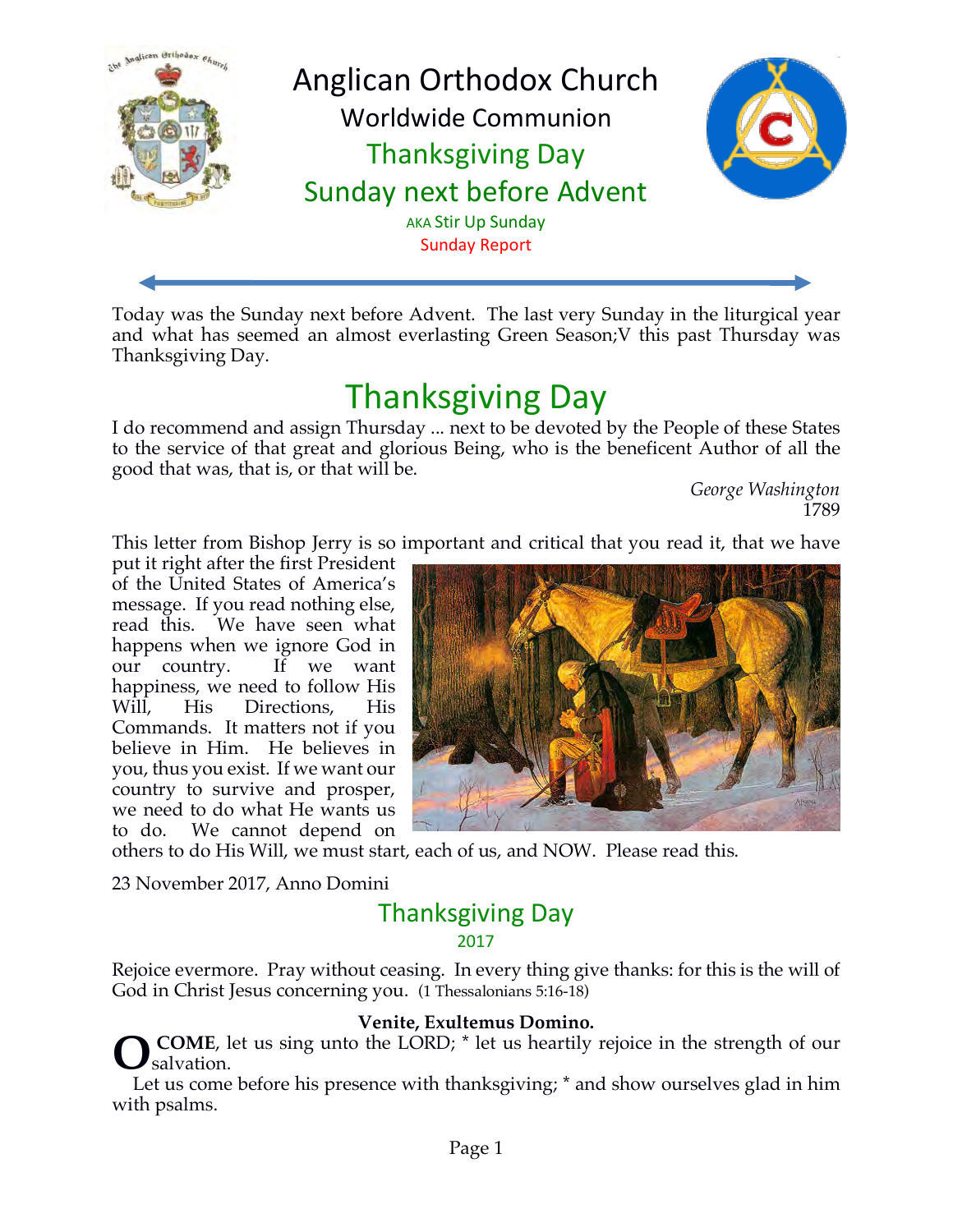For the LORD is a great God; \* and a great King above all gods. In his hand are all the corners of the earth; \* and the strength of the hills is his also. The sea is his, and he made it; \* and his hands prepared the dry land. O come, let us worship and fall down, \* and kneel before the LORD our Maker.

For he is the Lord our God; \* and we are the people of his pasture, and the sheep of his hand.

O worship the LORD in the beauty of holiness; \* let the whole earth stand in awe of him. For he cometh, for he cometh to judge the earth; \* and with righteousness to judge the world, and the people with his truth.

In our Anglican Orthodox Church, after the English Reformed tradition, we repeat the Venite, Exultemus Domino (the great Thanksgiving) at every Morning Prayer Service each day of the week. But do we, in the churches across America, truly mean each word of this great Thanksgiving? Does the America of today observe the yearly Thanksgiving, and the gratitude for our daily bread, with the same reverence and sincerity as the America of decades long past? It may be that we have become as the ten lepers of the Gospel of St. Luke 17:12-19. All ten appealed to our Lord for healing, and all ten were, indeed, healed; but only one returned to the Lord to give thanksgiving for this wonderful act of mercy and grace. The other nine are like many in our pews today – they will gladly accept the miracle, but forget to thank the Providence that gave it.

Let us pray our great nation which has been the recipient and beneficiary of so many blessings and providential intercessions will soon sober up and awaken once more to that Ancient Light which guided us in the Wilderness of the Past.

A Happy and Heartfelt Thanksgiving to one and all, in our Lord Jesus Christ, AMEN.

*Jerry L. Ogles* Presiding Bishop

## **Thanksgiving Day**

Thursday brought us Thanksgiving Day; a day known primarily for the excess consumption of food in the company of all available family members. Sometimes we forget the origin of the thanksgiving in Thanksgiving Day. While we are, or certainly should be, grateful to God every day for the wonderful world, country and family He has given us, this is the day our country has set aside to give thanks to God. Not thanks in general, but thanks to God. If you look at other countries and other times, you cannot be but thankful to God we live here and now. The list of things to be thankful to God is endless. If nothing else, give thanks you are here now and able to praise Him. Here is the start of our family list of things for which we are fortunate and give thanks for:

- God's love for us;
- God sent His Son that we might have eternal life with Him;
- Our great country;
- Our families;
- Our military who protect our freedom at great cost to themselves and their families;
- Our church;
- Our friends (that would be each of you)
- Our health;
- Our earthly great fortune;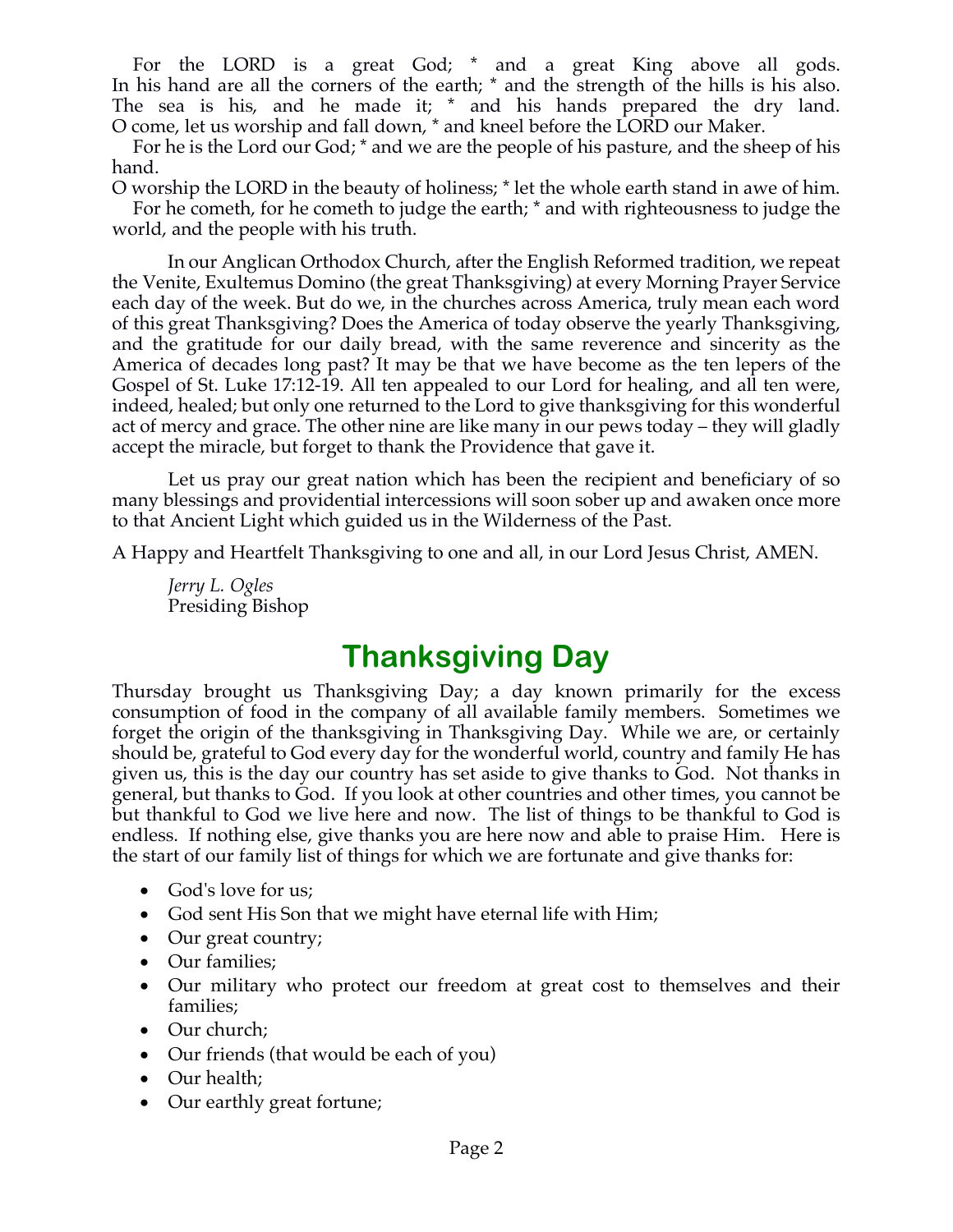Surely your list is similar.

The propers for Thanksgiving Day are found on pages 265-266:

## Thanksgiving Day

*The Collect.*

MOST merciful Father, who hast blessed the labours of the husbandman in the returns of the fruits of the earth; We give thee humble and hearty thanks for this thy bounty; beseeching thee to continue thy loving-kindness to us, that our land may still yield her increase, to thy glory and our comfort; through Jesus Christ our Lord. Amen. O

The Epistle for Thanksgiving Day uses one of our favorite phrases "superfluity of naughtiness" and comes from the Epistle of James, the First Chapter, beginning at the Sixteenth Verse. James counsels us, "Every good gift and every perfect gift is from above, and cometh down from the Father of lights, with whom is no variableness, neither shadow of turning. Of his own will begat he us with the word of truth, that we should be a kind of firstfruits of his creatures." God is the perfect source of good. What is good is of God. Through His Son, our Savior Jesus Christ, we have been given instructions on how to act. Many of us have listened and claim to be followers of Chri But James warns us, "But be ye doers of the word, and not hearers only, deceiving your own selves. For if any be a hearer of the word, and not a doer, he is like unto a man be-holding his natural face in a glass: for he beholdeth himself, and goeth his way, and straightway forgetteth what manner of man he was. But whoso looketh into the perfect law of liberty, and continueth therein, he being not a forgetful hearer, but a doer of the work, this man shall be blessed in his deed." With so much about us, we need ask, what is it to do the work of the Lord? The answer is simple, "Pure religion and undefiled before God and the Father is this, To visit the fatherless and widows in their affliction, and to keep himself unspotted from the world."

Being able to fluently and glibly talk the talk is meaningless, if you will not walk the walk. Your body must fulfill the promises your mouth made.

o not err, my beloved brethren. Every good gift and every perfect gift is from above, and cometh down from the Father of lights, with whom is no variableness, neither shadow of turning. Of his own will begat he us with the word of truth, If and every perfect gift is from above, and cometh down from the Father of lights, with whom is no variableness, neither shadow of turning. Of his own will begat he us with the word of truth, that we should be a kind of f let every man be swift to hear, slow to speak, slow to wrath: for the wrath of man worketh not the righteousness of God. Wherefore lay apart all filthiness and superfluity of naughtiness, and receive with meekness the engrafted word, which is able to save your souls. But be ye doers of the word, and not hearers only, deceiving your own selves. For if any be a hearer of the word, and not a doer, he is like unto a man be-holding his natural face in a glass: for he beholdeth himself, and goeth his way, and straightway forgetteth what manner of man he was. But whoso looketh into the perfect law of liberty, and continueth therein, he being not a forgetful hearer, but a doer of the work, this man shall be blessed in his deed. If any man among you seem to be religious, and bridleth not his tongue, but deceiveth his own heart, this man's religion is vain. Pure religion and undefiled before God and the Father is this, To visit the fatherless and widows in their affliction, and to keep himself unspotted from the world.

The Thanksgiving Day Holy Gospel came from the Sixth Chapter of the Gospel according to Saint Matthew beginning at the Twenty-Fifth Verse. Jesus tell us to "Trust in God and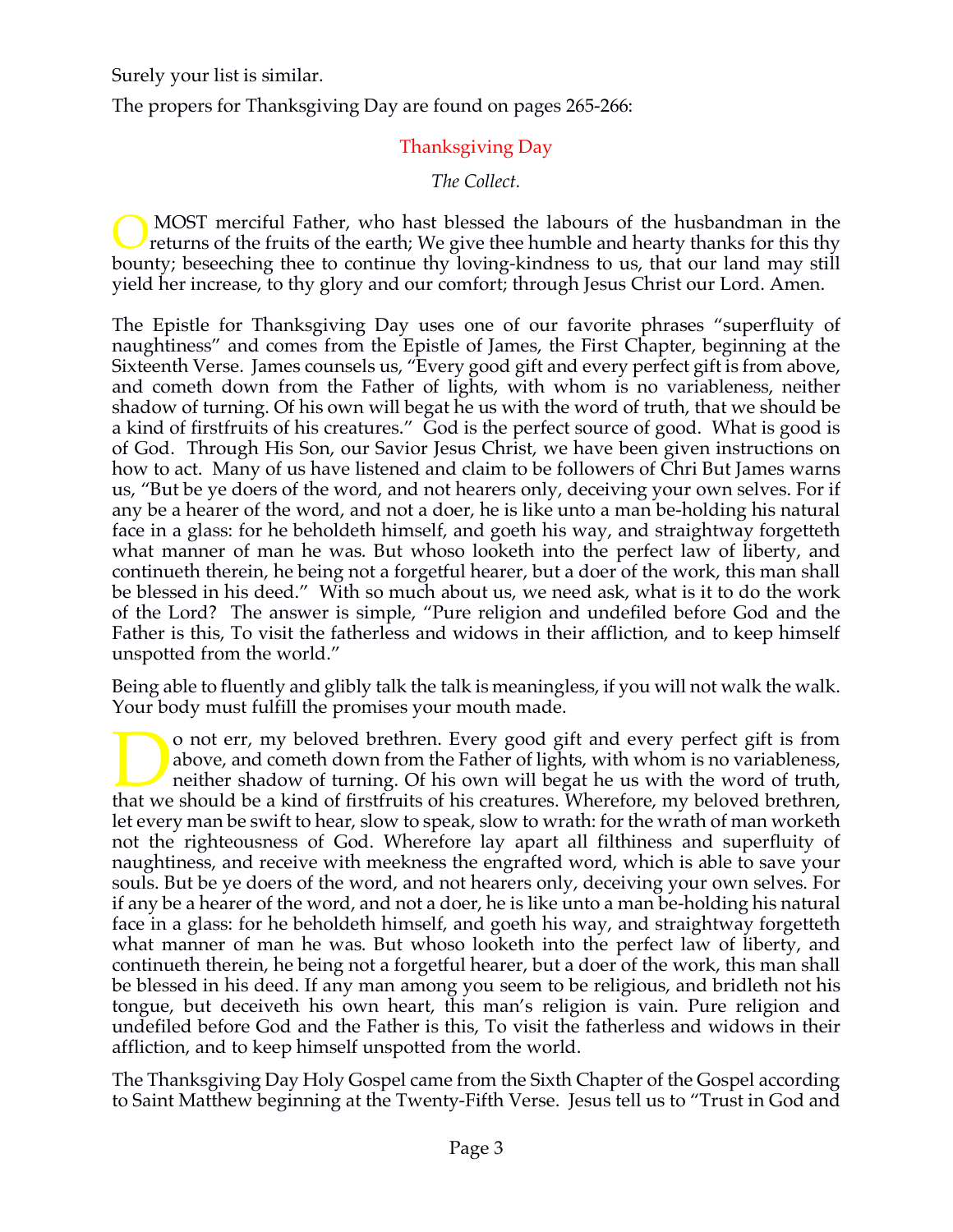Dread Naught". He reminds us that by worrying, none of us can add even one cubit, or one second for that matter, to the span of our life here on earth. In a very graphic example He points out that not even the raiment of Solomon, the most glorious of all kings, could approach the beauty of a lily, who toiled not at all. Do as God asks, put your faith in Him and all you need will come to you. Understand, this means doing as He asks, not just sitting by and watching the world go by. Note the words of James in the Epistle.

esus said, Be not anxious for your life, what ye shall eat, or what ye shall drink; nor yet for your body, what ye shall put on. Is not the life more than food, and the body than raiment? Behold the fowls of the air: for they sow not, neither do they reap, nor gather into barns; yet your heavenly Father feedeth them. Are ye not much better than they? Which of you by being anxious can add one cubit unto the measure of his life? And why are ye anxious for raiment? Consider the lilies of the field, how they grow; they toil not, neither do they spin: and yet I say unto you, That even Solomon in all his glory was not arrayed like one of these. Wherefore, if God so clothe the grass of the field, which to-day is, and to-morrow is cast into the oven, shall he not much more clothe you, O ye of little faith? Therefore be not anxious, saying, What shall we eat? or, What shall we drink? or, Wherewithal shall we be clothed? (For after all these things do the Gentiles seek:) for your heavenly Father knoweth that ye have need of all these things. But seek ye first the kingdom of God, and his righteousness; and all these things shall be added unto you. Be not therefore anxious for the morrow: for the morrow shall take thought for the things of itself. Sufficient unto the day is the evil thereof. J

*Sermon – Rev Hap Arnold – Time and Action*

## Thanksgiving Day

*The Collect.*

MOST merciful Father, who hast blessed the labours of the husbandman in the

returns of the fruits of the earth; We give thee humble and hearty thanks for this thy bounty; beseeching thee to continue thy loving-kindness to us, that our land may still yield her increase, to thy glory and our comfort; through Jesus Christ our Lord. *Amen*. O

The Collect acknowledges in effect God *hast blessed the efforts of the workers as shown by the things they produce from the natural resources God provided and that we give thanks for this great harvest of useful things, food and others, and that we pray God will continue to guide us and help* 

*us so we can stay prosperous and happy to show how great He is and for our own comfort, by the way.*

In his Epistle, James tells us all good is of God and if we are of God, we will act of God. Saint Matthew reminds us we should not worry about how things will be or what we will do. Remember, the line of time stretches from the unknowable past to the unfathomable eternity of the future. But, we humans here on earth live only today. Today is where God's finger touches that line of time. Just do what we are supposed to *now*. For yesterday will never come again and tomorrow will never get here. If we do not act today, it will not be done.

Few thinking people would dispute the rather obvious fact our country is in real trouble. More than it has ever been before. With the exception of the Civil War, in the past our threats have been external. We were able to come together around a common core and

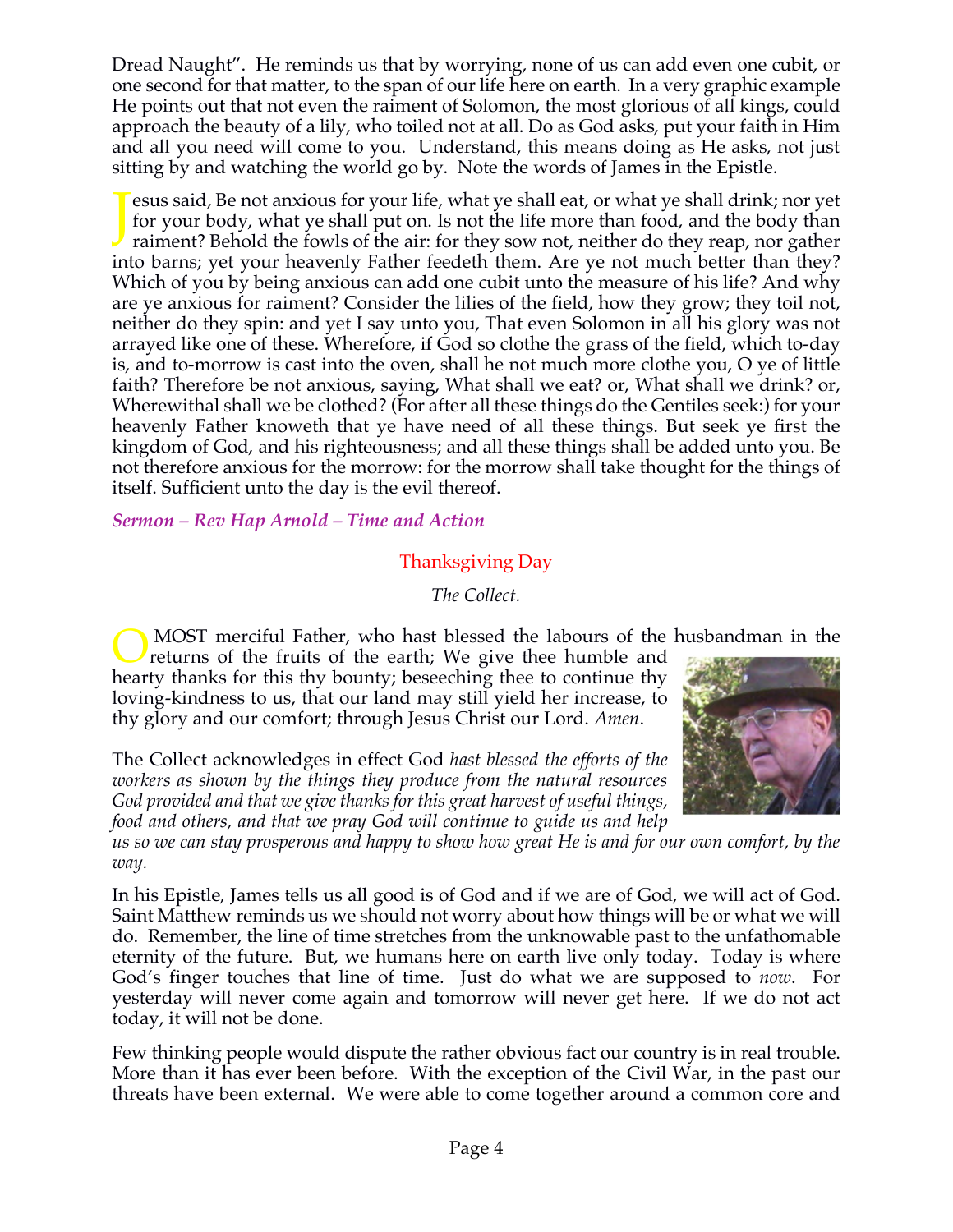eliminate the threat. For many years our enemy has been among us, causing division and strife; diverting our people from their common core values.

Make no mistake, this has been a Judeo-Christian country since it was first inhabited, read General Washington's proclamation regarding Thanksgiving. From the beginning, people came here to worship in freedom, the greater part of them serious Christians, almost all nominal Christians owing their heart's allegiance to our Lord. But, almost all in the end feeling their world would be best served with freedom of religion. None looked for freedom <u>from</u> religion. Even the very few agnostics valued the Christian religion as the only one suited for a Republic.

Christians are exhorted to pray hard, love hard, work hard and yes, play hard. We are not to be slothful in any thing, but moderate in all things. To be respectful, conservative and happy. We are not to be a burden on others, if possible. "…if any would not work, neither should he eat." (2 Thessalonians 3)

But, what do we find today? People being exhorted to do what feels good, accept all behavior as deserving of equal consideration and respect, to take it easy, to accept the handouts instead of working. To be slothful, disrespectful, immoral and illiterate. All this by our government and its minions.

With what result?

Record levels with regard to:

- Our country's respect level at its lowest since 1776;
- Increased crime;
- Inflation;
- Poverty;
- Unemployment;
- Suicides;
- Illegitimate Births;
- Cohabitation and Serial Habitation;
- Unhappiness!

So, what is the cure? Follow God's instructions.

What can you do?

Act! Action, not diction is the key!

Act on those right next to you. Spread the Gospel to the person next to you. It is your job! It is God's commandment. Start with yourself and work outward.

Accept nothing less than your best from you. Maintain a positive attitude, encourage your family to maintain a positive attitude. Attend church, so you can be around people with the right ideas at least once a week. Work with members of your church to stabilize their lives. Hope for the best, prepare for the worst. Remember, we all die. There are none so poor as cannot purchase a noble death. Act like today is your last day. Do what must be done. Accept nothing less from yourself. Encourage your friends and family.

God gave us a job to do. We must not fail. The country may survive, it may not. That is not our concern. Our concern is the battle at hand. I took an oath of office well over fifty years ago agreeing "I will support and defend the Constitution of the United States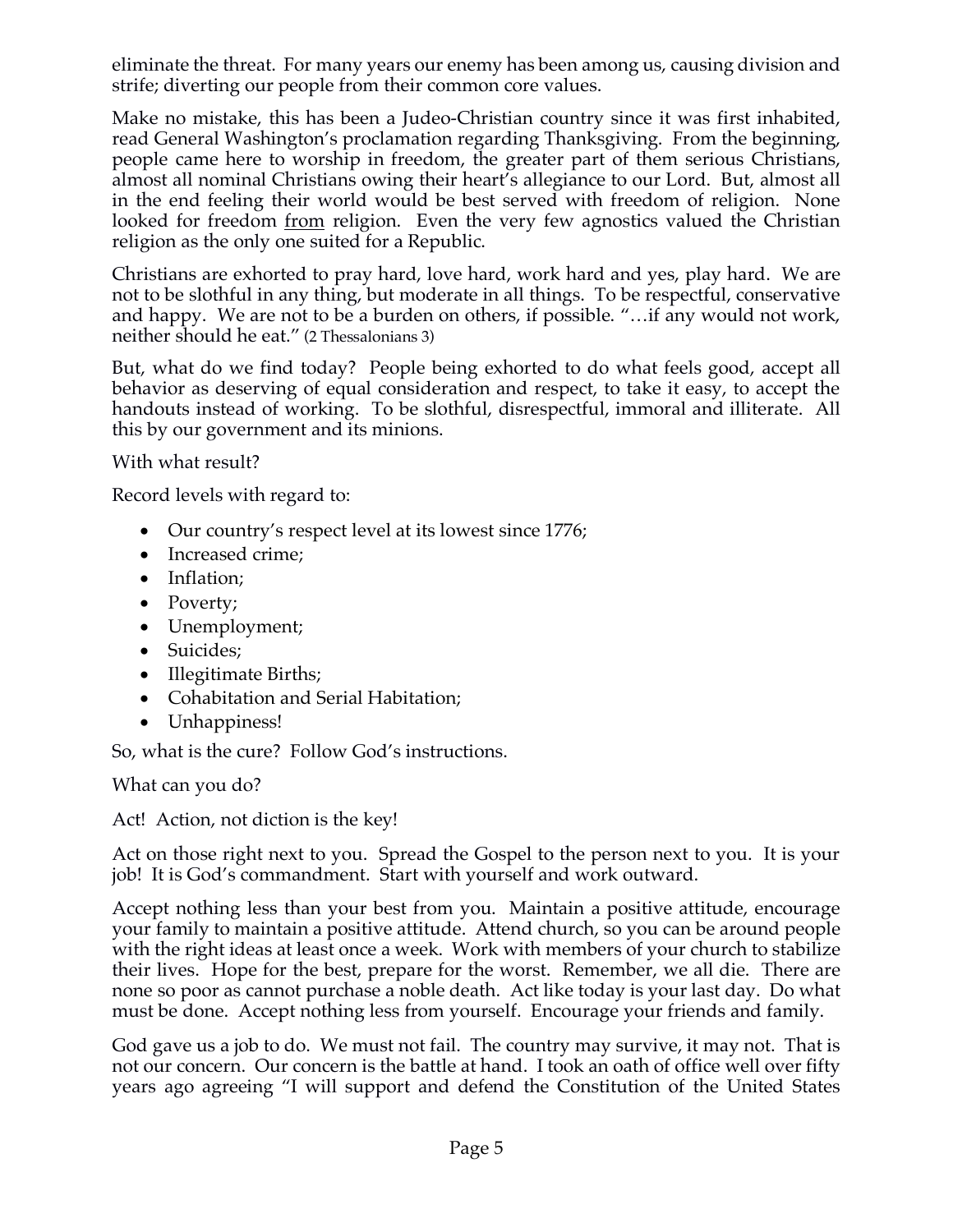against all enemies, foreign and domestic; that I will bear true faith and allegiance to the same; that I take this obligation freely, without any mental reservation or purpose of evasion; and that I will well and faithfully discharge the duties of the office on which I am about to enter. So help me God." Now is not the time to stop.

The oath of office I took lays out our job pretty clearly. We must do what we can to insure our country is here for the future. That means bring people around to the side of God. We need to be on His Side. God is never on our side, He expect us to come to His Side. The country's problems all stem from a failure to follow His Directions. So, one person at a time, we need to bring people over to His Side. Start with you and work outward. If one out of a hundred of us brings one person to His Side, things will be different soon.

Start today! Read Scripture every day. Figure out what at least one verse means. It will take a while, but you have the rest of your life to complete your study. Figure out what God wants you to do and do it. Try to pay your own way everywhere. If someone must owe, let others owe you. Do your part. Be part of the economic solution, not the problem. Remember, debt is not your friend. Be vigilant in protecting your civil rights. Do not surrender civil rights for temporary and illusory security. Take the time to talk to others and try to help them understand how much more freedom and hard work can bring compared to "free things" from a plantation government. Support free enterprise and this country. Remember you are free because of the blood shed on your behalf by those who have gone to war to protect you. Do not give up the freedom they died for.

Do not despair! All is not lo And, if all were lost, there would still be no room for despair, rather one last charge. There is a lot to be done. Go forth and do His Work.

This is a great country; not because God was on our side, but rather because it has always been on God's Side.

Let it return to that path!

## *Stir Up Sunday*

Stir Up Sunday is an informal term in the Anglican Church for the last Sunday before the season of Advent. The term comes from the opening words of the collect for the day in the Book of Common Prayer:

STIR up, we beseech thee, O Lord, the wills of thy faithful people; that they, plenteously<br>Sbringing forth the fruit of good works, may of thee be plenteously rewarded; through bringing forth the fruit of good works, may of thee be plenteously rewarded; through Jesus Christ our Lord. *Amen*

Through an association of ideas, the day subsequently became connected, especially in

England, with the preparation of Christmas puddings in readiness for Christmas. Also, though with no real religious significance, Stir Up Sunday is located just the right time of the year to make the fruit cakes, Christmas Puddings and the like to be consumed on Christmas. In many English culture homes, the afternoon of Stir Up Sunday is dedicated to measuring, **stirring** and cooking the Christmas Pudding!



The Christmas pudding is an important part of the

Christmas Day celebrations in the UK. Christmas pudding is a round, rich and heavy pudding made from fruit, eggs, sugar, breadcrumbs, suet, spices, and alcohol such as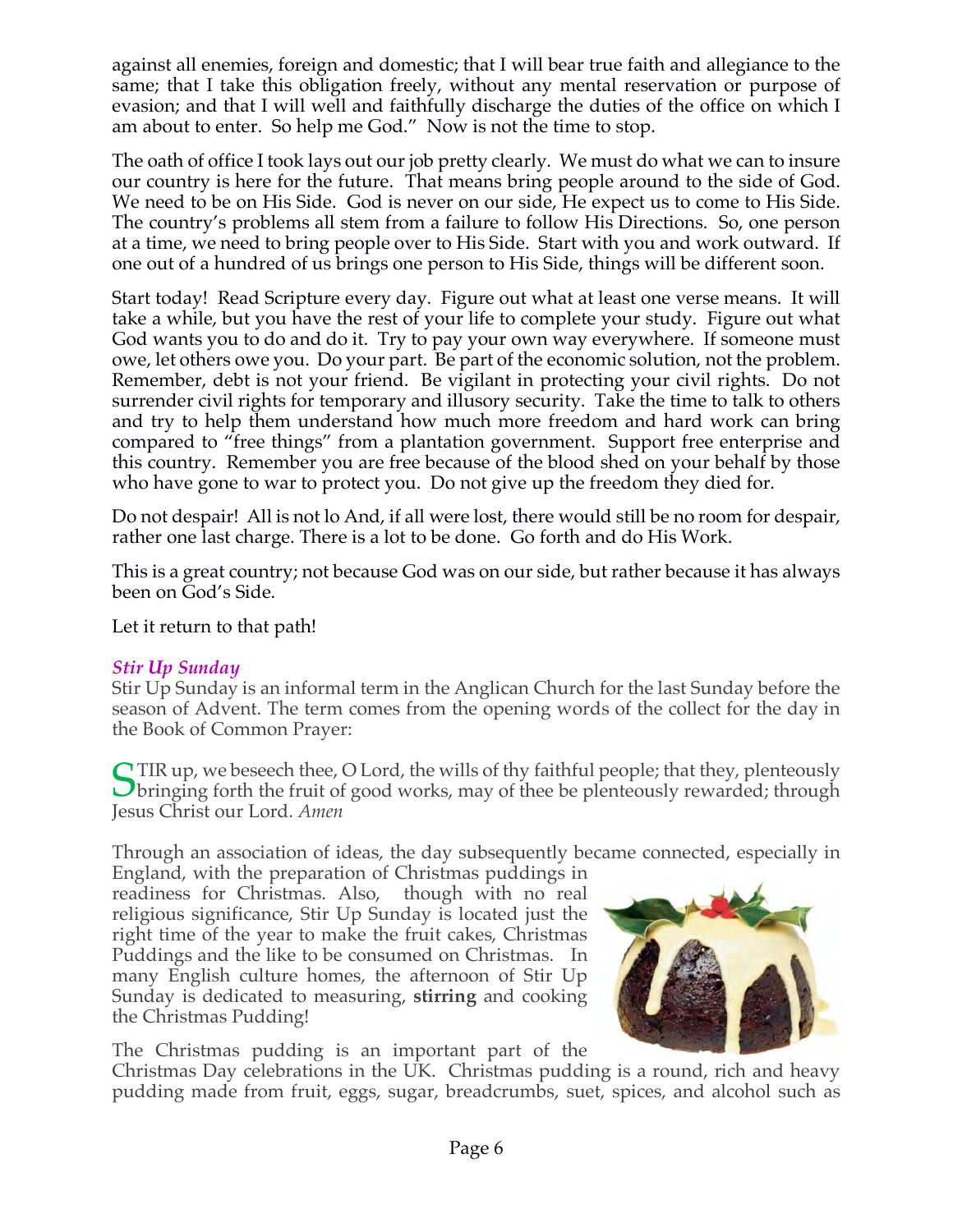brandy or rum. Many families have their favorite pudding recipe, which is often passed down through generations of family members.

Stir-up Sunday is traditionally the day for making your Christmas pudding; giving it a month to mature before eating it on Christmas day. Stir-up Sunday is on 23 November this year.

According to tradition, everyone in the family (especially the children) takes a turn to stir the pudding and makes a wish while stirring. Traditionally, the pudding should be stirred from east to west in honour of the three Kings who travelled from the East to see Jesus; and it should also have 13 ingredients to represent Christ and his disciples.

It used to be common for people to put a coin in their Christmas pudding. This was supposed to bring wealth in the coming year to the person who found it.

Christmas puddings are popular in the UK, but many people now buy their puddings from their local supermarket.

In the Book of Common Prayer of 1662 and later, this collect is listed for "The Twenty-Fifth Sunday After Trinity", with accompanying rubric specifying that this collect "shall always be used upon the Sunday next before Advent". This reinforced the significance of this day as forming part of the preparation for the season of Advent. The rubric is necessary because the last Sunday before Advent does not always fall on the twenty-fifth Sunday after Trinity: Trinity Sunday is a moveable feast and the Advent season is fixed, so the number of weeks in between varies from year to year. The 1928 Book of Common Prayer solves this dilemma by marking only 24 Sundays after Trinity, with provision for two more, and setting this Sunday apart as "Next before Advent."

## *On Point*

Someone asked, where do the quotes come from? The answer is from the people who uttered them. But, how did you find them? Oh, that. Some from Bishop Jerry, many from Rev Bryan Dabney, a few from other places, some from Rev Geordie Menzies-Grierson, but overall mostly from Bryan. He always has some great ones to share. On to the On Point quotes –

A "talebearer" carries all the stories he can pick up, true or false, from house to house, to make mischief and sow discord. He reveals secrets which he has been entrusted with, and so breaks the laws, and forfeits all the privileges of friendship and [citizenship].

*Matthew Henry*

17<sup>th</sup> and 18<sup>th</sup> century English pastor and author

*Influence*, n. In politics, a visionary quo given in exchange for a substantial quid. *Ambrose Bierce*

 $19<sup>th</sup>$  and  $20<sup>th</sup>$  century American author and misanthrope

Trust ye in the LORD for ever: for in the LORD JEHOVAH is everlasting strength. *Isaiah 26:4*

Take heed lest any man deceive you: for many shall come in my name, saying, I am Christ; and shall deceive many.

*Mark 13:5-6*

As the Father hath loved me, so have I loved you: continue ye in my love.

*John 15:9*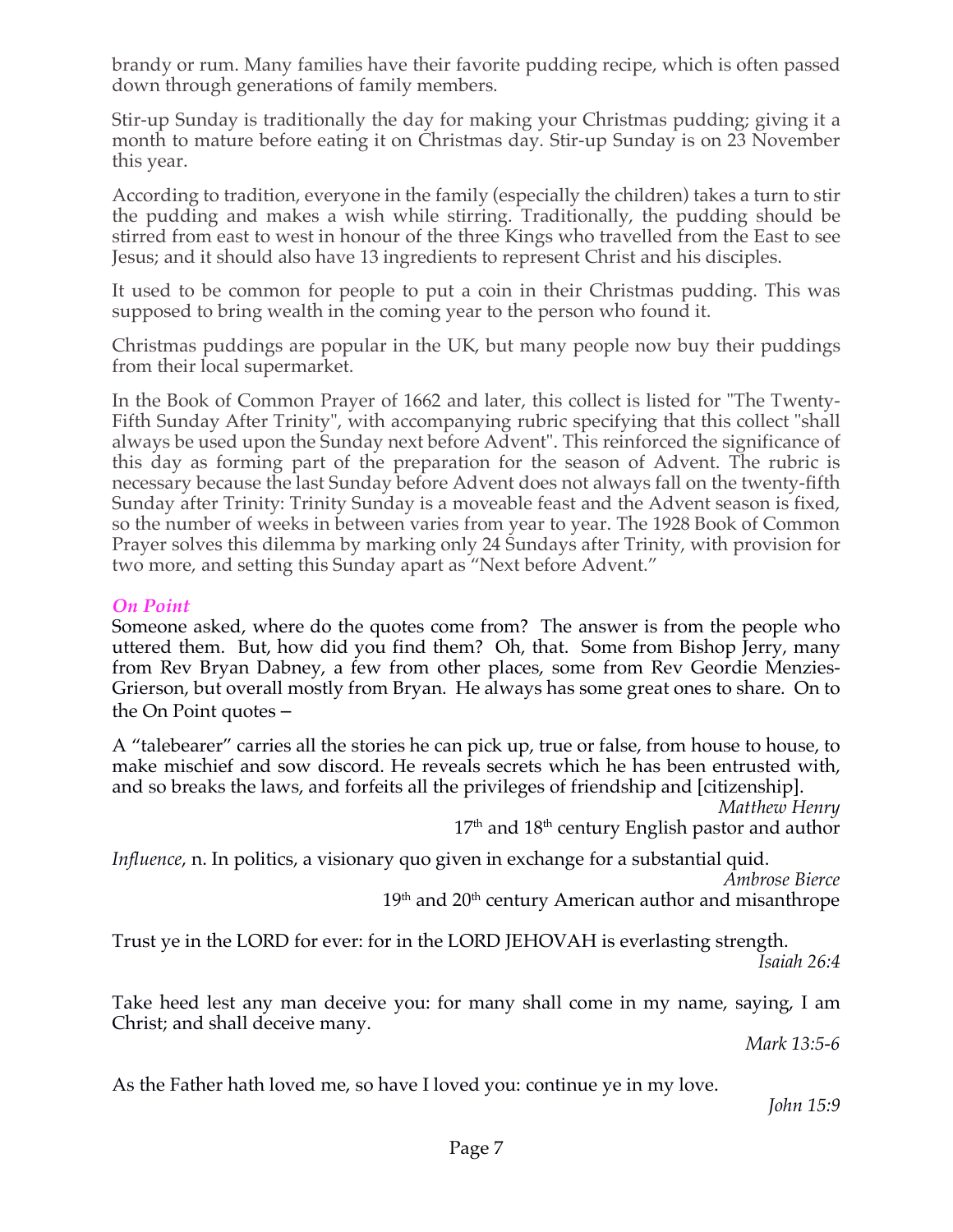Iniquity is daring enough even when human laws are against it, which often prove too weak to give an effectual check to it; but how mischievous is it when it is backed by a law!

> *Matthew Henry*  $17<sup>th</sup>$  and  $18<sup>th</sup>$  century English pastor and author

Paul warned the Church against those who preach 'another gospel.' There is no way that Hindu and Christian faiths can be reconciled... the former preaches a gospel of occultic, idolatrous practices, man-gods and worship of devils, the latter... points to the exclusive Lordship of the King of Kings, Jesus Christ, and instructs us to keep our eyes fixed only on Him. One sees in [modern] India the damage [of] Hinduism... The poverty-stricken and diseased Indian masses disprove the New Age lie that this religion can bring prosperity and health. The horrendous caste system... shows the harm that can befall people who trust in the false doctrines of karma and reincarnation. Yet, millions of New Age believers in America and the West insist that Hinduism is a scientific religion able to meet all of man's spiritual and material needs.

*Texe Marrs*  $20<sup>th</sup>$  and  $21<sup>st</sup>$  century American Christian author and commentator Dark Secrets of the New Age, p. 47

Our freedoms and liberties are guaranteed to us because the framers of our Constitution, through past experience and careful consideration, gave us a Constitutional Republic, not a Democracy . . . A governmental system based on the rule of law and not the rule of the majority.

*Dan Eichenbaum*  $20<sup>th</sup>$  and  $21<sup>st</sup>$  century American commentator The Genius and Necessity of the Electoral College, 12-18-2016

## *Propers*

Each Sunday there are Propers: special prayers and readings from the Bible. There is a Collect for the Day; that is a single thought prayer, most written either before the refounding of the Church of England in the 1540s or written by Bishop Thomas Cranmer, the first Archbishop of Canterbury after the re-founding.

The Collect for the Day is to be read on Sunday and during Morning and Evening Prayer until the next Sunday. The Epistle is normally a reading from one of the various Epistles, or letters, in the New Testament. The Gospel is a reading from one of the Holy Gospels, Matthew, Mark, Luke and John. The Collect is said by the minister as a prayer, the Epistle can be read by either a designated reader (as we do in our church) or by one of the ministers and the Holy Gospel, which during the service in our church is read by an ordained minister.

The propers are the same each year, except if a Red Letter Feast, that is one with propers in the prayerbook, falls on a Sunday, then those propers are to be read instead, except in a White Season, where it is put off. Red Letter Feasts, so called because in the Altar Prayerbooks the titles are in red, are special days. Most of the Red Letter Feasts are dedicated to early saints instrumental in the development of the church, others to special events. Some days are particularly special and the Collect for that day is to be used for an octave (eight days) or an entire season, like Advent or Lent.

The propers for the Sunday next before Advent can be found on Page 225-226: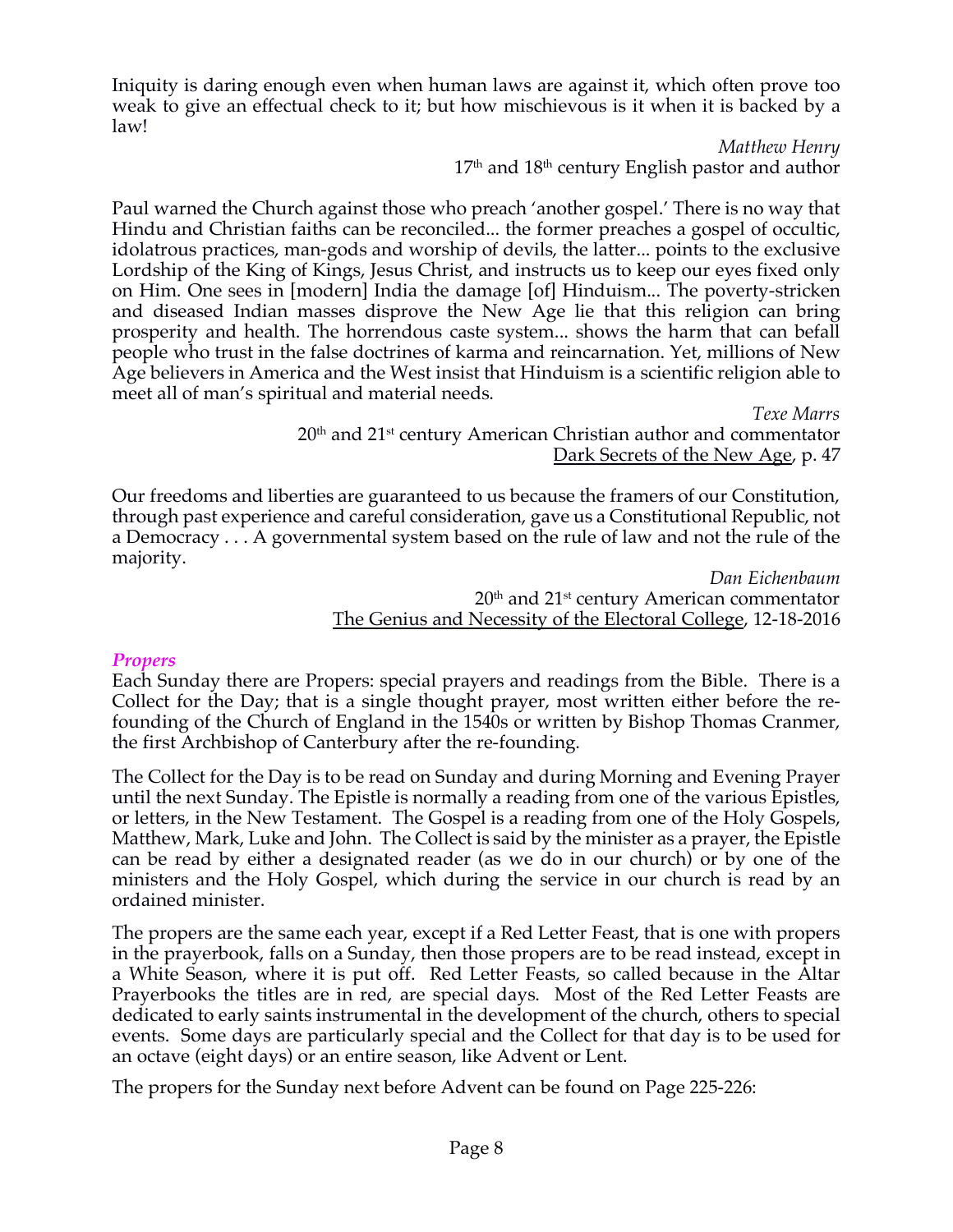### The Sunday next before Advent

*The Collect.*

**S** TIR up, we beseech thee, O Lord, the wills of thy faithful people; that they, plenteously bringing forth the fruit of good works, may by thee be plenteously  $\Box$  plenteously bringing forth the fruit of good works, may by thee be plenteously rewarded; through Jesus Christ our Lord. *Amen*.

The reading for today's Epistle came from the Book of Jeremiah, the Twenty-Third Chapter, beginning at the Fifth Verse. Foretelling the arrival of Jesus, Jeremiah prophesied, "I will raise unto David a righteous Branch, and a King shall reign and prosper, and shall execute judgment and justice in the earth. In his days Judah shall be saved, and Israel shall dwell safely: and this is his name whereby he shall be called, THE LORD OUR RIGHTEOUSNESS." He prophesied the New Covenant, moving reference of the Lord from Egypt to Israel and the return to one people of those driven out of their homeland across the world.

**EHOLD**, the days come, saith the LORD, that I will raise unto David a righteous **BEHOLD**, the days come, saith the LORD, that I will raise unto David a righteous Branch, and a King shall reign and prosper, and shall execute judgment and justice in the earth. In his days Judah shall be saved, and Israel shall dwell safely: and this is his name whereby he shall be called, THE LORD OUR RIGHTEOUSNESS. Therefore, behold, the days come, saith the LORD, that they shall no more say, The LORD liveth, which brought up the children of Israel out of the land of Egypt; but, The LORD liveth, which brought up and which led the seed of the house of Israel out of the north country, and from all countries whither I had driven them; and they shall dwell in their own land.

The Holy Gospel for today came from the Gospel according to Saint John, the Sixth Chapter, beginning at the Fifth Verse. John relates one of the feeding the masses in the wilderness events. This forshadows the arrival of the Christ at Christmas coming to feed our spiritual needs in the wilderness of this world.

With five thousand men with them looking for food in the wilderness, "One of his disciples, Andrew, Simon Peter's brother, saith unto him, There is a lad here, which hath five barley loaves, and two small fishes: but what are they among so many? And Jesus said, Make the men sit down. Now there was much grass in the place. So the men sat down…" Reminding us that if the Son of God gave thanks to God for His food, so ought we, "Jesus took the loaves; and when he had given thanks, he distributed to the disciples, and the disciples to them that were set down; and likewise of the fishes as much as they would. When they were filled, he said unto his disciples, Gather up the fragments that remain, that nothing be lost. Therefore they gathered them together, and filled twelve baskets with the fragments of the five barley loaves, which remained over and above unto them that had eaten. Then those men, when they had seen the miracle that Jesus did, said, 'This is of a truth that prophet that should come into the world.'"

Compare to saving our souls and feeding the inner hunger we have for God's love, feeding a mere 5,000 men is child's play, but then Jesus said we should accept God and His love through Him as the children do. So perhaps it really is child's play.

**WHEN** Jesus then lifted up his eyes, and saw a great company come unto him, he saith unto Philip, Whence shall we buy bread, that these may eat? And this he said saith unto Philip, Whence shall we buy bread, that these may eat? And this he said to prove him: for he himself knew what he would do. Philip answered him, Two hundred pennyworth of bread is not sufficient for them, that every one of them may take a little. One of his disciples, Andrew, Simon Peter's brother, saith unto him, There is a lad here, which hath five barley loaves, and two small fishes: but what are they among so many? And Jesus said, Make the men sit down. Now there was much grass in the place. So the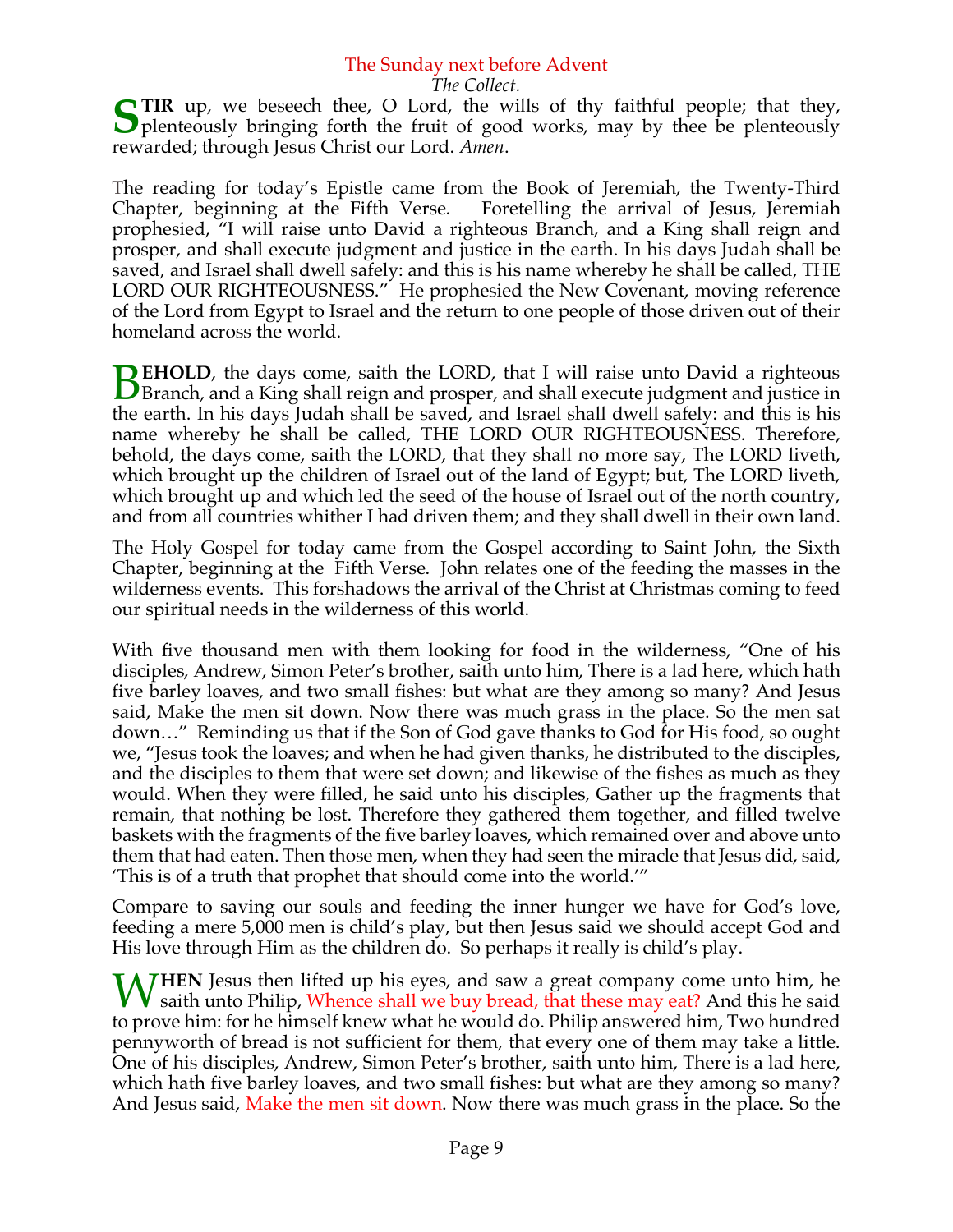men sat down, in number about five thousand. And Jesus took the loaves; and when he had given thanks, he distributed to the disciples, and the disciples to them that were set down; and likewise of the fishes as much as they would. When they were filled, he said unto his disciples, Gather up the fragments that remain, that nothing be lost. Therefore they gathered them together, and filled twelve baskets with the fragments of the five barley loaves, which remained over and above unto them that had eaten. Then those men, when they had seen the miracle that Jesus did, said, This is of a truth that prophet that should come into the world.

#### *Bishop Ogles' Sermon*

We are oft fortunate to get copies of Bishop Jerry's sermon notes. Today is one of those Sundays. Today's sermon starts off with the collect, and like

always, it will give you a lot to consider in your heart.

**Sermon Notes** Sunday next before Advent Saint Andrew's Anglican Orthodox Church 26 November 2017, Anno Domini

## The Sunday next before Advent *The Collect.*

**TIR** up, we beseech thee, O Lord, the wills of thy faithful **STIR** up, we beseech thee, O Lord, the wills of thy faithful people; that they, plenteously bringing forth the fruit of good works, may by thee be plenteously rewarded; through Jesus Christ our Lord. *Amen*.



**HEN** *Jesus then lifted up his eyes, and saw a great company come unto him, he saith unto Philip, Whence shall we buy bread, that these may eat?* **6** *And this he said to prove him:* **for** *diationally, Whence shall we buy bread, that these may eat?* **6** *And this he said to prove him:* **for** *he himself knew what he would do. 7 Philip answered him, Two hundred pennyworth of bread is not sufficient for them, that every one of them may take a little. 8 One of his disciples, Andrew, Simon Peter's brother, saith unto him, 9 There is a lad here, which hath five barley loaves, and two small fishes: but what are they among so many? 10 And Jesus said, Make the men sit down. Now there was much grass in the place. So the men sat down, in number about five thousand. 11 And Jesus took the loaves; and when he had given thanks, he distributed to the disciples, and the disciples to them that were set down; and likewise of the fishes as much as they would. 12 When they were filled, he said unto his disciples, Gather up the fragments that remain, that nothing be lost. 13 Therefore they gathered them together, and filled twelve baskets with the fragments of the five barley loaves, which remained over and above unto them that had eaten. 14 Then those men, when they had seen the miracle that Jesus did, said, This is of a truth that prophet that should come into the world*. (John 6:4-14)

What a wonderful and awe-inspiring realization that our Lord, on His first Advent, drew all of His chosen to Himself as a magnet draws a rod of steel. But on His Second Advent, we will look up and see His glorious return in the clouds. In our Gospel text today, Jesus lifts up His eyes and sees a multitude coming unto Him. But in that Second Advent, we will lift up our eyes and behold the Lord coming to us. Nevertheless, in both events, we are drawn to Him.

It seems appropriate we should meditate upon the words of today's processional hymn, "*Lo, He Comes*!"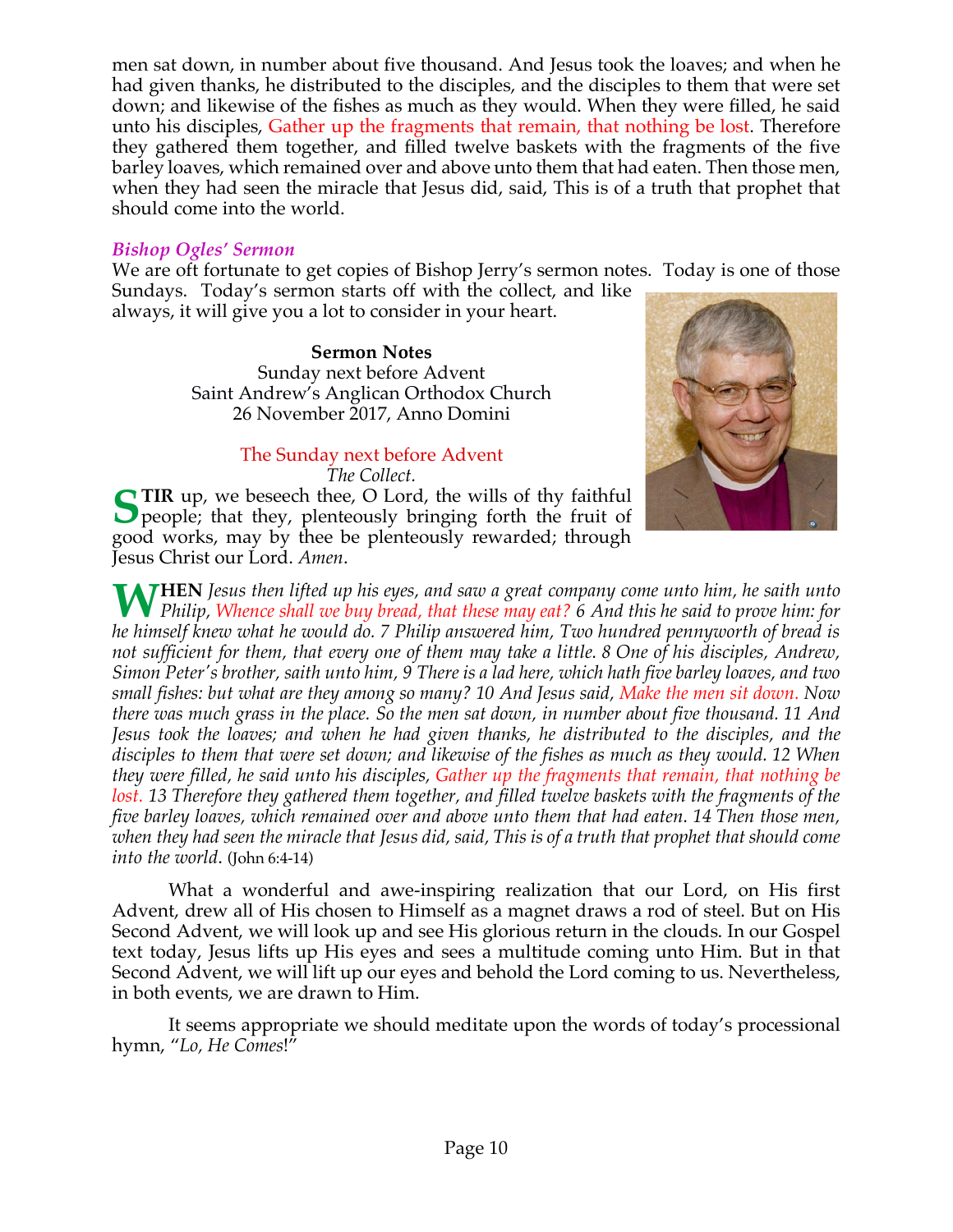*1 Lo! He comes, with clouds descending, once for our salvation slain; thousand thousand saints attending swell the triumph of His train. Alleluia! Alleluia! Alleluia! God appears on earth to reign.*

*2 Ev'ry eye shall now behold Him, robed in dreadful majesty; those who set at naught and sold Him, pierced, and nailed Him to the tree, deeply wailing, deeply wailing, shall the true Messiah see.*

*3 Every island, sea, and mountain, heav'n and earth, shall flee away; all who hate Him must, confounded, hear the trump proclaim the day: Come to judgment! Come to judgment! Come to judgment, come away!*

*4 Now redemption, long expected, see in solemn pomp appear! And His saints, by men rejected, coming with Him in the air. Alleluia! Alleluia! Alleluia! See the day of God appear!*

*5 Yea, amen! Let all adore Thee, high on Thine eternal throne; Savior, take the pow'r and glory, claim the kingdom for Thine own: O come quickly, O come quickly, Alleluia! Come, Lord, come!*

What a wonderful Season of the Church Year is Advent. All good things in the lives of men – Abraham, Isaac, Jacob, the Apostles, and us – begins with the Coming of Christ, both spiritually and physically - to us! Having longed to see the fulfillment of God's promises in the Seed of Promise, Abraham hoped in the Gospel of Christ and was blessed to see His Coming. Christ comes to us that we may be enabled to come to Him. We see this truth enacted in today's Gospel sermon text. Those who hunger for Christ will find Him if even on the mountain heights of the Galilean coasts. Those who hunger for Christ will:

1) discover (through the Word and Spirit) where He may be found;

2) they will leave the place where that are presently (sin and error) and GO to Him;

3) they will not give thought of what the morrow may bring, but trust in Him to provide their every need; and,

4) they shall be fed with the Bread of Heaven.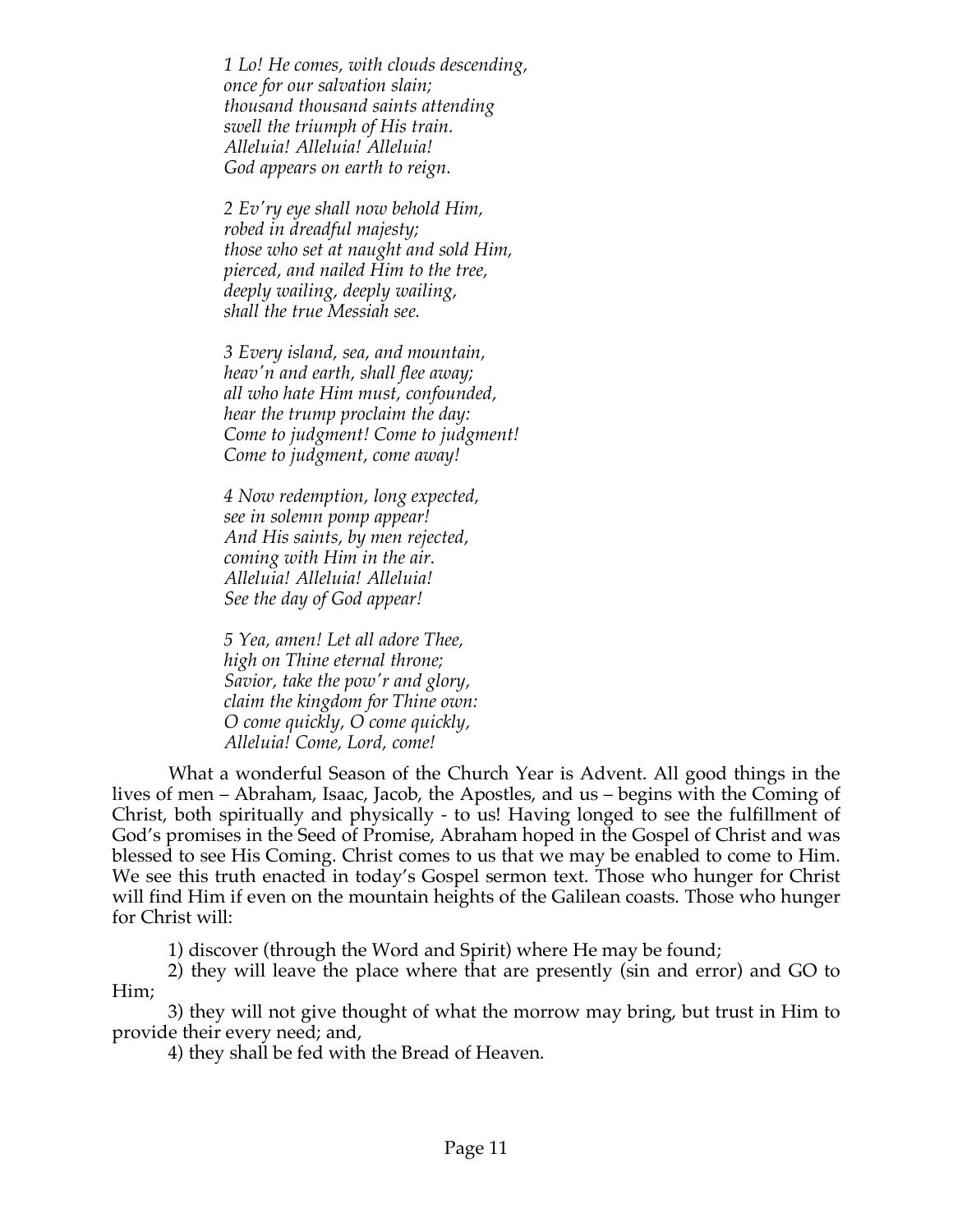*When Jesus then lifted up his eyes, and saw a great company come unto him* This is most prophetic of that company of souls that will come, over the expanse of centuries and millennia, to Him in faith and trust. They shall come seeking that Bread of Life which will satisfy eternally and not temporarily. They shall, on the day of God's own choosing – and not that of greedy spiritual speculators – come to meet Him in the air, and not a mountain, on His glorious Second Coming. *For the Lord himself shall descend from heaven with a shout, with the voice of the archangel, and with the trump of God: and the dead in Christ shall rise first: Then we which are alive and remain shall be caught up together with them in the clouds, to meet the Lord in the air: and so shall we ever be with the Lord.* (1 Thess 4:16-17)

Christ often challenges the faith of His chosen vessels just as He tests that of Philip. Knowing the mind of Philip in His spiritual growth, Jesus asks: *Whence shall we buy bread, that these may eat?* A lesser prophet than Christ once asked the same question of God in the Wilderness: *Whence should I have flesh to give unto all this people? for they weep unto me, saying, Give us flesh, that we may eat*. (Num 11:13) It is certain that Christ wants us to know that a greater prophet than Moses stands before us. Without the presence and power of Christ, the world is in constant worry about this matter sustenance. Shall we have bread to eat and raiment to wear? Of course, the world takes the matter a step further: How can we enjoy the most opulent of cuisine and the most fashionable and elegant raiment – delicacies and raiment that will set us apart from the common people and that will exalt us in our pride? The starving child on the backstreets of Calcutta does not wish for delicacies, but only a morsel of bread to appease his gnawing hunger. It is so because the starving child knows not of delicacies or of elegant silken robes, but only his desperate NEED. So the sinner (rich or poor), when he comes face-to-face with his depravity, can recognize no righteousness at all in his feeble works, but starves for the Redemption made available in Christ. Rather than the bread of wheat, he starves for the Bread of Heaven. This Bread cannot be bought with money, so Christ gives Philip a thought to nourish his soul.

Philip's mind has not progressed to that perfection of understanding, as yet, that might be expected from so close a disciple! Clearly, under the terms of the world, a small fortune would be required to buy sufficient bread to feed so many. There were many more than five thousand present for there were five thousand men alone, plus women and children. Has Philip forgotten that He who provides food and lodging for the sparrows of the field is in his presence? *Philip answered him, Two hundred pennyworth of bread is not sufficient for them, that every one of them may take a little.* Two hundred pennyworth of bread would cost two hundred days of wages - *And when he had agreed with the labourers for a penny a day, he sent them into his vineyard* (Matt 20:2) And even at such an expense, there would certainly be no leftovers for each would only "*take a little*." All of our labors and wages from our birth until now will not purchase a single morsel of that Bread from Heaven. The combined wealth of the world would not do so. It is a gift of pure Grace of the Lord Jesus Christ.

There was one disciple among the lot who accepted that there was a mystery in the Person of Christ that enabled Him to provide plenty from little of nothing. He knew not the manner in which might do it, but he nonetheless believed that the mystery would be realized even in a meager amount. God takes our talents and multiplies them when we are willing to share them. *One of his disciples, Andrew, Simon Peter's brother, saith unto him, There is a lad here, which hath five barley loaves, and two small fishes: but what are they among so many?* What are five barley loaves among a multitude so great, yet, Andrew suspected that Christ would use even a small amount to supply a great need – and He did! Now, we must recognize the innocence of youth in this circumstance. The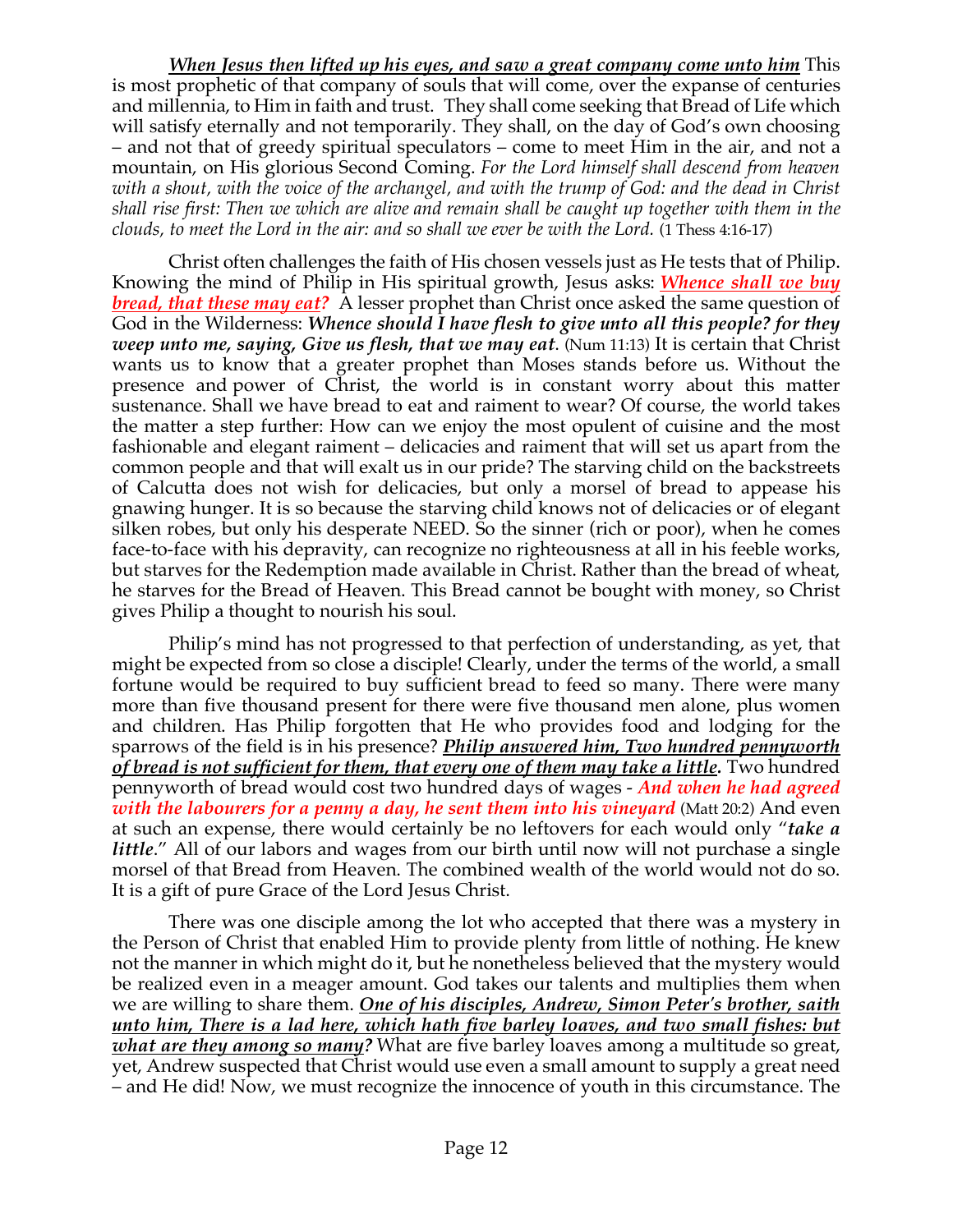little lad had labored to bring his two fishes and five loaves over a great distance and even up the slopes of the mountain. Were he a mature man of wisdom, he probably would have refused to share so little claiming that it would not suffice so many hungers and, moreover, he had the foresight to bring them for himself and it would be consumed by him. But the little child has a heart that is closer to the Kingdom of Heaven and has not grown calloused by the world. The child willingly shared his small treat with the Lord. Though we have little, if we share what we have, the Lord will multiply the gift an hundredfold, or more!

*And Jesus said, Make the men sit down.* The rubrics of the Prayer Book indicate when we are to kneel, stand, or sit, and we must comply with each and every rubric of the Prayer Book if we are able. The Lord expects all things to be done in good order and, here, He is about to feed the multitudes with His Bread. The Bread of the Prayer Book is the Sermon delivered from the Lectionary appointed for the day. So the people sit to hear the Word preached. It is the means by which faith is received and increased. *So then faith cometh by hearing, and hearing by the word of God*. (Romans 10:17) Contrary to the Romanist approach, preaching takes precedence over every other act of worship including Communion for, without the Word, Communion is meaningless. So Christ asks that the men be seated to receive His blessing of Bread. When men receive from the Lord, they do not stand in their own power as if they contribute to His miracle. "Stop your labors, have a seat, and see the works of the Lord!"

The Lord will always comfort our needs in green pastures - *He maketh me to lie down in green pastures* (Psalm 23:2) *Now there was much grass in the place* (vv 10), *So the men sat down, in number about five thousand.* Obedience before the Lord comes most surely when men realize their need. These men were hungry and were expectant that Jesus could, indeed, feed them. They obeyed Him.

*And Jesus took the loaves; and when he had given thanks* Here, Jesus gives us the perfect example to follow in returning thanks for the blessings of Heaven. He never failed to thank His Father in Heaven for every blessing of food and drink. Do we do so, Friends? "….*he distributed to the disciples, and the disciples to them that were set down; and likewise of the fishes as much as they would.*" Please observe a stark lesson here for us. We do not serve ourselves at the Communion Rail, but kneel reverently (according to the Prayer Book form of worship – and the Holy Bible) to be served the Cup and the Bread. We do not innovate and do according to what seems right in our own eyes, but serve according to the good order required. The Lord allows His servants to have a hand in assisting in His important work. They servethe bread, but the Bread is given by Christ – it is not their own. We, as ministers, preach the Word, but the Word is His and not OURS! Note also, that each person on the grassy slopes received as much as they wanted of the bread and fish. The cupboard of the Lord has no bottom of blessings. There will always be more than enough to satisfy our hunger. We must return to the Bread Table daily for our "*Daily Bread*."

*When they were filled, he said unto his disciples, Gather up the fragments that remain, that nothing be lost*. Notice that all were **FILLED**! You never come to the Lord hungry and go away hungry. He fills you with the desperate need of your heart. Another important lesson in this verse is the one of stewardship. We are to be good a faithful stewards in the economy of resources with which God has blessed us. We are to use His blessings of talents we receive in satisfying the hunger of those God has placed in our hands (parents included) but we are **to waste nothing**! When we travel field and forest to gather souls for Christ, our efforts do not end at the early confession of faith – we must continue to teach and nourish the soul in the Word so that the convert will grow strong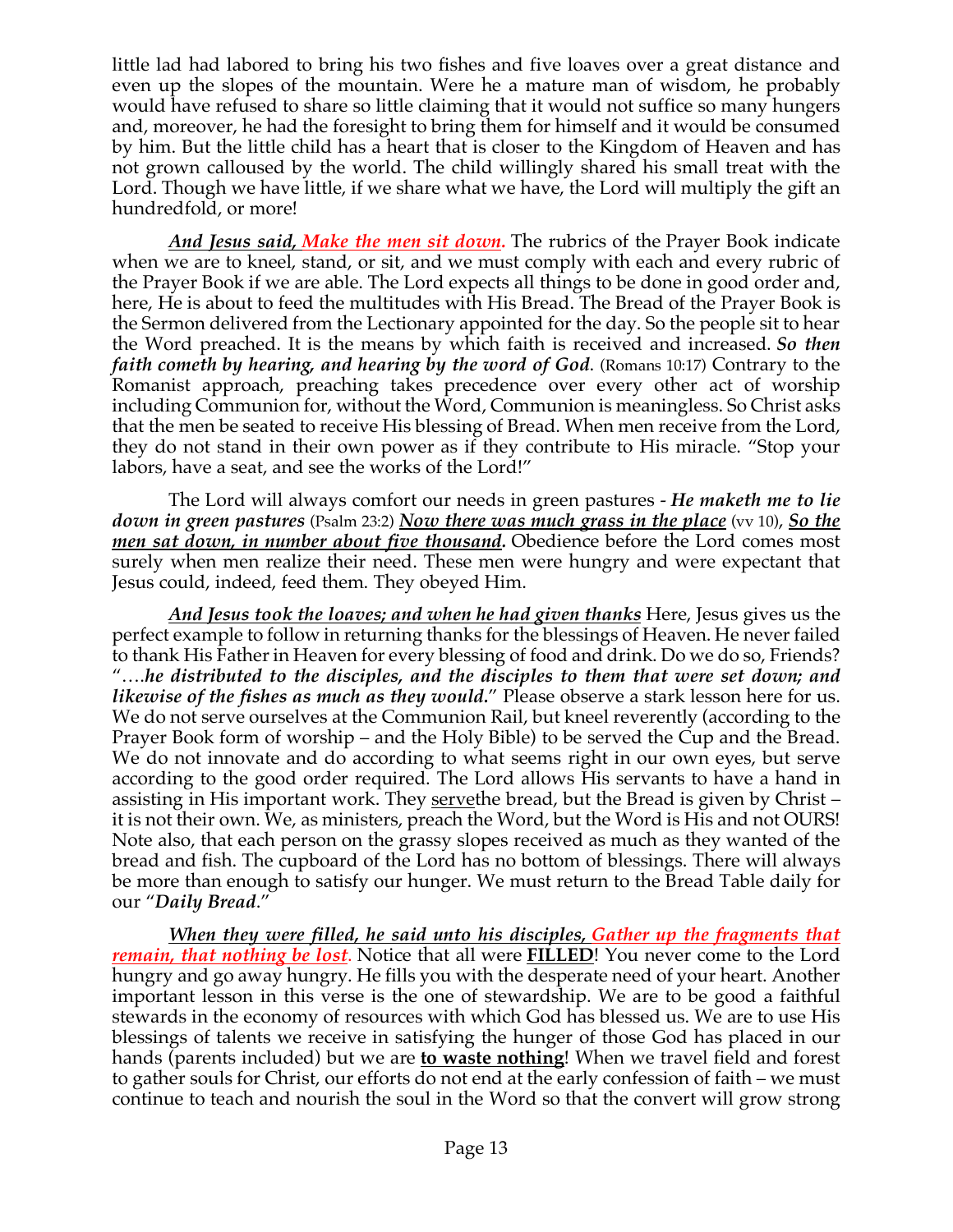spiritual bones and muscles. We must not lose a single flower from the bouquet….*that nothing be lost*!

*Therefore they gathered them together, and filled twelve baskets with the fragments of the five barley loaves, which remained over and above unto them that had eaten.* Let us count the balance sheet of the Lord here: there were a mere five loaves at the start. Now the remnants taken up fill **TWELVE BASKETS**! Do you believe this is too amazing? Do you believe that the Creation of the stars in the expanse of space too amazing, or the earth with all of its wondrous beauty too amazing, or billions of people – all with different faces and features – amazing? What is so amazing that the Word which created all that has been created could multiply a few morsels of bread into such an immense supply? He is able to likewise multiply the smallest mite of the widow's heart when given out of her need to Christ! He is able to multiply that love scattered abroad from that heart brimming over with the love of God so that the residue is always of plenty.

What is the result of receiving the blessed Bread of Heaven? How should our hearts respond to so mighty a miracle as salvation, forgiveness, grace, and faith? *Then those men, when they had seen the miracle that Jesus did, said, This is of a truth that prophet that should come into the world*. Faith is confirmed from pillar to post when we have tasted the Bread of Heaven. The multitude recognized that Christ was a prophet of even greater miraculous power and virtue than Moses – their greatest prophet beforehand. *The LORD thy God will raise up unto thee a Prophet from the midst of thee, of thy brethren, like unto me; unto him ye shall hearken* (Deut 18:15) Christ is, indeed, that Prophet! *In the beginning was the Word, and the Word was with God, and the Word was God. The same was in the beginning with God. All things were made by him; and without him was not any thing made that was made. In him was life; and the life was the light of men*…… *And the Word was made flesh, and dwelt among us, (and we beheld his glory, the glory as of the only begotten of the Father,) full of grace and truth* (John 1:1-4,14) Friend, *believest thou this*?

## *Sermon – Reverend Jack Arnold - Time and Action Church of the Faithful Centurion - Descanso, California*

Today's sermon brought the Collect, Epistle and Gospel together because as is always the case there is a unifying message in the Scripture for this

Sunday.

## The Sunday next before Advent

*The Collect.*

STIR up, we beseech thee, O Lord, the wills of thy faithful people; that they, plenteously bringing forth the fruit of  $\Box$  people; that they, plenteously bringing forth the fruit of good works, may by thee be plenteously rewarded; through Jesus Christ our Lord. *Amen*.

As is oft the case, today's propers are all tied together. As is usual, they call for action not just thoughts. In fact, the collect is among the most direct, asking God to stir our hearts that we



might ACT in a manner which will result in good things! Jeremiah prophesies the coming of Jesus out of the branch of David that He might unite God's people as one under a New Covenant. Christ is the key piece to the puzzle of the Old Testament Prophecies. He is the answer to all of the prophecies the Old Testament contains about our savior. John tells us Jesus comes to fill both our spiritual and physical hunger. Our spiritual hunger in that by His Coming, we will have the Word as our spiritual bread and drink. And our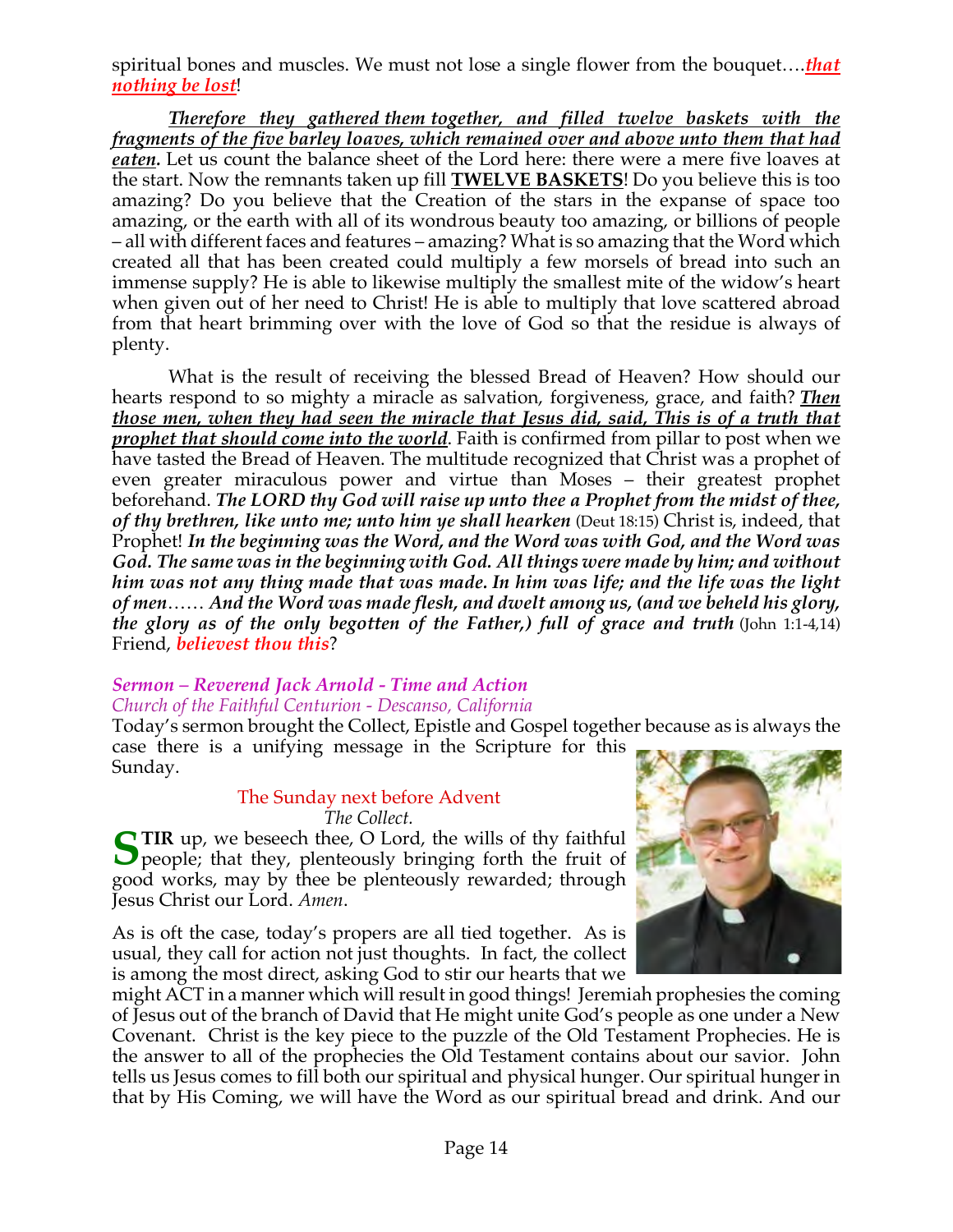physical hunger by the fact if we follow what He says and do our best, we should not have any problems with getting food to eat. The collect says that we are asking God to stir up our will that we might be concentrating on performing good works for Him and noting that through those actions we will be plenteously rewarded.

This, of course ,requires us to let God into our hearts. Then once He is in our hearts, we are to let Him stir up His Will in our hearts, to incline us to perform good works for Him and to go out and actually perform those good works. Then through these actions we will truly get our just reward. Our wills are naturally inclined towards not following Him; we need to have our wills reset towards following Him.

We have to throw off our old man, to quote Saint Paul and to put on the new armor and helmet of the new man. We have to let the Holy Ghost into us and cleanse us of our old sinful selves. For without the Holy Ghost's influence, we cannot truly be able to willing follow Him and act for Him on our own intuition. For our natural intuition is corrupted, by the disease of sin eating away at our very souls. Only the great doctor, God himself, can cure us of this otherwise incurable disease.

Nothing else in this world can satisfy us like God and the Word of God can. He is the answer to the missing hole in so many people's hearts and lives. No art or work of mammon can come even close to the pure satisfaction following God provides us. This is the only possible way we can truly be satisfied, everything else is a shadow of true happiness and satisfaction. God is the only way in which we can truly be happy, for everything else is worthless to our well being, except for the joy of following Him.

If we follow our own heart and guidance, we will seek the things of this world. As explained before, the things of this world cannot compare in satisfaction value to God and the Word of God. If we set our hearts on acquiring things of this world, we will be seeking material superiority. Which will lead to things like stealing, coveting, all negative attributes that go against God's laws. These are all things that if you look at the Ten Commandments, violate them.

Look back on history and see how much evil action can be laid to not only coveting but some of these other evil desires by not only persons, but nations. We can look at the examples of the early wars in Europe, and of late, of the wars started by Nazi Germany and Imperial Japan for examples.

These examples show we are not truly capable of satisfying ourselves, but that only Jesus and the Holy Spirit can fill the hole. This is why we truly need the Holy Ghost acting in our hearts and cleansing us of these impure thoughts. We desperately need the influence that the Trinity provides in our life. Our life will be so much more rewarding and happier, if we have them involved in our lives, versus those who do not have them in their life.

As we are nearing the beginning of Advent, let us think ahead to the joy of Christmas, the birth of Christ, His entry into this world, the joy of Epiphany, His revealing to the world. Then look ahead at the horror, pain and sadness of Good Friday. This lets us know the joy of eternal life that He gave for us, came at a very heavy price. Jesus gave His Own Life so we might have eternal happiness and not only that but he had to go down into hell and do battle with the devil. It has been said there is no free lunch. That is true, it is better said that everything has a price. There are some things are worth paying for, some are not. Not one thing is worth coveting or stealing in the Ten Commandments sense. Be sure and pay for everything, do not steal or partake in acquisition of stolen goods.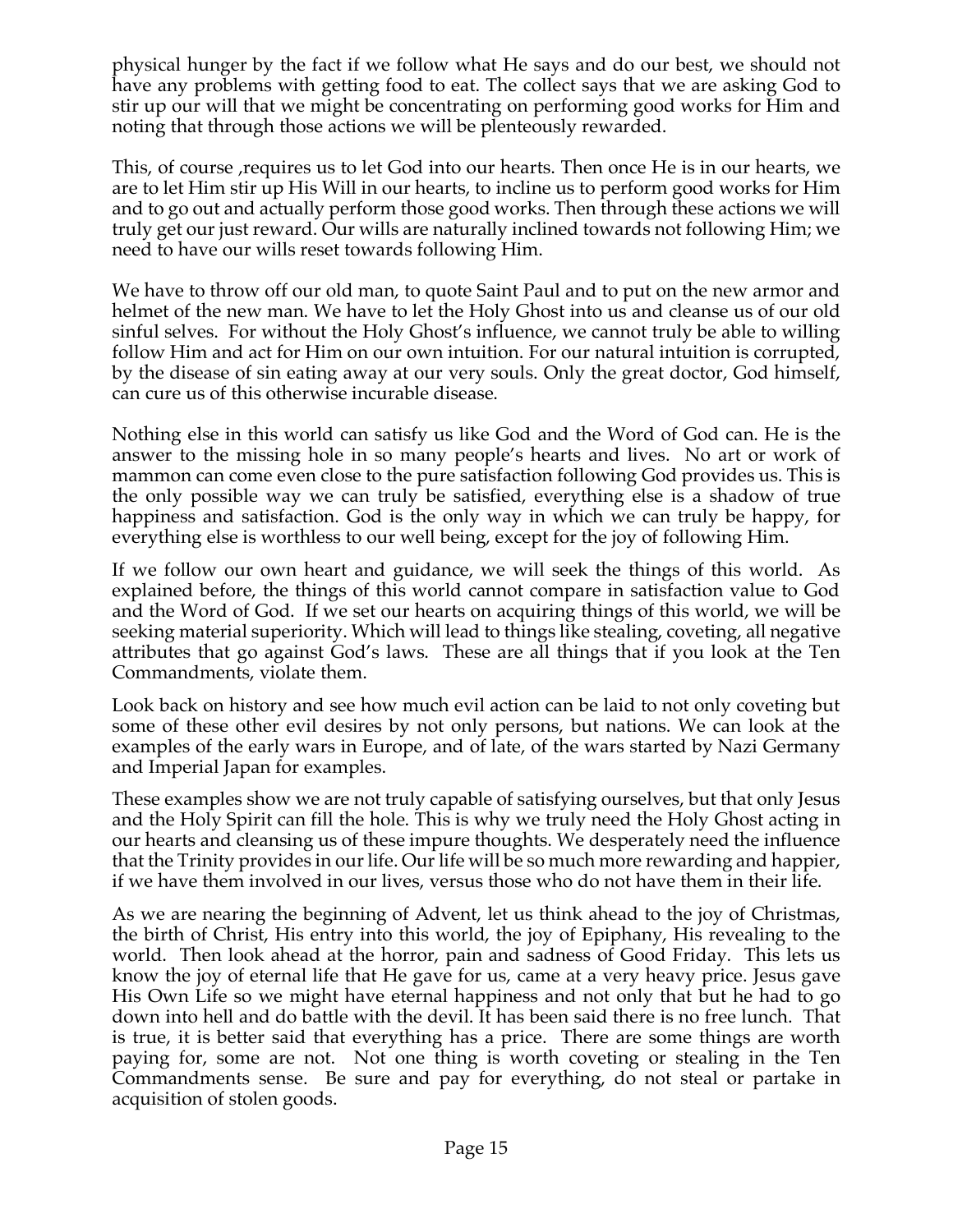The inordinate desire for more money can lead to theft; the desire for more prestige, to evil ambition; the desire for more power, to tyranny; the desire for a person's body, to fornication and adultery. This inordinate desire for more money is a gateway drug of sorts, leading us into more sins. Paul identifies covetousness as idolatry because it puts things in the place of God. When we put things over God's Will, we no longer worship Him, but avoid Him.

When people serve idols, they place things above God. When you covet, you are willing to set aside God for things. In the end, that never works. And, near the end it gets pretty unpleasant. We find idols easier to deal with than God. You can make an idol; God made you. If you don't like the idol's rules, you change the rules. We can't change God's rules so we seek to change Him to an idol so we can change the rules. God stands fast and is unchanging, unlike the World which is constantly changing things to suit its sinful desires. There are some pretty big differences there.

We shall never be satisfied with the riches and the cares of this world. If we let the Holy Ghost into our hearts, we will find happiness and satisfaction in His Word. It will be more satisfying than the riches of this world could ever be.

He asks of us nothing special, but to do our very best and not just say it. It is something that I am striving to work on more and more every day. We must keep learning and following His Word. It is a hard concept for many of us to follow, including myself, but we must all strive more and more every day to do our very best. If we study Scriptures diligently and work hard to follow them to the best of our abilities, then we will, with the Holy Spirit's help, be charted on an excellent course.

Interestingly, He tells the disciples to "*Gather up the fragments that remain, that nothing be lost*." It seems He is talking about the sheep that He tends to, He wishes to "*gather up the fragments that remain*", meaning the people apart from His flock, that "*nothing be lost*", meaning that their souls may not be lost for eternity. Think about that and take what it is offered before it is no longer on the menu! And be thankful for All His Blessings in our lives, for our friends and our family that He has placed in our lives.

We are blessed and should be grateful we are in a spiritually rich group (The Anglican Orthodox Church) and in communion with some very good men and women across the Earth in the AOC Worldwide Church, who hold true to the principles of Scripture. God has blessed us all by bringing us together. I am thankful for each and every person in the AOC Church and my family and friends. At Thanksgiving, we should be thankful most of all for God sending His Son to die for us, that we might have eternal life and happiness instead of the eternal misery that comes from the separation from God.

Actions speak louder than words, but when we actually **use** that inspiration of the Holy Ghost and couple well thought out words with actions, we can do many marvelous things in the lives of people around us, through His Spirit and Word and we will help to fill people's spiritual hunger, through acting through His Word, in thought, word and deed.

Heaven is at the end of an uphill trail. The easy downhill trail does not lead to the summit.

The time is now, not tomorrow. The time has come, indeed. How will you ACT?

It is by our actions we are known.

#### **Be of God - Live of God - Act of God**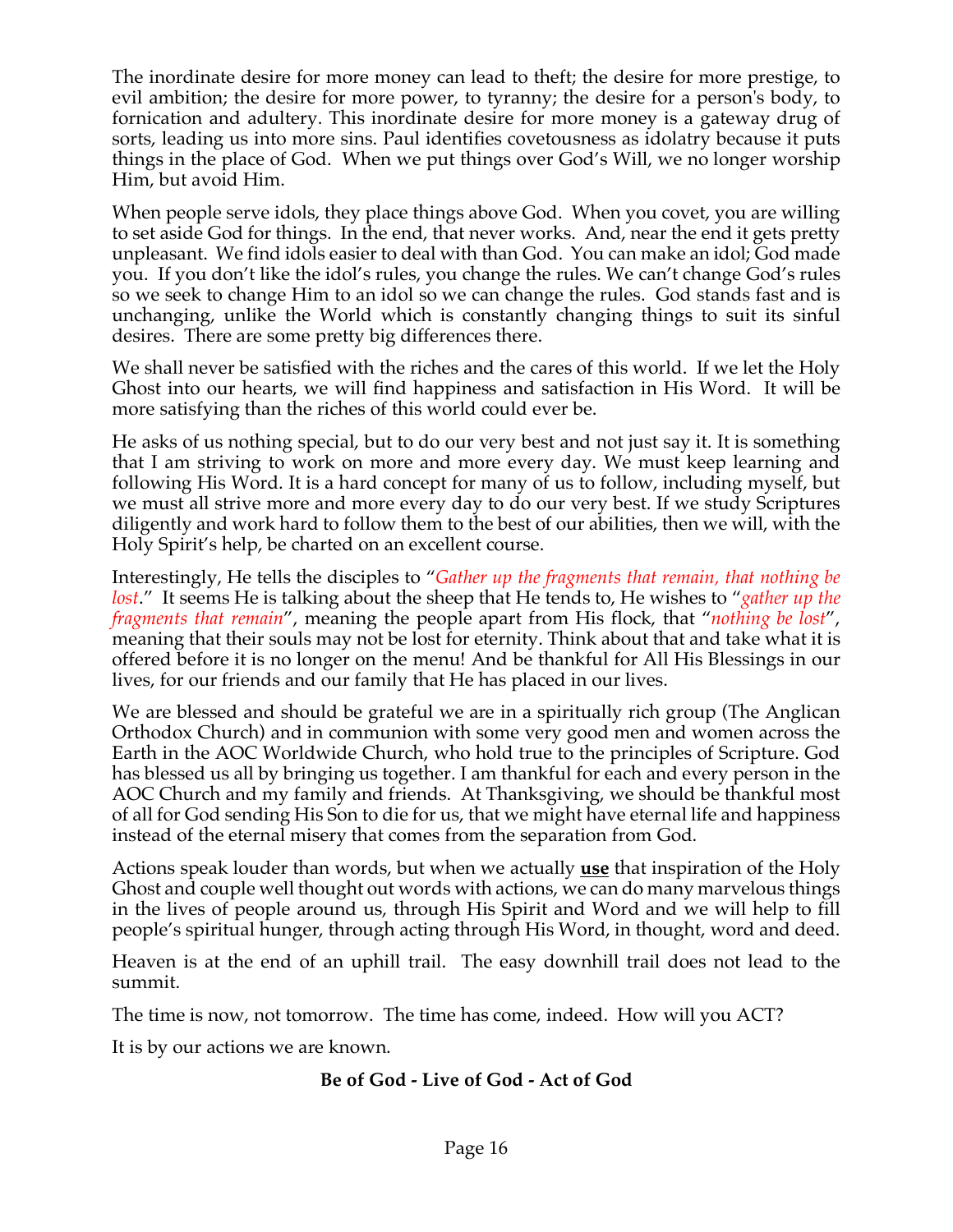## *Roy Morales-Kuhn, Bishop and Pastor - St. Paul's Anglican Orthodox Church*

Bishop Roy is pastor of the biggest AOC parish West of the Mississippi and is in charge of the Diocese of the Epiphany.

**Sunday next before Advent** 26 November 2017, Anno Domini Psalm 39 • Jeremiah 4:23-31 • Matthew 25:31-46

#### The Sunday next before Advent *The Collect.*

STIR up, we beseech thee, O Lord, the wills of thy faithful people; that they, plenteously bringing forth the fruit of  $\Box$  people; that they, plenteously bringing forth the fruit of good works, may by thee be plenteously rewarded; through Jesus Christ our Lord. *Amen*.

The designation of this Sunday as 'next before Advent' says

quite a bit, a foreshadowing of things to come and of things to ponder. As we combine the three passages of scripture for today, we see a fairly ominous cloud, some depicting total destruction, some a wiping away of the present, some a look to the promise of renewal. Good three point sermon material.

In spite of all the dire warnings surrounding this shift in politics, we really should not fear or tremble. God is on his throne, he sees all that is transpiring, he knows the past and has created the future. We, who are in his hands should not fear. The writer of today's psalm asks for guidance, especially concerning the future. And yet through out the psalm, he acknowledges that God is in control. "*You have made my days a mere handbreadth, the span of my years is as nothing before you*…" He knows God has complete control of his life. And in spite of the obvious difference between the Creator and the created, the psalmist still writes; "*My hope is in you. Save me from all my transgressions; do not make me the scorn of fools*."

The final passage of this Psalm is written in a future tense and in a sense of anticipation.

12 Hear my prayer, O Lord, and give ear unto my cry; hold not thy peace at my tears: for I am a stranger with thee, and a sojourner, as all my fathers were.

13 O spare me, that I may recover strength, before I go hence, and be no more.

The psalmist is looking down through the millennium towards a time that this condition will be no more, he won't be an alien, his people will be accepted, he will be in the hope of salvation.

As we see the selections of scripture focusing on the anticipation of the first coming, the Advent of Christ as a child, the Immanuel, God amongst us, we can rejoice and be sure. Our salvation was provided and secured those many centuries ago, when God reached down and sent his Only Son, Jesus Christ our Lord and Redeemer.

As we compare two sides of the same coin, the Old Testament reading and the New, we see a study in the contrast that makes up the whole when it comes to our spiritual journey. Repentance is a given, if you are to be right with God. You must repent and TURN from your ways and come back to God. He will return you to the right path.

As we study the passage from Jeremiah we find really wonderful warning. 'Turn, O backsliding children...' Then the prophet continues with what happens when we do turn back from our backsliding. Good pastors will come and feed the flock with knowledge

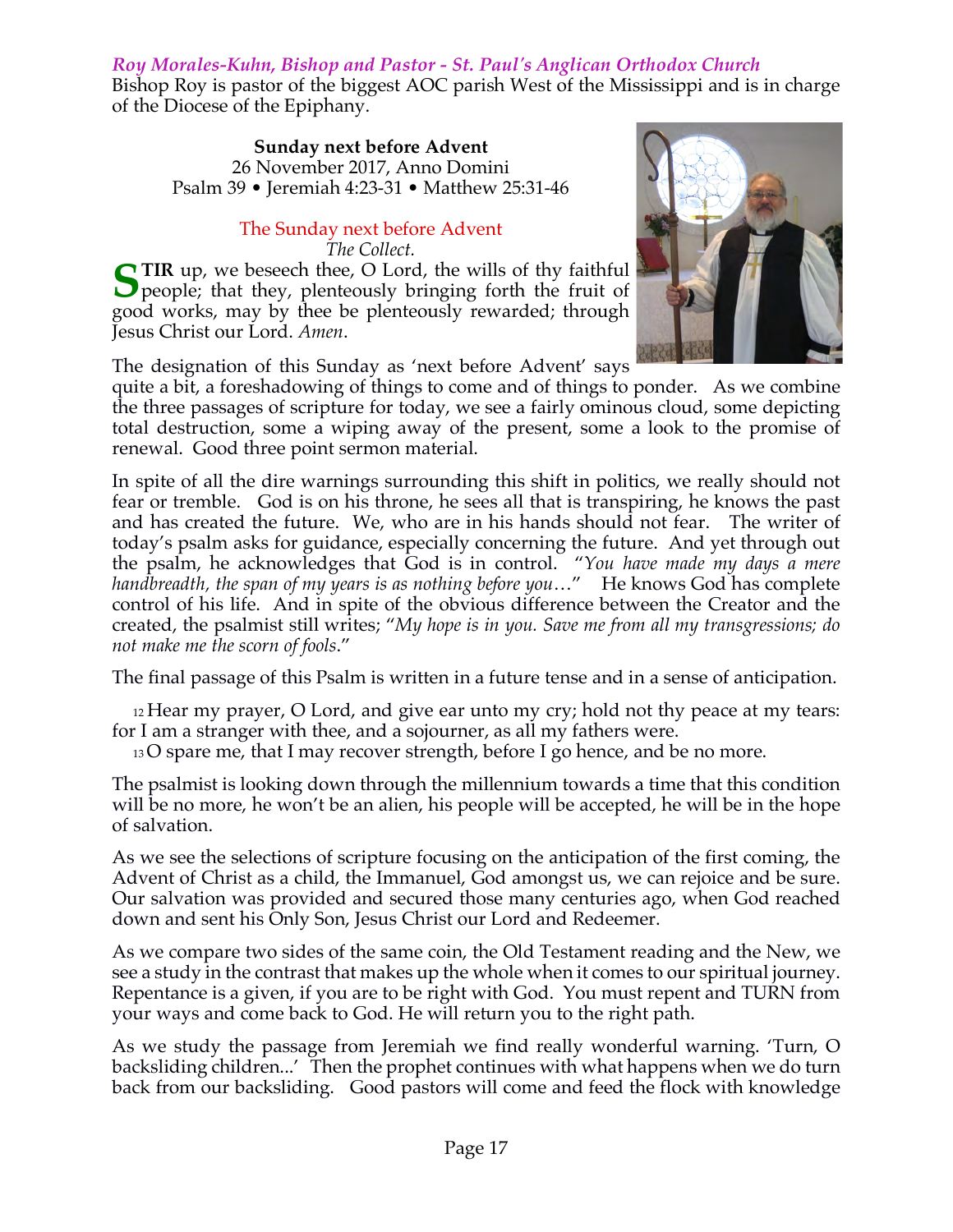and understanding, the people will increase and multiply, all nations shall be gathered to Jerusalem, not the physical city, the spiritual city. How do we know that? *"...neither shall they walk any more after the imagination of their evil hearts..*" That statement alone indicates that the coming of the promised Kingdom has happened. Verse 16 indicates a final aspect of the foreshadowed ark of the covenant has been revealed. This revelation of course being in the coming of the Savior, both his first coming {Advent} and his anticipated second coming {Advent}. We celebrate both the first and second Advent in this coming season, two Sundays each set aside to reflect on such. .

14 Turn, O backsliding children, saith the Lord; for I am married unto you: and I will take you one of a city, and two of a family, and I will bring you to Zion:

15 And I will give you pastors according to mine heart, which shall feed you with knowledge and understanding.

16 And it shall come to pass, when ye be multiplied and increased in the land, in those days, saith the Lord, they shall say no more, The ark of the covenant of the Lord: neither shall it come to mind: neither shall they remember it; neither shall they visit it; neither shall that be done any more.

17 At that time they shall call Jerusalem the throne of the Lord; and all the nations shall be gathered unto it, to the name of the Lord, to Jerusalem: neither shall they walk any more after the imagination of their evil heart.

18 In those days the house of Judah shall walk with the house of Israel, and they shall come together out of the land of the north to the land that I have given for an inheritance unto your fathers.

Now we look at the passage from Saint Matthew. Here is the encapsulation of the whole Advent from start to finish. Why is this included in the Sunday before Advent? I think that we are looking at a tease that is to pique our interest in the coming time of contemplation and reflection that should mark the Advent season.

Here we read of the Savior, the Messiah, the King of kings as he reveals what has been in place since before time. Look at Verse 34 *'...then shall the King say unto them on his right hand, Come, ye blessed of my Father, inherit the kingdom prepared for you from the foundation of the world*.' Talk about foreshadowing. Here the kingdom, promised before man, "..from the foundation of the world..." is given to those who did what they were supposed to do as believers. All the acts of kindness, the compassion that was shown to those who were in prison, hungry, thirsty, sick, without clothing. *'...when you did this to the least of these my brethren, ye have done it unto me...*'

Now we also see what happens to those who do not show compassion on those in need, *...then shall he answer them, saying, Verily I say unto you, Inasmuch as ye did it not to one of the least of these, ye did it not to me. And these shall go away into everlasting punishment: but the righteous into life eternal*.

That is some pretty powerful medicine. I think that Jesus is also referring to those who need to live their lives in a Gospel manner. If you think of the needs that are physical in nature, that is all well and good, but the import of this passage is the eternal. If we are looking at the eternal, then it would also seem to indicate the spiritual nature of need. As believers we should also make sure those we meet and live among be clothed, fed, nurtured, cared for and guided spiritually as well. The temporal shall soon pass away, it is the spiritual that truly matters. So as followers of Christ Jesus, we need to make sure those who are without spiritual guidance at least get warned of this need. May the Lord richly bless us this coming week.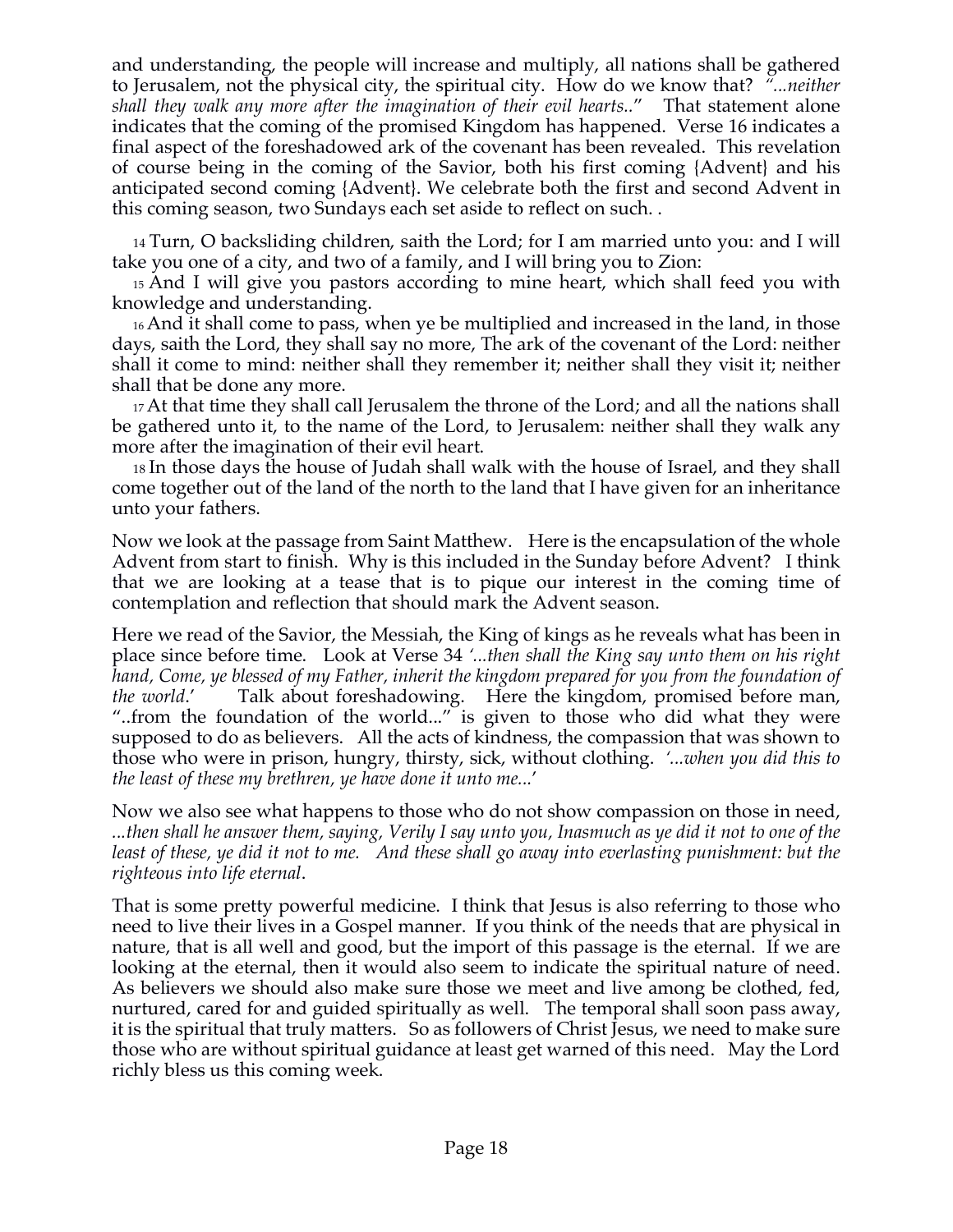Let us pray:

**OST** gracious God, by whose knowledge the depths are broken up, and the clouds MOST gracious God, by whose knowledge the depths are broken up, and the clouds drop down the dew; We yield Thee unfeigned thanks and praise for the return of seed-time and harvest, for the increase of the ground and the gathering in of the fruits thereof, and for all the other blessings of Thy merciful providence bestowed upon this nation and people. And we beseech Thee, give us a just sense of these great mercies; such as may appear in our lives by an humble, holy, and obedient walking before Thee all our days; through Jesus Christ our Lord, to whom, with Thee and the Holy Ghost, be all glory and honor, world without end. *Amen*.

**LORD** God, to whom belongeth the earth and the fulness thereof; Give us grace to honor Thee with our substance, and with the first-fruits of all our increase; that we may be blessed in the use of Thy gifts, and sanctified to Thy service, through Jesus Christ our Lord. *Amen*. **O**

**LMIGHTY** God, the Father of our Lord Jesus Christ, of whom the whole family in **ALMIGHTY** God, the Father of our Lord Jesus Christ, of whom the whole family in heaven and earth is named; We commend to Thy continual care the families of Thy and the boundary of the boundary of the state of the state of people, and the homes in which they dwell. Put far from them, we pray Thee, the desire of vain glory, the pride of life, and every root of bitterness. Endue them with faith, temperance, patience, and godliness. Knit together in constant affection those who have been united in holy wedlock; turn the hearts of the fathers to the children, and the hearts of the children to their fathers; and so kindle charity among us all, that we may be evermore kindly affectioned with brotherly love; through Jesus Christ our Lord. *Amen*.

#### *Bishop Dennis Campbell's Sermon*

Bishop Dennis is a brilliant speaker. He is able to take biblical precepts and make them

✟



perfectly understandable, even to me. Oft he provides the text of his sermons and I take the utmost pleasure in passing them on:

> **Sola Scriptura** Sunday Next before Advent November 26, 2017

October 31<sup>st</sup> was the 500<sup>th</sup> anniversary of Martin Luther's 95 Theses. He was not the first to attempt to reform the Roman Catholic Church. Others had tried before him,

and many of them were executed for their work. But Martin Luther's work did cause many other people to question the practice of indulgences, and examine the whole issue of how people can be reconciled to God. Because of his Theses, many began to believe the Roman Church was wrong in its teachings, not only about indulgences and the forgiveness of sins, but about several other issues as well. They began a movement to reform the Church by correcting these errors, but the entrenched leadership of the Roman Catholics resisted their efforts, and even began a concerted effort to cleanse itself of the Reformers through torture and execution. Luther was able to escape execution because a significant number of Germans accepted his views, too many to persecute. In addition, many in the German upper class saw that Luther's reforms would decrease the Pope's power and give them more power over the affairs, and money, of Germany. Therefore,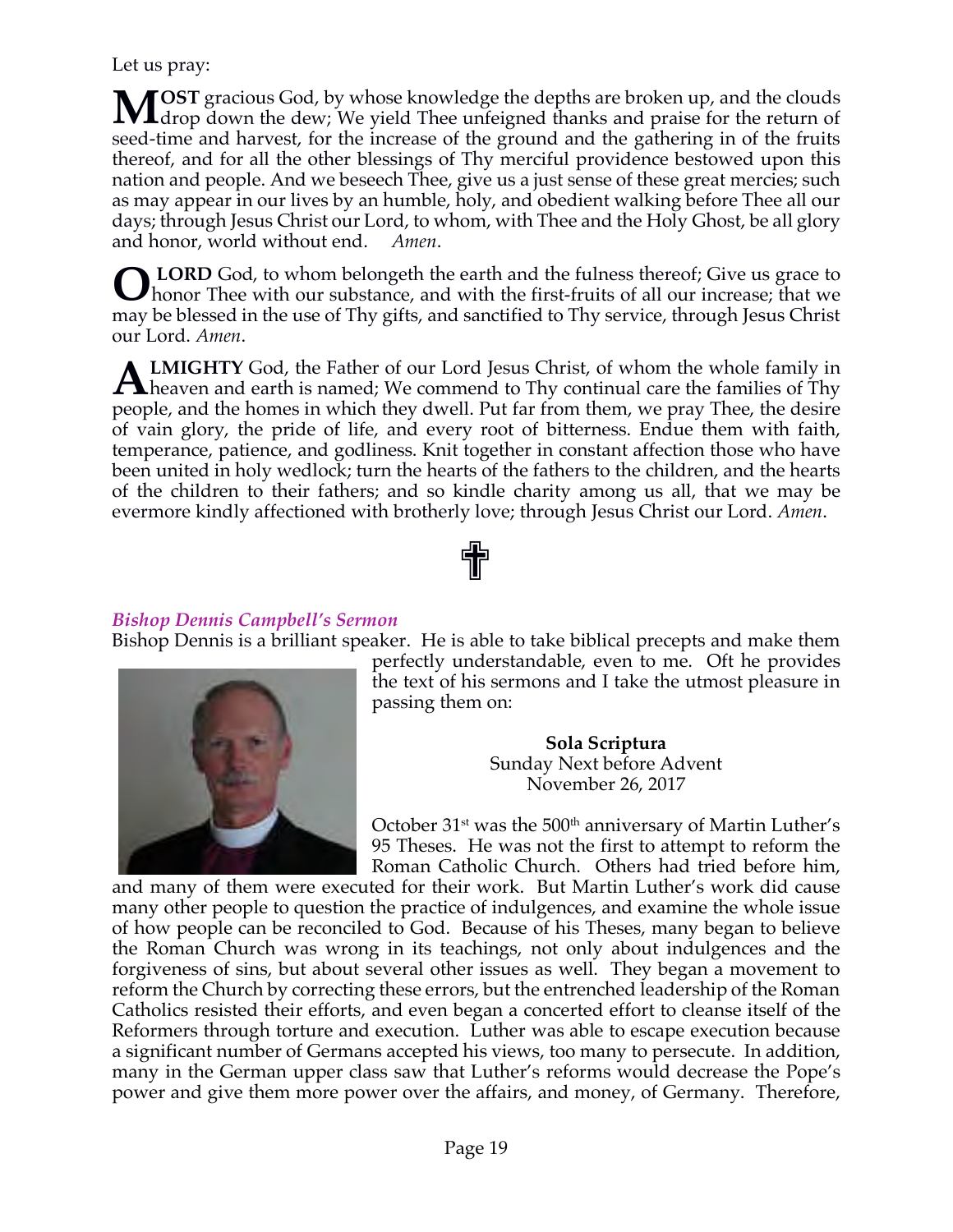they decided to support and protect Luther. So, not everyone had the purest of motives in the Reformation. But among the clergy, and especially among the people, the issue of the forgiveness of sins was of primary importance, because it determines both *how* and *if*  you go to Heaven.

The Reformers' views were eventually expressed in the Five Solas of the Reformation: *Sola Scriptura, Sola Gratia, Sola Fide, Solus Christus,* and *Soli Deo Gloria.* Or Scripture alone, Grace alone, Faith alone, Christ alone, and Glory to God alone.

Glory to God alone means God forgives sin. The Pope can't forgive sins. He can't get people out of Purgatory. He can't change the way God deals with people, or the way God forgives sin.Neither can we do these things for ourselves. God alone saves, and the glory of our salvation goes to God alone. Christ alone means sins are only forgiven on the basis of Christ's redeeming work on the cross. His work is sufficient, and we cannot add to, or take away from it. Grace alone means God forgives us on the basis of His grace, not on the basis of any worthiness in us, and nothing we do can "merit the merit of Christ," as Dr. Francis Shaeffer used to say. Faith alone means we receive forgiveness by trusting in Christ's work alone.

All of this brings us to the final *Sola*, which is really the first, because I started at the end. This *Sola* is based on the important question of authority. Is there an authority that can give us the truth about these issues? If there is, what is it, and where can I find it? The Roman Church said, the Pope is the authority. He, combined with church tradition, meaning the traditional understanding of the faith, is the authority, and the Pope is the one who says what the Bible and the Church tradition means. All people must submit to him or they will go to hell. The Reformers noted that the church tradition of their time did not match the original church tradition, therefore it did not teach or practice what the early Church taught and practiced. They also noticed that Popes often disagreed on matters of doctrine and practice, and some of the Popes were almost Biblically illiterate and also were less than saintly men, therefore, they could hardly be considered authorities on what Christians believe and how Christians live.

Looking back through the creeds and documents of the early Church, which we in the Anglican Orthodox Church still consider valid standards of the faith, the Reformers found clear statements about its doctrine and practice, and about the authority from which it derived its beliefs. Let me share some of their important points. First, Christ is the Word who is God and became flesh. He spoke as the Father directed Him. Thus, His teaching is God's Word, and God's Word is authoritative above all other words. Second, Christ taught God's Word to the Apostles, who, under the guidance and inspiration of the Holy Spirit, taught it to the Church and recorded it in the Bible. Third, the early Church received the words and letters of the Apostles as the Word of God given to the Church, through the Apostles, from God. Fourth, the Bible itself claims to have been written by the Old Testament Prophets and New Testament Apostles, who wrote at the command of God under the leadership of the Holy Spirit. Fifth, the early Church always appealed to the Bible as its authority in all matters of faith and practice. Therefore, the Reformers concluded, the Bible was the Church's authority from the beginning, and remains the Church's authority until the day when all the redeemed are gathered in the New Heaven and Earth, and will hear the Word of God from His own lips.

So, how can we know that Scripture alone, Grace alone, Faith alone Christ alone, and God alone are true? These things are taught in the Bible. How can we know anything about God, about Heaven and how to get there, about forgiveness, about the Church, and about the Christian life? Do not look for visions or dreams. Do not trust feelings. Do not look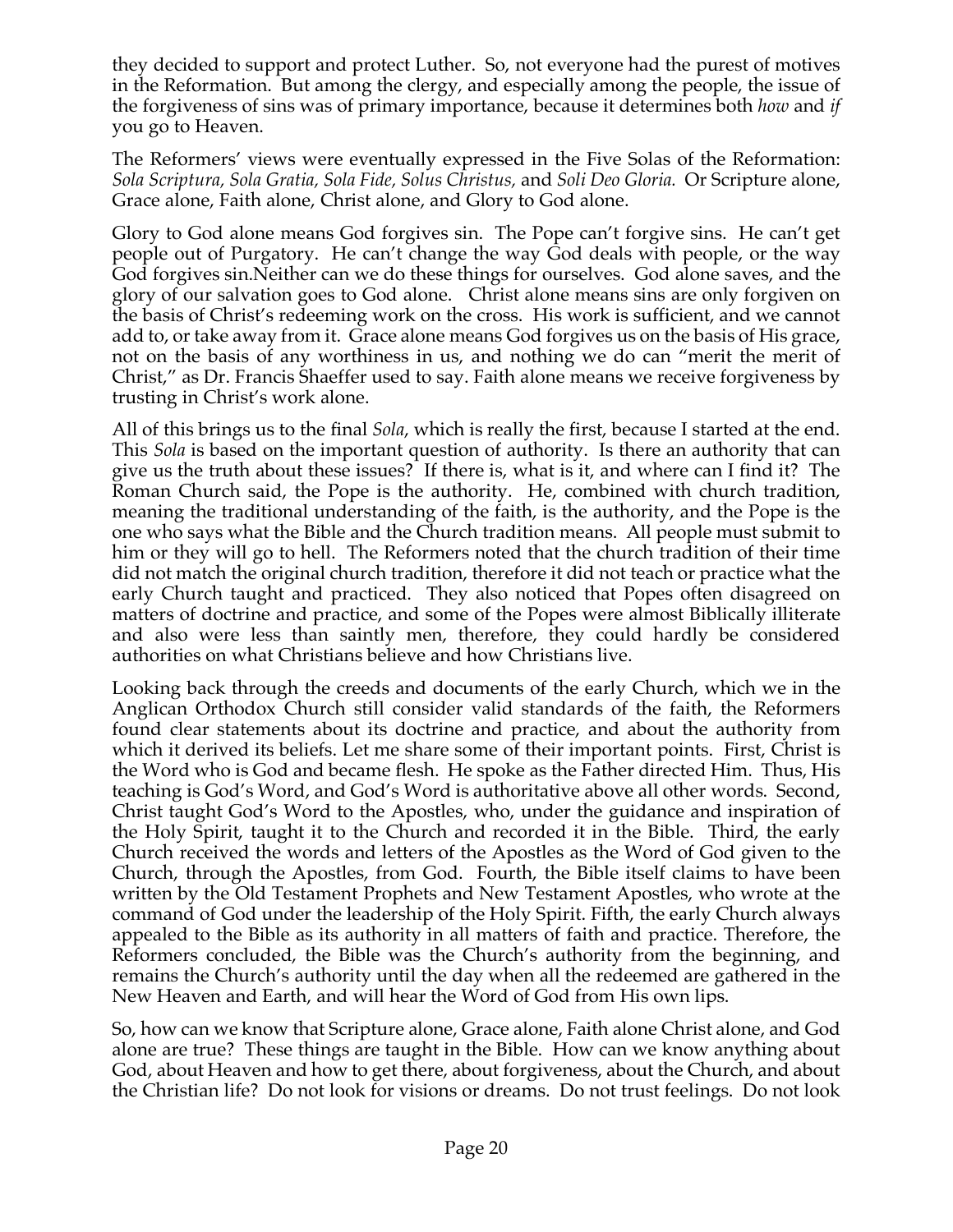to religious experiences.. The things of God are taught in the Bible, and the Bible alone is our authority.

*Sola Scriptura* contradicts everything people want to believe. People want to be their own authorities. They want to decide for themselves what is true and false and good and bad and right and wrong. That was the real sin of Adam and Eve, which is why they ate the forbidden fruit. It continues to be the heart of sin to this very day. It is also the cause of the discord, social atrophy, and hate that characterises human history, including our own era. When there is no authority, we *mus*t decide all matters for ourselves, and your truth, and your right, and your good won't necessarily be someone else's truth or right or good, therefore we must tolerate everyone's opinion as equally true, which of course means all are false.

Dorothy Sayers, writing during World War Two, observed at that time in England, "not one person in a hundred has the faintest notion of what the Church [meaning, the Bible] teaches about God or man or society or the person of Jesus Christ." This means, in a country that called itself "Christian," perhaps one percent of the people could be considered "intelligent, well instructed Christians." The rest, she wrote, were "frank and open heathen, whose notions of Christianity are a dreadful jumble of rags and tags of Bible anecdotes and clotted mythological nonsense." Or they were "ignorant Christians who combine a mild, gentle-Jesus sentimentality with vaguely humanistic ethics." Or they were "more-or-less instructed churchgoers, who know all the arguments about divorce and auricular confession and communion in two kinds, but are about as well equipped to do battle on fundamentals against a Marxian atheist or a Wellsian agnostic as a boy with a peashooter against a fan-fire of machine guns."

Then she makes this telling statement. "Theologically, this country is in a state of utter chaos, established in the name of religious toleration, and rapidly degenerating into the flight from reason and the death of hope."

I wonder what Dr. Sayers would say if she could see the state of chaos that enshrouds Western culture today, where, in the deification of total moral and cultural relativism, and, in the name of tolerance and justice, people riot and fight and hate and harm others who do not share their particular views of total relativism. Surely she would say, "the flight from reason and the death of hope, are almost compete."

Let me conclude with a few words about a modern heresy, that has practically taken over "Bible believing" churches and Christians today. Its name sounds very much like *Sola Scriptura* but it is a little different. It has been called, "Solo Scriptura." It is the belief that we do not need the Church, do not need to know how the Bible has been understood down through the ages, do not need to know Church history, do not need to know the cultural and historical settings in which the books of the Bible were written and to which they spoke, do not need to know about the heretics and their teachings, and do not need to be taught what the Bible says and means. All we need is the Bible and the Holy Spirit, and we will be guided into all truth, and know all things. We can go solo with the Bible. You can hear this heresy expressed in Bible study groups around the world, when someone asks the question, "What does this verse mean to you?" In all kindness, let me say, it doesn't matter what a verse means to you. It only matters what it means to God.

Because of this heresy, people today are reducing Christianity to religious feelings and experiences. They are reducing worship to a means of achieving these feelings and experiences, and Christianity has become another form of mysticism, or another form of what people used to call a drug trip. People are turning to "centered prayer" eastern meditation, private visions, and dreams as ways to determine who God is and what He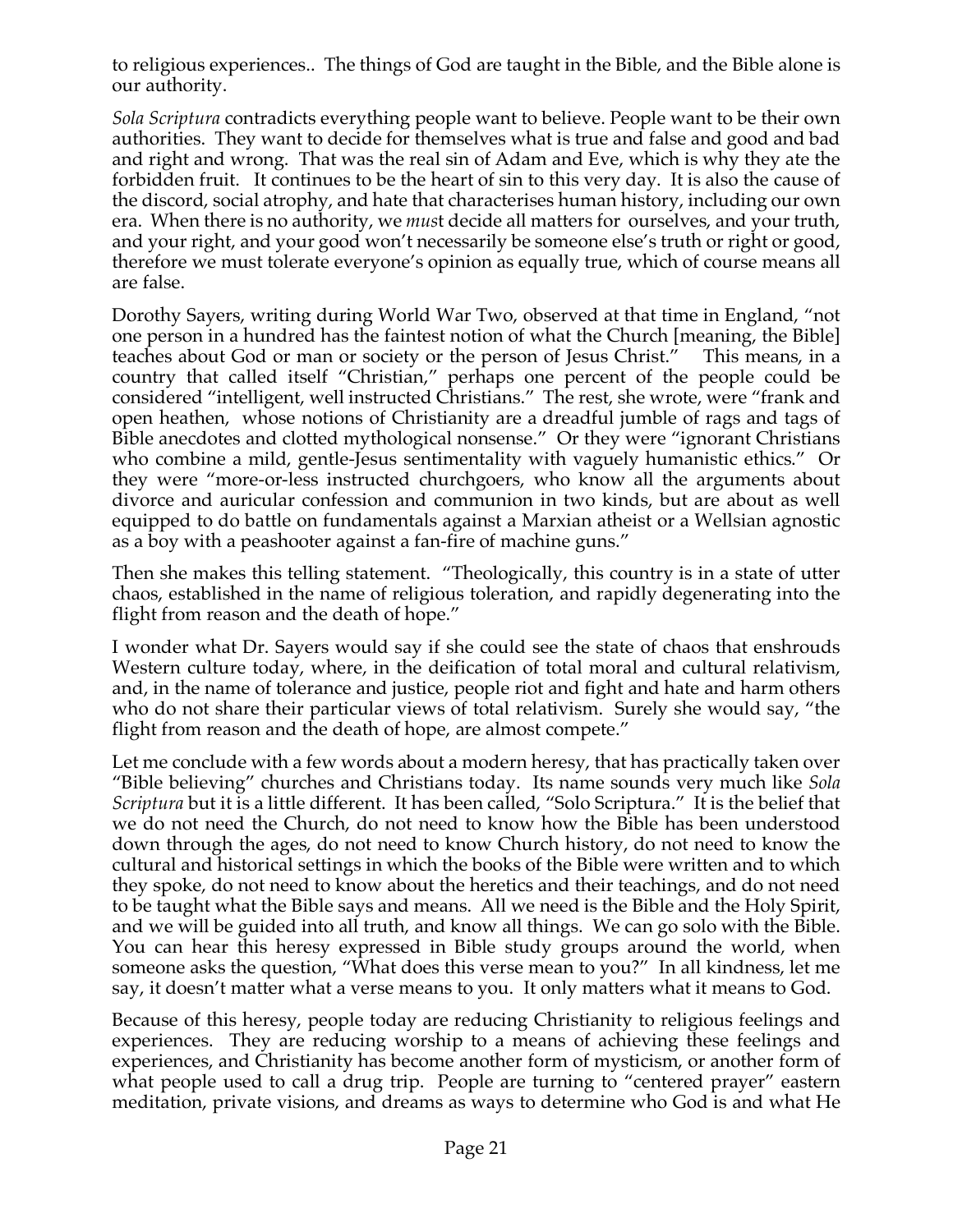wants from them. When they turn to the Bible, they are concerned about "what it says to ME."

The Bible says no Scripture is of a private interpretation. In other words, it does not say whatever you want it to say. Nor does it say one thing to you, and something else to another person. The Bible has one meaning for all people in all times and in all places. It will have almost countless applications, but only one meaning And the Church has been united in its understanding of the meaning and message of the Bible from the start. Councils have declared it. Creeds have expressed it. Faithful people have died to preserve it and pass it on whole and entire to us. We, also must preserve it and pass it on to future generations as whole and entire as we received it.

-- +Dennis Campbell Bishop, Anglican Orthodox Church Diocese of Virginia Rector, Holy Trinity Anglican Orthodox Church Powhatan, Virginia www.HolyTrinityAnglicanOrthodoxChurch.org www.lifeinthescriptures.blogspot.com

## *Rev Bryan Dabney of Saint John's Sunday Sermon*

We are fortunate to have Bryan's Sunday Sermon. If you want people to come to The Truth, you have to speak the truth, espouse the truth and live

the truth. This is really a good piece and I commend it to your careful reading.

#### **Sunday next before Advent**

The apostle Paul was a very busy fellow. He had been assigned to preach the gospel to the gentiles and to set in order the particulars of godly worship within the fledgling Christian Church. In his first epistle to the Corinthians (11:17-29), he discussed a major deficiency in that church regarding the sacrament of the Lord's Supper. He noted with disapproval the



Paul was well aware of the benefits of Christian unity. He had labored to strengthen the body of Christ and to that end, his epistles contain the very mechanics of faith and practice. From his epistles, we learn that churches are supposed to be conduits for the good news of Jesus Christ to the world via a doctrinally sound episcopate as well as a biblically informed laity. God's expectation has been from the beginning that every true Christian body would be populated by regenerated souls who have been born again of the Holy Ghost. Such churches are also places where the pure word of God is preached, taught and lived; where God's ordinances are properly observed; and where worship is conducted in reverence and good order.

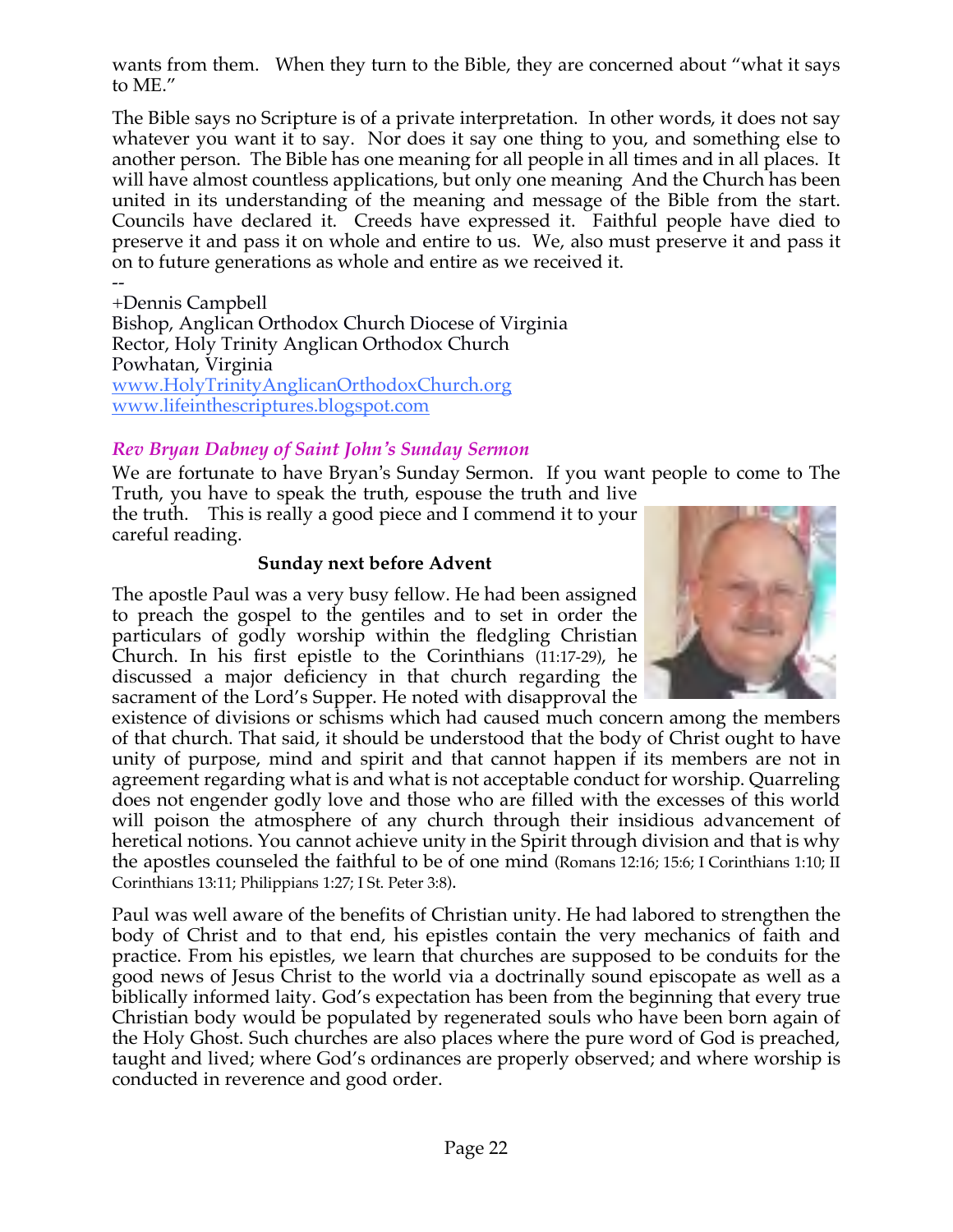But such is not the case for many Christians. They are in dire need of a refresher course regarding the content and meaning of St. Paul's epistles principally because their denominations have— in varying degrees— deviated from the truths of Scripture. To go against the word of God is sin and God is deadly serious about sin. And on that account, what the LORD views as sin ought to be avoided at all costs. Sadly, much of modern Christendom possesses a noticeably different understanding of what is or is not sin. And because they possess such, these errant churches are in danger of having their candles removed by the Master to their eternal sorrow (Revelation 2:5).

The Bible tells us from inception, Satan has labored to inculcate all manner of false doctrine, heresy and schism within the Christian Church to divide and perplex its members. For in so doing he has overthrown the faith of many in his attempts to quench the fire of the Holy Ghost on the earth. Consider the epitaph of Christopher Wren which reads, "If you seek his monument, look around." It is a fitting tribute to a man who did much to beautify the city of London. In an inverse fashion, Lucifer has a large and growing number of monuments to his efforts. They are not marvels of construction but of destruction. Satan has ruined a host of churches, doing his best work from within rather than from without. Nowhere is this more apparent than with his supposed teaching concerning the sacraments.

In our world today, a fair number of Christians are not familiar with the word sacrament largely because of changes in denominational linguistics since the Protestant Reformation. For all intents and purposes, a sacrament is best defined as an outward and visible sign of an inward and spiritual grace. We Anglican Orthodox Christians recognize two: baptism and the Lord's Supper because they were blessed by our Lord's participation in them, and they are to be observed per his commands to us— the former in the Great Commission, and the latter at his celebration of the Last Supper prior to his arrest and crucifixion. We have been called to participate in these sacraments as they are signs and evidences of our new natures, and because those who participate in them are affirming their commitment to our Lord Jesus Christ openly both to God and man.

In our service of the Lord's Supper, or Holy Communion, we hear the following words of institution given us by our Lord: do this in remembrance of me. We also hear the words, this is my body and this is my blood. JC Ryle once observed that, "The conduct of the disciples at the Lord's Supper forbids us to believe that the bread they received was Christ's body and the wine Christ's blood. They were all Jews taught from their infancy that it was sinful to eat flesh with the blood (Deut. 12:23-25). Yet they were not startled by our Lord's words as if they perceived a change in the bread and wine. Our own senses forbid us to believe that there is any change in the bread and the wine. Our own taste tells us that they are really and literally what they appear to be. Things above our reason the Bible requires us to believe, but not what contradicts our senses. Our Lord's true human nature forbids us to believe that his body can be in more than one place at one time. If our Lord's body could sit at table and at the same time be eaten by the disciples it is perfectly clear that it is not a human body like our own. But this we must not allow for one moment. It is the glory of Christianity that our Redeemer is perfect man as well as perfect God. The language in which our Lord spoke made it quite unnecessary to interpret his words literally. The Bible is full of similar expressions. Our Lord spoke of himself as a door and a vine so we know that he used emblems and figures to describe himself. There is therefore no inconsistency in his using figurative language in instituting the Supper."

What Bishop Ryle has written about the sacrament of the Lord's Supper is based not on a pronouncement of some earthly body or council, but upon the very words of God. We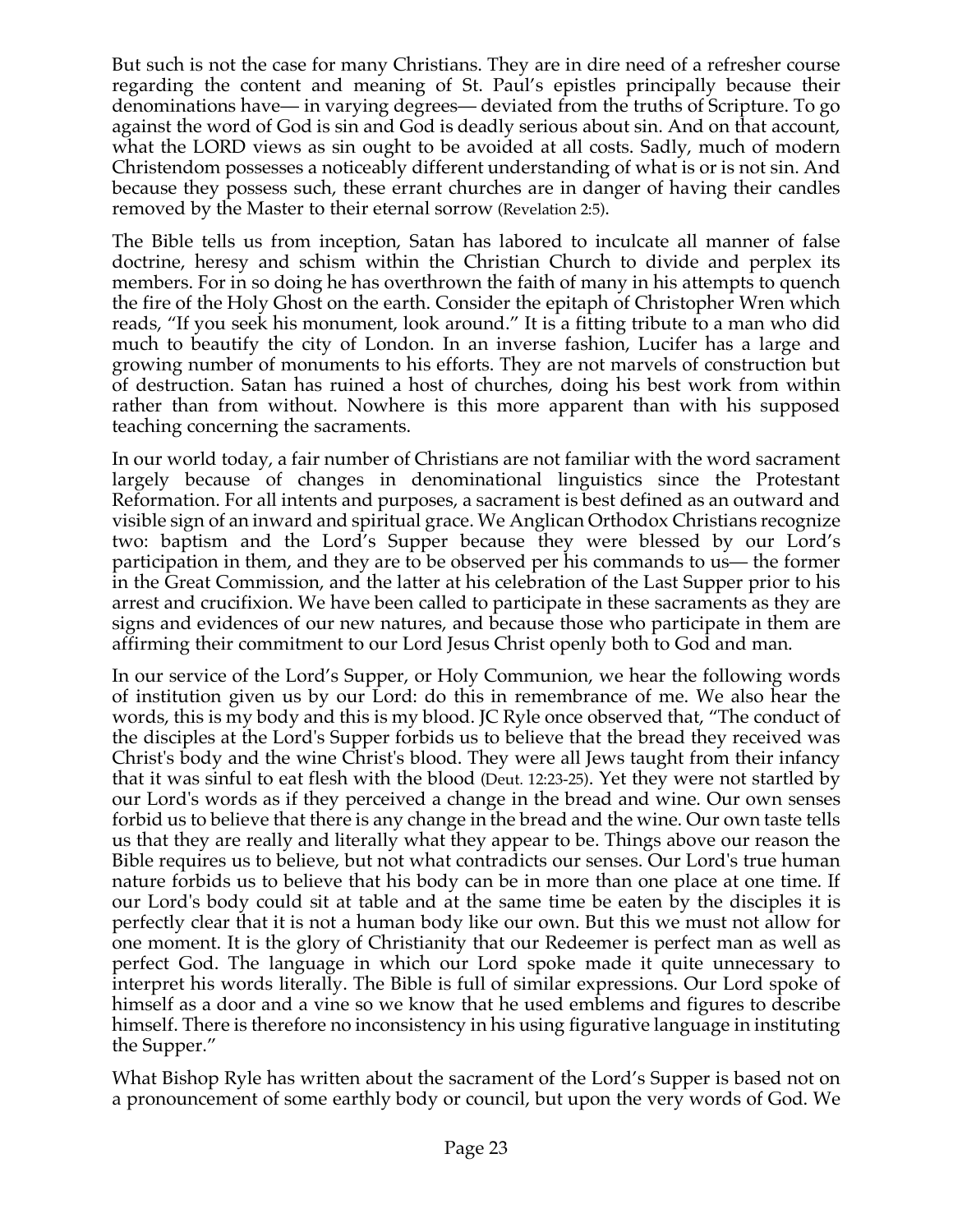cannot escape the fact that in our eating of the bread and drinking of the cup we are memorializing our Lord's death and sacrifice— remembering his passion and giving thanks for his free gift of grace to us. But there is more. When we hear the words of the Invocation (page 81 of the BCP), that we "be filled with thy grace and heavenly benediction, and made one body with him, that he may dwell in us and we in him," we have a clearer understanding of this sacrament: that we are joined with him via the Holy Ghost who resides within every born-again believer. And so, in our partaking of the communion elements, we are affirming the very presence of our Saviour within us. Holy Communion then is more than just a memorial feast, it is a spiritual linking of ourselves to Jesus Christ.

Paul warned the Corinthian church not to take lightly their participation in the sacrament when he wrote, *For as often as ye eat this bread, and drink this cup, ye do shew the Lord's death till he come. Wherefore whosoever shall eat this bread, and drink this cup of the Lord, unworthily, shall be guilty of the body and blood of the Lord* (I Corinthians 11:26- 27).

Still, many Christians will partake of the Holy Communion and never give a moment's thought to their true spiritual standing with the Lord. They will not make any serious attempt at self-examination prior to partaking of the communion elements; and upon their leaving the church, they will return to those lifestyles and activities with which they had been engaged prior to entering the church. To put it another way, they will show up at church, say the prayers in the bulletin, or in the prayer book, or on the screen, hear the word spoken, partake of the communion and walk away unchanged. Hell contains a host of those who knew about Jesus Christ, but never knew him as their Saviour; who attended a church body, but never became part of his body; who did some good works in the name of our Lord, but never accepted the atoning work he did for them; who heard the word of God, but never took his word to heart; who sought to placate God with their bodily attendance at weekly worship, but never sought to please God by being obedient to his word and commandment; and who lived lives attuned to the spirit of this world, rather than having lived as a people born again of his most holy Spirit. My how the devil smiles when such persons attend church. He knows their end, but sadly, they are seem blissfully unaware of what awaits them beyond the precincts of this life.

Many will seek to justify themselves in the coming day of Judgment saying: "Did we not participate in the Lord's supper? Were we not baptized in the church? Did we not do this or that good deed in thy name?" The true believer in Jesus Christ knows that partaking of the sacrament of the Lord's Supper is not something that is trivial or merely for show. It is not something "to-do" on Sunday and then forget about until the next time. It is not a work that saves, but a work that reveals that one is saved.

Consider again the words of the apostle on this subject: *Wherefore whosoever shall eat this bread, and drink this cup of the Lord, unworthily, shall be guilty of the body and blood of the Lord.* To partake of this sacrament in an unworthy manner will bring God's judgment as witnessed by the apostle's admonition: *But let a man examine himself, and so let him eat of that bread, and drink of that cup. For he that eateth and drinketh unworthily, eateth and drinketh damnation to himself, not discerning the Lord's body. For this cause many are weak and sickly among you, and many sleep. For if we would judge ourselves, we should not be judged* (I Corinthians 11:28-31).

Clearly, God will judge us if we will judge not ourselves, and the consequences of such judgment might be dire. Nothing brings an errant soul quicker to God than illness and the thought of impending death. God desires his own to come to him and be made whole via confession. If anyone is outside of his hedge of protection, the devil will come and work his will upon them. All too often, it is only when a wayward Christian is beset with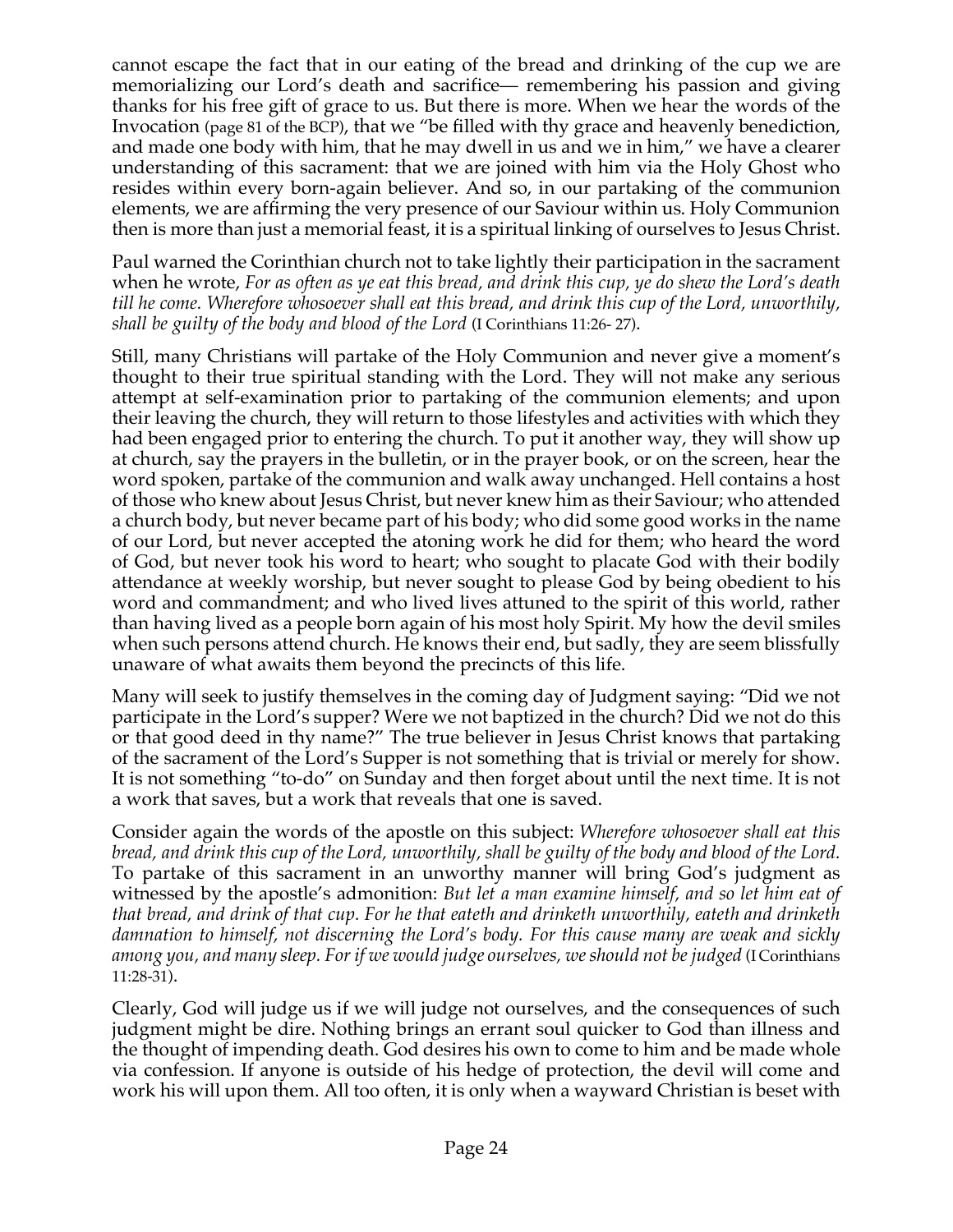troubles that he or she will likely come to God. The apostle's admonition was meant to encourage Christians to do those things which are pleasing to God rather than the opposite. I was told in my youth that "a word to the wise is sufficient" and such was the intention of the apostle for each member of the body of Christ.

To recap, the sacrament of the Lord's supper is not to be taken without self- judgment, followed by confession of what we have found amiss in our lives as per the commandments and ordinances for holy living which have been set forth within the pages of Scripture. We ought to make peace with God and be at peace with fellow Christians. We are expected to forgive those who have trespassed against us as well as recognize our sins and trespasses against our gracious and loving God. Then and only then can we truly partake of the communion elements in a manner which is acceptable to God. And after our partaking of the elements, we ought to willingly lift our voices to God in praise and thanksgiving for his sacrificial act on our behalf. Only then will we be ready to receive God's peace and blessing which every born-again believer is in need of in their daily life and work. God's peace and blessing will come if we believe on Jesus Christ as his only begotten Son, and live in obedience to his word written. Therefore, come and receive the elements of the Supper of the Lord; but remember to give God due consideration in this very sacred time and avoid the satanic insincerity of mind and heart that might make your partaking of this sacrament a detriment to you.

Let us pray,

**ATHER**, we pray for forgiveness of our sins and trespasses; and we humbly ask you **the formulation** Factor for the tree passed against us; that we might be true to thy word in all against the formulation of any dependence of the second in the second of the second second in the second of the second of th all aspects of our life and worship; for these things we ask in the name of him who was, and is, and ever shall be our Lord and Saviour, even thy Son, Jesus Christ. *Amen*.

Have a blessed week, Bryan+

## *People in our Prayers* - http://faithfulcenturionprayerteam.blogspot.com/

## **Why? Prayer is an extremely important activity.**

It is not that God knows not our needs, for He surely does. Yet, Jesus commanded us to ask God for those same needs. In addition to the obvious of asking God for help, offering thanksgiving and the like, prayer helps us focus our thoughts on how we might do God's work.

The Prayer Team of the Anglican Orthodox Church was established to help our members and fellow Christians pray for those in need and to give thanks as well for the blessings we have been granted.

#### **Who can be on the list? Do I have to be a member of the Anglican Orthodox Church to be prayed for?**

No! The only qualification to be on the list is that you want our prayer team to pray for you. We are Christians and are happy to pray for you, no matter who you are. If you want help from God, you are our kind of people.

## **What is the commitment from the prayer team?**

Each member of the team will pray for the desired outcome at last once per day.

## **How do I get myself or someone else on the prayer list?**

You can email one of the prayer team leaders: Jack - jack@faithfulcenturion.org or Dru dru@ faithfulcenturion.org, or call the office at (619) 659-3608 or fill out a prayer card at your church.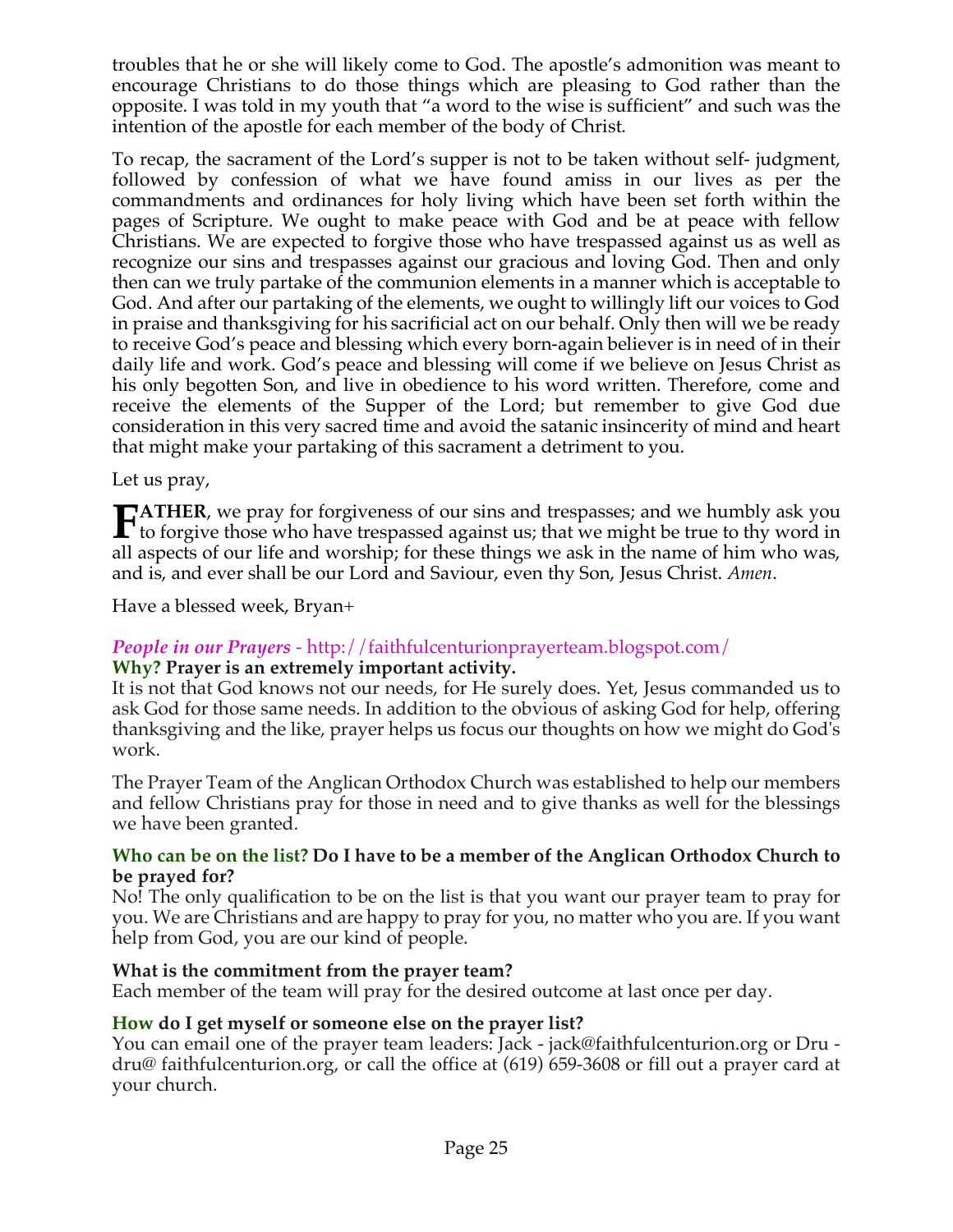## **What should I ask for?**

Depends on what you want. Some people merely want God to be asked to heal their ills and be mentioned by their first name, others want a specific outcome and / or have more of their personal information known to the team. Ask for what you want. It is your desire and need for prayer the team is attempting to meet. For typical examples, see the list below.

#### **Updating the Team**

If you are on our prayer list, or if you have submitted a person that you have asked us to pray for, please update one of the team members or Hap in person, by telephone or email. It helps to be able to pray specifically for these individuals including their specific needs; plus if they get better, it is our happy duty to give thanks!

Please note that on the yellow (maybe green or orange if you get an old one) cards at church, you can ask that those to be prayed for have their names disseminated to the prayer team. Those names will be said in church and appear here. Or, you can ask that their names and purpose be kept confidential, then only Hap will know to pray for them.

## *Prayer List Notice – If you have someone on the prayer list and their needs have changed, please let us know. We'd like to update our prayers to reflect the need and most important to give thanks!*

#### *Immediate Prayer Please*

- *Jieun* has been through a very difficult time at the hands of people who have hurt her and are out to hurt her further as well as discredit her, she is being kept against her will at the present time. Pray that God will heal her wounds, keep her calm and safe and find a way to release her back to her family, please pray for strength calm and peace for all.
- *Chief Mike Wysocki* finally had heart valve surgery June 2017. He was back in the hospital with a bleeding ulcer, but made it home. Please give thanks for that and pray for the medical team treating Mike that they might pay attention, do their very best and be open to God's guidance. Pray a complete recovery and peace of mind and trust in God for Mike, his lovely wife Wendy and his family.
- *Jim* was in the hospital 18 July 2017, for four days due to fluid around the lungs from Congestive Heart Failure. Please pray the medical team treating Jim might pay attention, do their very best and be open to God's guidance. He is feeling better but this past year has been hard on him physically with four surgeries, starting with back surgery in June 2016, an eye operation in December and then two operations involving his pacemaker in March 2017 and again in May 2017. All these have weakened him but he is getting stronger and now is back in PT to help rebuild his strength. Thanks be to God. Jim and his family thank you for the prayers and request them to continue as the doctors are still working on medication balance to help his heart not to go back into Congestive Heart Failure. Pray for peace of mind and trust in God for Jim and his family.
- *Ron Cole Klages* is a patriotic former Marine who has debilitating blood clots pursuant to cancerous growths on his liver and unknown other places. His doctors will inform of clinical findings on Monday for further treatment. Please pray for the medical team treating Ron that they might pay attention, do their very best and be open to God's guidance.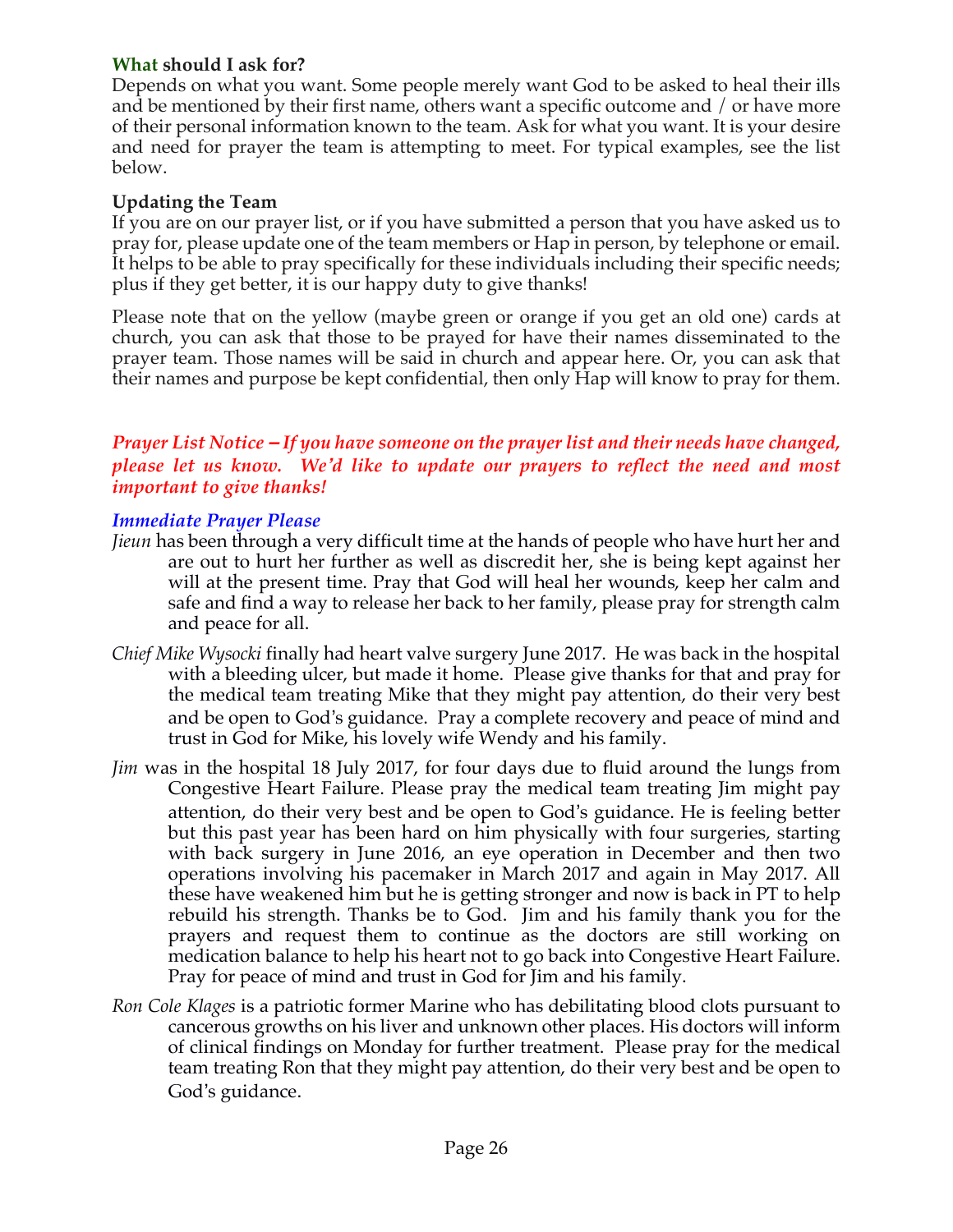- *Jill* was on life support; her family members traveled a great distance to see her and returned home safely. Jill's condition improved to critical, but needs your prayers to continue her recovery.
- *Kurt Thomas* is now home after undergoing open heart surgery in Richmond, Virginia as the result of a life threatening bacterial blood infection which settled in his heart and other places. The infection resulted in a hole in his heart. Kurt. They successfully replaced about half his heart with donor parts. Kurt had a permanent pacemaker installed on 26 March 2017 and he returned to work the first of June! But, now he is having problems with fluid retention. It is a God given miracle Kurt made it through all this. Please join Kurt and Mary, his family and friends in giving thanks. There is still a long and rocky road ahead; please pray for spiritual and physical strength for Kurt, his wife Mary and their family. Please pray for the medical team treating Kurt that they might pay attention, do their very best and be open to God's guidance. Pray also for Kurt to accept what he cannot do at present and concentrate on what he can do. This is a very foreign situation for this Christian warrior. He needs God's help to adapt and prosper.
- *Cindy,* Bishop Jerry's cousin, may need to undergo brain surgery if medication is not effective. Please pray the Lord will extend a hand of mercy and healing to Cindy.
- *Samson Hendrik* has prostate cancer and his kidneys are not working. Pray our Lord Jesus Christ will be close to him and his family of friends during this illness.

#### *Travel*

- *Hap, Dru, Jack, Tricia, Hope, Tuck, TW* and many more are on travel this week to Kansas City for the annual meeting of the Organization of Flying Adjusters. Please pray for safe travel and God's will to be done at the meeting.
- *Landon and Jason* are in the British Virgin Islands for work. Pray they will have safe and productive time there. Pray also for air conditioning so they can sleep

## *Birthdays*

Shamu celebrated her 50<sup>th</sup> birthday 3 September 2017,

## *Departed*

- *Jared Otieno* returned home on 16 November 2017. Please pray for the Olweny family as they adjust to the loss of their beloved brother*.*
- *Duwaine Townsen* passed away the morning of 1 November 2017, please give thanks for his time here on earth and for comfort and strength for his family who remain behind.
- *Sheree Wilder* passed away on 31 October 2017, of aan aortic aneurism at age 30. Please pray for peace of mind and trust in God for her husband of seven months, Anthony, as well as for her family, in particular her mother Barbara and sister Chelsee.
- *Colonel Gil Garcia* passed away the morning of 23 October 2017, at the Long Beach VA Medical Center after a long and amazing time here on earth. A strong Christian, husband, father, grandfather, patriot and fighter pilot, he will be missed by all who knew him. Please pray for strength and comfort for his family and friends who of necessity remain behind, in particular his lovely wife Mary.

#### *Move*

*The Thomas Family* are now in Virginia on what was to be a headquarters tour. Pray for peace of mind for Kurt and for Mary and the kids.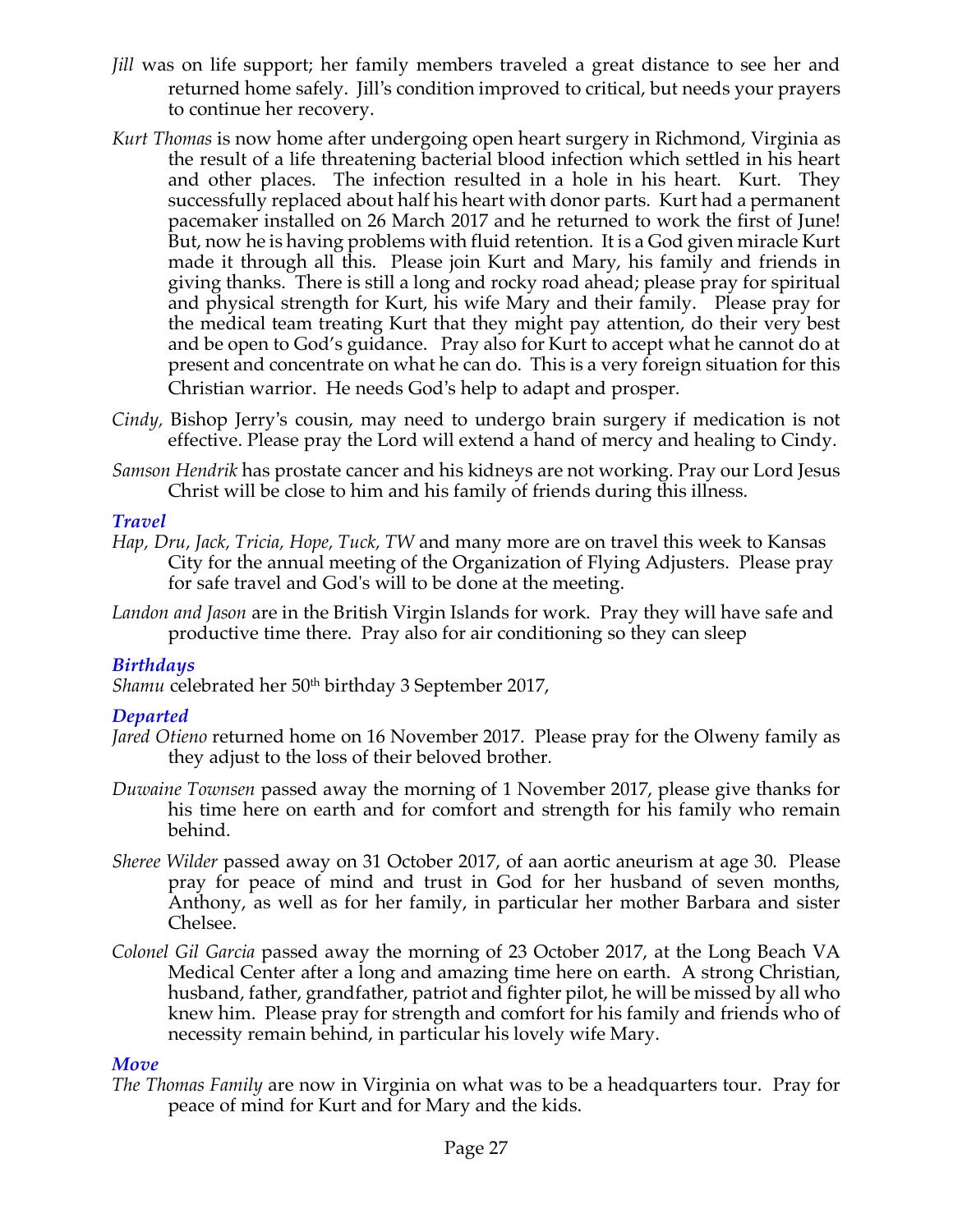## *In need of a miracle or understanding of God's Plan*

- *Doug Lambert* is in the hospital with sepsis of unknown origin. For five weeks they have not been able to find the source of the problem. He is very weak and concerned that no one can find the reason for the infection. He asks that you pray for the medical team treating him to do their best, to be open to God's guidance and for him to keep his trust in the Lord and not worry.
- *Neal* has heart problems and is very weak, he also has COPD, kidney problems, his potassium is too high, he came back from the point of death. He is now home and permanently on oxygen. He is doing well, for that he and his family are grateful and ask your thanksgiving prayers. More importantly, please pray Neal will accept salvation through our Lord and Savior.
- *Paul* is in hospice and ready to meet His Lord. Please pray for Paul as he prepares to go home to be with his family who have gone before him. Pray for the faith of his family to build and the transition to be good.
- *Dot* is an elderly woman with liver cancer. Please pray for Dot as she prepares to go home to be with her family who have gone before her. Pray for the faith of her family to build and the transition to be good.
- *Mrs. Tiffany (90)* has chosen to refuse extraordinary care as it will not gain much earthly time. The Tiffanys have been together for a long, long, long time. Pray for Mrs. Tiffany and her husband as together they begin this Journey to be with their Lord.
- *Saundra* is in ICU with congestive heart failure after a heart operation. She is aged and frail. Saundra is near the end of her time here on earth. Please pray for comfort, understanding, strength and guidance for Saundra and her family who will of necessity remain behind. Pray for the love of God to stay foremost in their hearts.
- *Polly* is in hospice care with dementia and spinal stenosis. Please pray for her as she prepares to go home to be with her family who have gone before her. Pray for the faith of her family to build and the transition to be good.
- *Ron* had a Heart Attack, at the hospital he found out he also has Kidney Cancer. He is a man of faith and is in need of prayer for his health and that the Lord will provide strength for his family.
- *Kathy Cox Merritt* has been receiving Chemo and 12 November 2016, had bowel resection surgery and was given a very bad prognosis. Kathy just retired as an RN in Orthopedics at a local hospital; sometimes a little medical knowledge can be dangerous to the patient but she remains positive. Please pray for Kathy's healing and peace and comfort for her and her family, both spiritually and physical
- *Krysti* is off life support and able to talk, please give thanks for the good news. She is still unable to feel her legs. When that comes back she will go to a rehabilitation facility. Krysti has used drugs, has high blood pressure, is diabetic and has organ failure. Her families are with her and will appreciate your prayers.
- *Pat* has metastatic osteosarcoma; there is little that can be done. Please pray for a miraculous remission; that Pat's remaining time here on earth might be good. Help Pat and family put their trust in the Lord and let Him carry their sadness, fear, worry and terror.
- *Amy* has been diagnosed with metastatic melanoma and has cancer all over her body, and in one of her kidneys which are no longer functioning. Amy and her family have asked for prayer to stop the growth and to aid the family financially with the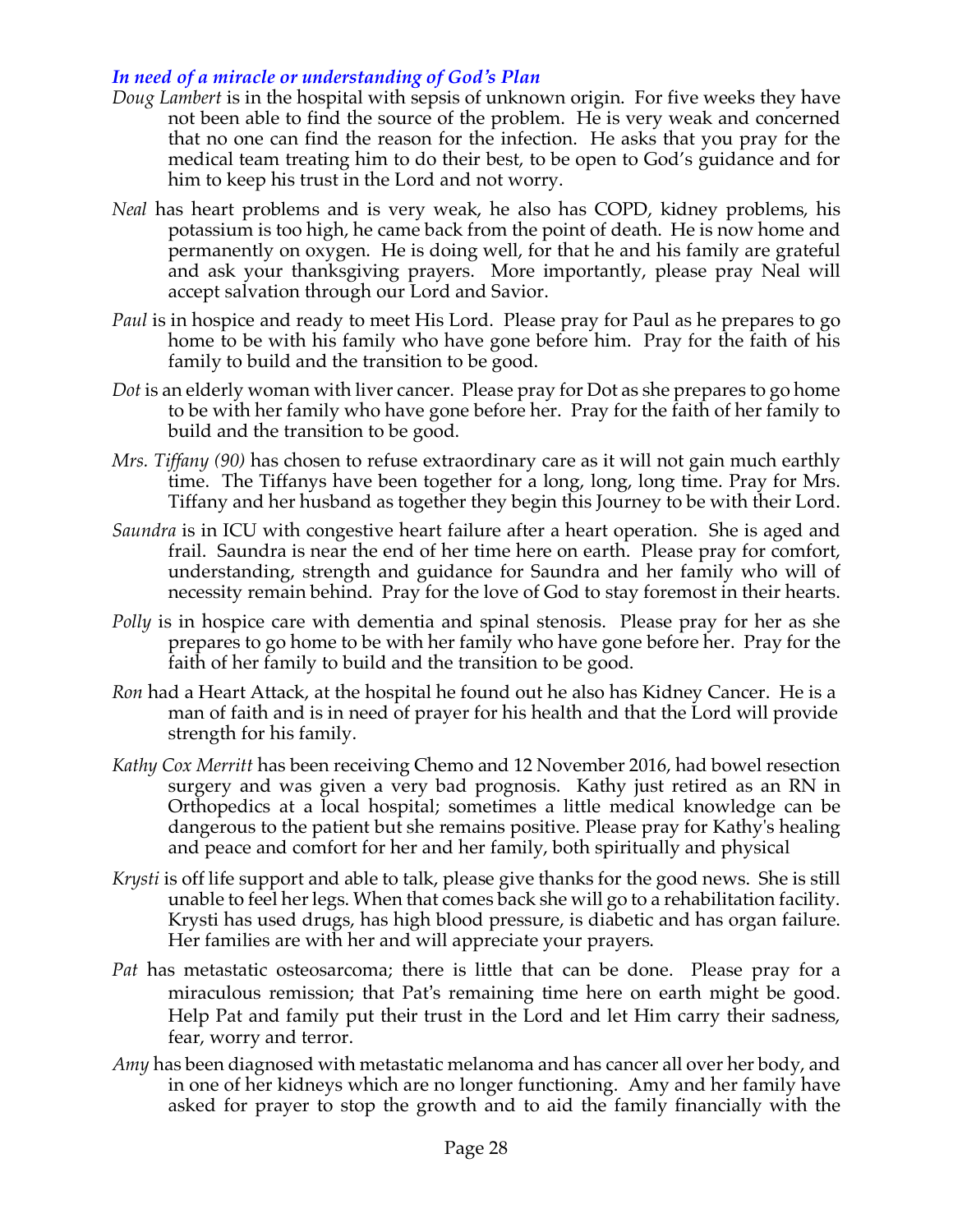medical bills. At present she has to have surgery every two months to place stents. Pray Jesus will be close to all.

- *Gemma Dillinger* has been treating for breast cancer for over a year now, after surgeries, radiation and chemotherapy, she is reaching the limit of her tolerance with no end in sight. Please pray for her to gain strength and ground on the cancer. Help her to continue with her faith in our Lord, she is not afraid to go home, but wants to make sure it is time. Pray she will be encouraged to not give up until it is her time to go and that her time here on earth with her family will be good.
- *Janet* has had a blood borne cancer for several years. Her faith in the Lord is great and she is ready to be with Him. Pray she will be encouraged to not give up until it is her time to go.
- *Holly* has had Colon Cancer, Breast Cancer and now it is in her spine. Please pray for guidance for the medical personnel treating Holly, for a miraculous remission; that Holly's remaining time here on earth might be good. Help Holly and her family put their trust in the Lord and let Him carry their sadness, fear, worry and terror. Pray for strength and courage for Holly.
- *Tim* was on a kidney transplant list and started dialysis and was taken off the transplant list for a heart problem that required stents, while putting in stents a leaking valve was found. A port was put in and something happened and it has to be redone. In several days he will have a valve replaced, after heart surgery and recover he will go back on the transplant list. Please remember him in prayer in the days and weeks ahead. Pray he will put his worry on God's shoulders so he might be at peace and rest. Pray for those treating him that they might pay attention and do their best.
- *Marilyn* has been diagnosed with non-operable pancreatic cancer. Please pray for a miraculous remission; that Marilyn's remaining time here on earth might be good. Help Marilyn and her family put their trust in the Lord and let Him carry their sadness, fear, worry and terror.
- *June* found she has a recurrence of colon cancer, which is now Stage Four, that is it has spread. Please pray for a miraculous remission; that June's remaining time here hon earth might be good. Help June and her family put their trust in the Lord and let Him carry their sadness, fear, worry and terror.
- *Leon McKay* suffered a stroke a few weeks back that has left him unable to speak and while undergoing evaluation the doctors also found he has a very aggressive cancer. Please pray for a miraculous remission; that Leon's remaining time here on earth might be good. Help Leon and his family put their trust in the Lord and let Him carry their worry.
- *Rev. Thomas Brooks* is not improving and being kept alive by artificial machines. Please pray for a miraculous recovery and if that not be God's Will, a rapid passing to home. Help Thomas' family put their trust in the Lord and let Him carry their worry.
- *Ronnie* has kidney cancer that has spread and the surgeons are very concerned. Please pray the medical team to formulate a successful treatment plan and for a miraculous remission; that Ronnie's remaining time here on earth might be good. Help Ronnie and family put their trust in the Lord and let Him carry their worry.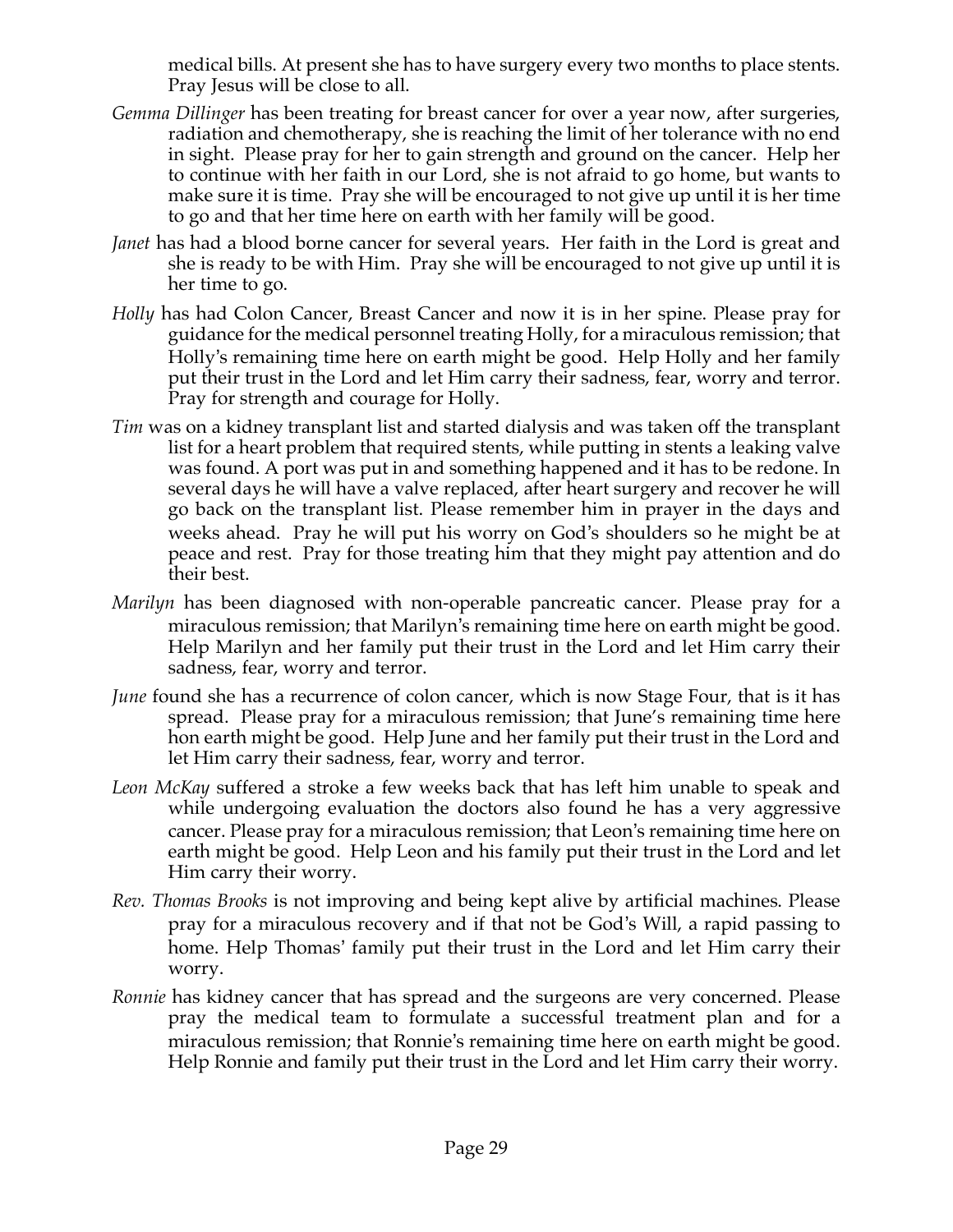- Levi was cancer free for 4 years and just discovered he has kidney cancer. Levi has a great deal of faith and said whether he is healed or God takes him home he will be fine. Please pray for the medical team to pay attention and to their best and for a good outcome. Pray also that Levi and family will be able to put their worry on God's shoulders. In particular, please pray for pain relief; Levi is 22 years old.
- *Ray Daley* is a member of the Royal Canadian Legion and served his country during the Korean War era. Ray is taking chemotherapy treatments for cancer. Meanwhile his son Trevor is in the hospital in a coma and seems to have lost the will to live.
- *Pat* has been under treatment for colon cancer for some time. He has had major complications the last few days and your prayers will be appreciated by family and friends.
- *Dorothy* had pneumonia, on checking her lungs they found tumors which permeated the lung area. Further investigation found a primary site in the colon, with the lung being secondary. It would appear there is no viable treatment at this time. Please pray for a miraculous remission; that her remaining time here on earth might be good. Help Dorothy and her family put their trust in the Lord and let Him carry their worry.
- *Becky* has fourth stage metastasized lung cancer and is not doing well with chemotherapy treatments. Please pray for Becky and her husband as they are together during this difficult time in their lives.
- *Jane* has fourth stage cancer and is not doing well. Please pray for Jane and her family as they are together during this difficult time in their lives.
- *Colleen* has been battling pancreatic cancer over the last year and it has now spread to one of her lungs. Please keep her and her family in your prayers.
- *Christine* has cancer of the colon, which spread to her liver; she is receiving chemotherapy and is having difficulty eating. Please pray for the medical team treating her to pay attention and do their very best; pray also for confidence in our Lord for Christine and her family.

#### *Homebound or Infirm*

- *Sarah* had to move to an Assisted Living Home and has found the adjustment very difficult. Please pray she will come to terms with the situation and that her Lord Jesus will be close to her. She recently lost 30 pounds and her eyesight is deteriorating. Pray her appetite will improve and her eyesight will return to normal. Most of all, please pray our Lord Jesus Christ will be close to her at this difficult time.
- *Larry H* has general weakness as the result of extreme fatigue. Larry is now up and about, walking without assistance. The depression is still a part of his life. Due to several chronic illnesses, he will never be able to live on his own. On the other hand, he has been transferred to a facility near his former home so he will be nearer his friends. Larry has difficulty with the lack of what he considers fairness in the Word. Please pray for help for Larry to put his trust in the Lord, relax and build strength and give Pastor Roy guidance on helping him.
- *Laurel Bessessen* (95) has begun to lose her mental abilities to recall people, places and things around her. Her family is no longer able to care for her at home and she is in a skilled care facility. She is the last of that family's generation. Please pray for the mental degradation to stop or for her to leave for home. Pray for her family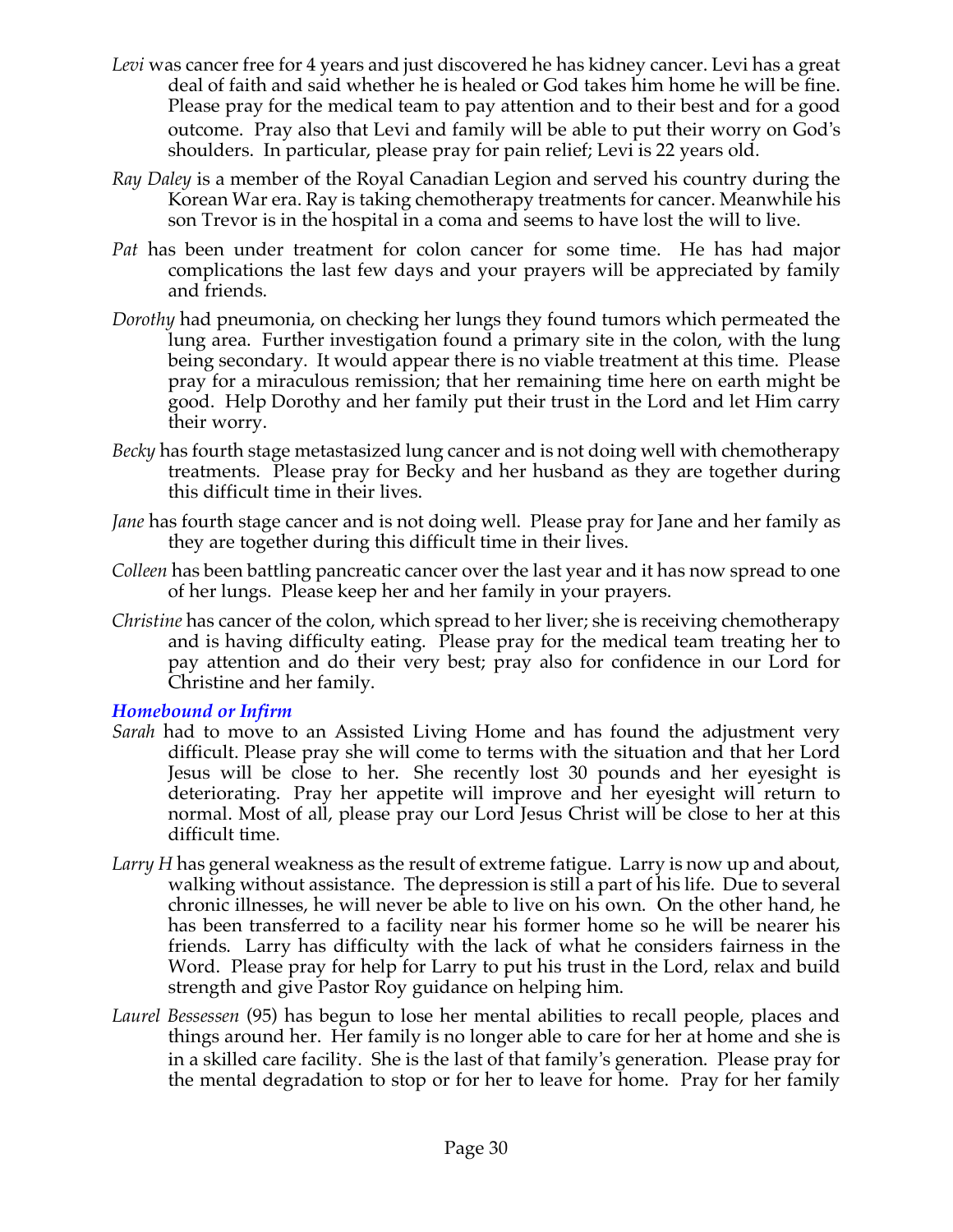who do their best to care for her, visiting every day; for her children Cookie, John and Bill, as well as the other members of the family.

- *Judith Clingwall* is afflicted with Multiple Sclerosis (MS). She is currently in Laurel Place, an extended care facility in Surrey, British Columbia. Please pray for remission of the disease so she might return home to her family. Pray also for strength for her husband Martin as he deals with all the problems and stress of Judith's situation.
- *John* has Alzheimer's pray he will call on God to help him as he deals with this.
- *Steve,* brother in law of Paul Martin, appears to have early onset dementia. Steve had teenage children and is very concerned for them. Please pray for the disease to stall or abate and for peace of mind for Steve and his family.
- *James* is on oxygen all the time, this is bothersome to him and terrifying as well. Please pray for James to put his worry, his bother and his terror on the Lord. Pray for strength and guidance for James and his family. They suggest this verse, I am thine, save me, for I have sought thy precepts.
- *Joan* has had serious medical problems that have kept her confined. Please pray her health will remain stable.
- *Norma, Sara's* mother is in a state of deteriorating health, both physically and mentally, with both dementia and Alzheimer's She is slowly drifting away, though she still recognizes Sara and prayer gives her a sense of peace. Please pray for both Sara and her mother to put their cares and worries on God's shoulders so they can deal with the many problems involved.

#### *Surgery*

- *Maria Carla* is going to the hospital for corrective surgery. Pray our Lord Jesus Christ will be close to her as she has this operation. Pray for her father who will be taking her a long distance for the operation.
- *Marcia* has had a biopsy of a mass in her breast which indicated a tumor that must be removed. Pray the surgical team will be open to guidance, pay close attention and do their very be Pray for peace of mind and trust in God for Marcia and her family.
- *Edware* is having his fourth back surgery (in the last four years) Please pray for the medical team to pay attention and to their best and for a good outcome. Pray also that Edware and his family will be able to put their worry on God's shoulders.
- *Jeff* has been undergoing surgery, chemo and radiation since October for pancreatitis and Pancreatic cancer. Please pray for the medical team to pay attention and to their best and for a good outcome. Pray also that Jeff, his wife and family will be able to put their worry on God's shoulders.
- *Albert* had a pacemaker installed recently. He will require surgery soon for a leaking heart valve and has just been told he has esophageal cancer. Pray he will turn to God and come to know Him on a more personal basis as the days go by.
- *Mario* has early-diagnosed prostate cancer and had surgery. Pray for complete remission and that Mario and his family will be able to put their worry on God's shoulders.
- *Eddie* has upcoming bladder surgery. Please pray for the surgical team to pay attention and to their best and for a good outcome. Pray also that Eddie and family will be able to put their worry on God's shoulders.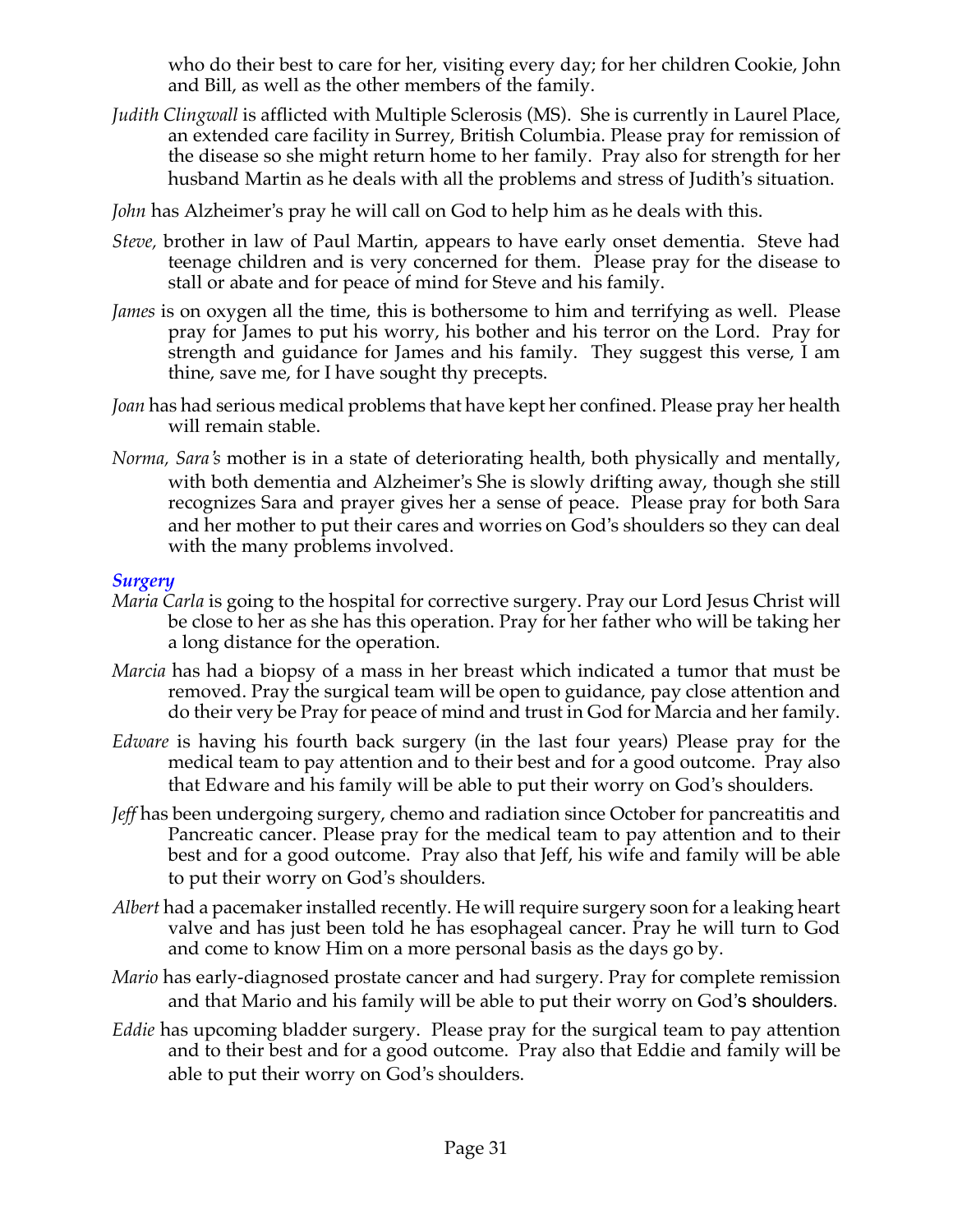## *Testing and Treatment*

- *Dru Arnold* has a ruptured tendon in her left ankle. She asks that she be guided to the right treatment and the medical team treating her will be open to God's guidance, pay attention and do their very best.
- *April and her husband* ask you prayers for the Lord to guide them and lead them both to the correct medical care; and that the family may receive comfort in the process.
- *Michael Moriarty* has been diagnosed with upper duodenal cancer which is the upper section of the small intestine. It is fairly rare and they have not decided how to treat him. Pray with Michael, his family and friends that the medical insurance people will fulfill their obligations and the physicians treating him will be guided in their assessment and treatment plan, for a full and speedy recovery to good health and for continued trust in the Lord for Michael, his family and friends in this worrisome time.
- *Chloe Mayo*, granddaughter of Justice Roy and Kayla Moore, good friends of Bishop Jerry, suffered a serious kidney attack possibly resulting from strep. Pray her family and friends the physicians treating her will be guided in their assessment and treatment plan, for a full and speedy recovery to good health and for continued trust in the Lord for Chloe, her family and friends in this worrisome time.
- *Josh* has two little children and just discovered he has a rare form of Cancer. Please keep him and his family in your prayers in the days ahead.
- *Ross* an elderly gentleman has been diagnosed with Leukemia. Ross has had good health until now, your prayers at this time will be appreciated by his family and friends.
- *Carman* was just diagnosed with breast cancer. Pray for her family as they continue to help her get the proper care. Pray with Carman, her family and friends that the physicians treating her will be guided in their assessment and treatment plan, for a full and speedy recovery to good health and for continued trust in the Lord for Carman, her family and friends in this worrisome time.
- *Kathie Lynn Holter* sister of Rev Phil Ternahan, was just diagnosed with Stage Four lung cancer (never smoked) which spread to the brain. She was operated on 26 June 2016. Please pray with Kathie, her family and friends that the physicians treating her will be guided in their assessment and treatment plan, for a full and speedy recovery to good health and for continued trust in the Lord for Kathie, her family and friends in this worrisome time.
- *Tina* just found out she has cancer on her left kidney. Please pray for guidance for the people treating her and for trust in our Lord for Tina and her family.
- *Martha* is now home after testing and she does not have cancer, but she does have bad kidneys and is adjusting and getting ideas to work with that. Please pray for guidance for the people treating her and for trust in our Lord for her.
- *Spencer* has been diagnosed with Autism. Please pray for guidance for the people treating him and for trust in our Lord for him and his mother Lorna.
- *Jane* has Multiple Myeloma and is set for back surgery on Monday 9 May2016. Please pray with Jane, her family and friends the physicians treating her will be guided in their assessment and treatment plan, for a full and speedy recovery to good health and for continued trust in the Lord for Jane, her family and friends in this worrisome time.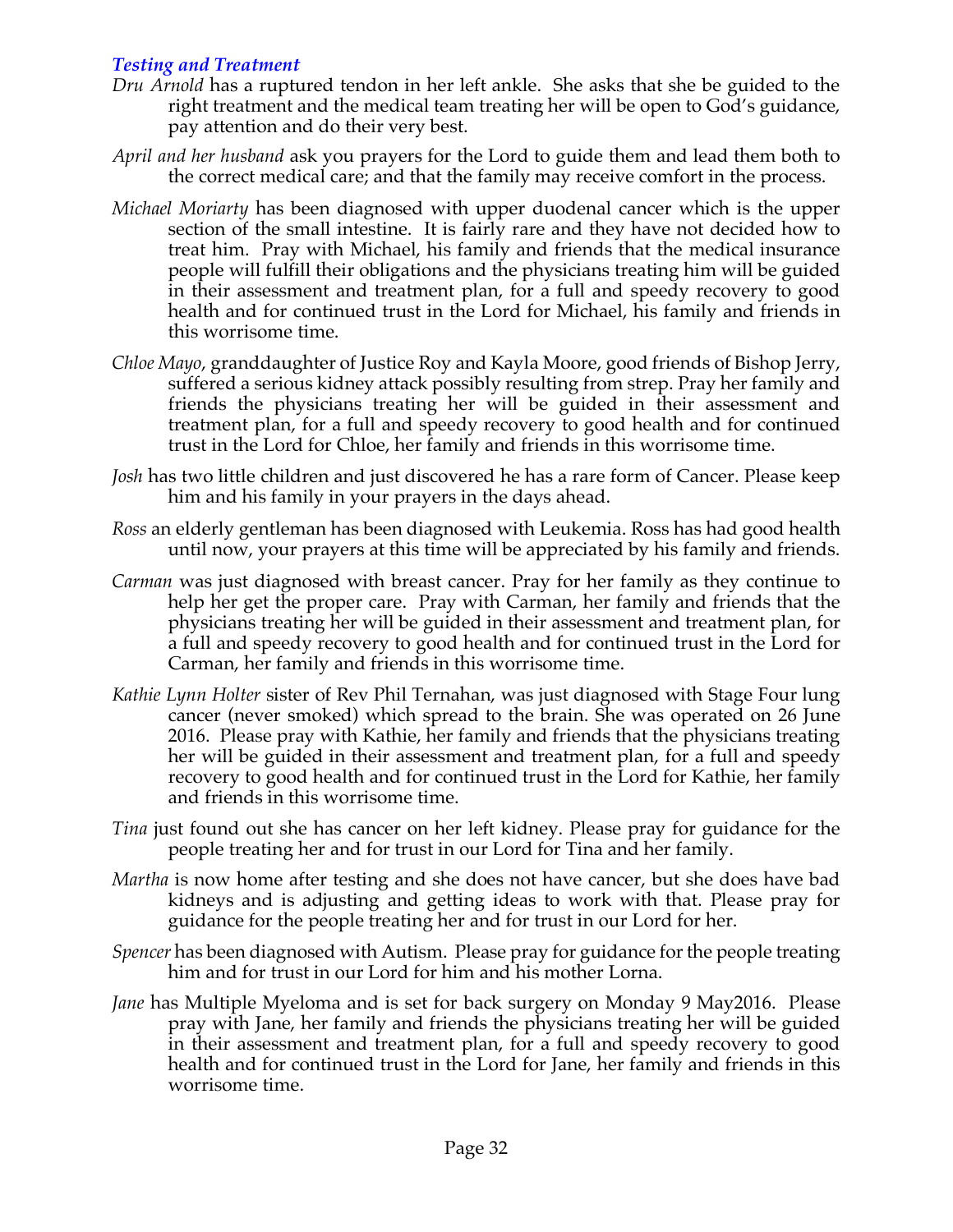- *Michael* has cancer of the blood and is starting chemotherapy. Please pray for the physicians treating him to be guided in their assessment and treatment plan, for a full and speedy recovery to good health and for trust in the Lord for Michael.
- *Clay* has a large gallstone; he is in poor health and not currently a surgical candidate. Please pray for the physicians treating him to be guided in their assessment and treatment plan, for a full and speedy recovery to good health and for trust in the Lord for Clay.
- *Jim Sevier* has been in the hospital for heart related troubles. Please pray with Jim and his family the physicians treating him will be guided in their assessment and treatment plan, for a full and speedy recovery to good health and for trust in the Lord for Jim and his family in this worrisome time.
- *Claude* has been falling and he does not know why. Pray doctors will discover what the problem is and he can continue without any more difficulties.
- *Gretchen* has been diagnosed with severe osteoporosis and is now being treated with exercise, nutrition and vitamins. Please pray with Gretchen and her family the physicians treating her will be guided in their assessment and treatment plan, for a full and speedy recovery to good health and for trust in the Lord for Gretchen and her family in this worrisome time.
- *Pete* has not been well and is back in the hospital with another stroke. Please pray for the physicians treating him to be guided in their assessment and treatment plan, for a full and speedy recovery to good health and for trust in the Lord for Pete and his family in this worrisome time.
- *Kamil* has heart problems and they are trying to stabilize his medication, now he been admitted to the hospital because of breathing problems. Please pray for the physicians treating him to be guided in their assessment and treatment plan, for a full and speedy recovery to good health and for trust in the Lord for Kamil and his family in this worrisome time.
- *Mary Lee* has bleeding into her stomach and they cannot find the sources. Mary Lee is in CCU and her husband *Maurice* is not eating until she returns home for is so upset. Please pray for the physicians treating her to be guided in their assessment and treatment plan, for a full and speedy recovery to good health and for trust in the Lord for her, Maurice, as well as the rest of the family in this worrisome time.
- *Glenn Porter, MAJ USMC Retired,* has Interstitial Pulmonary Fibrosis, which causes him to be unable to get enough oxygen into his system without supplemental oxygen all the time. The only real treatment is a lung transplant, without a transplant he has between two to five years here on earth. Please pray for him to continue in his faith and for a set of lungs to become available.
- *Pat* has an aneurism of the brain, pray she will make the right decision on how to treat this problem and it will be healed.
- *Dan* is very sick with cancer and is starting an experimental treatment. This treatment will take Dan away from their family business and put even more stress on him and his family. Please pray for Dan's wife who is meeting with Steve who plans to keep the family business going while Dan is ill. Pray for Steve as he has many new responsibilities.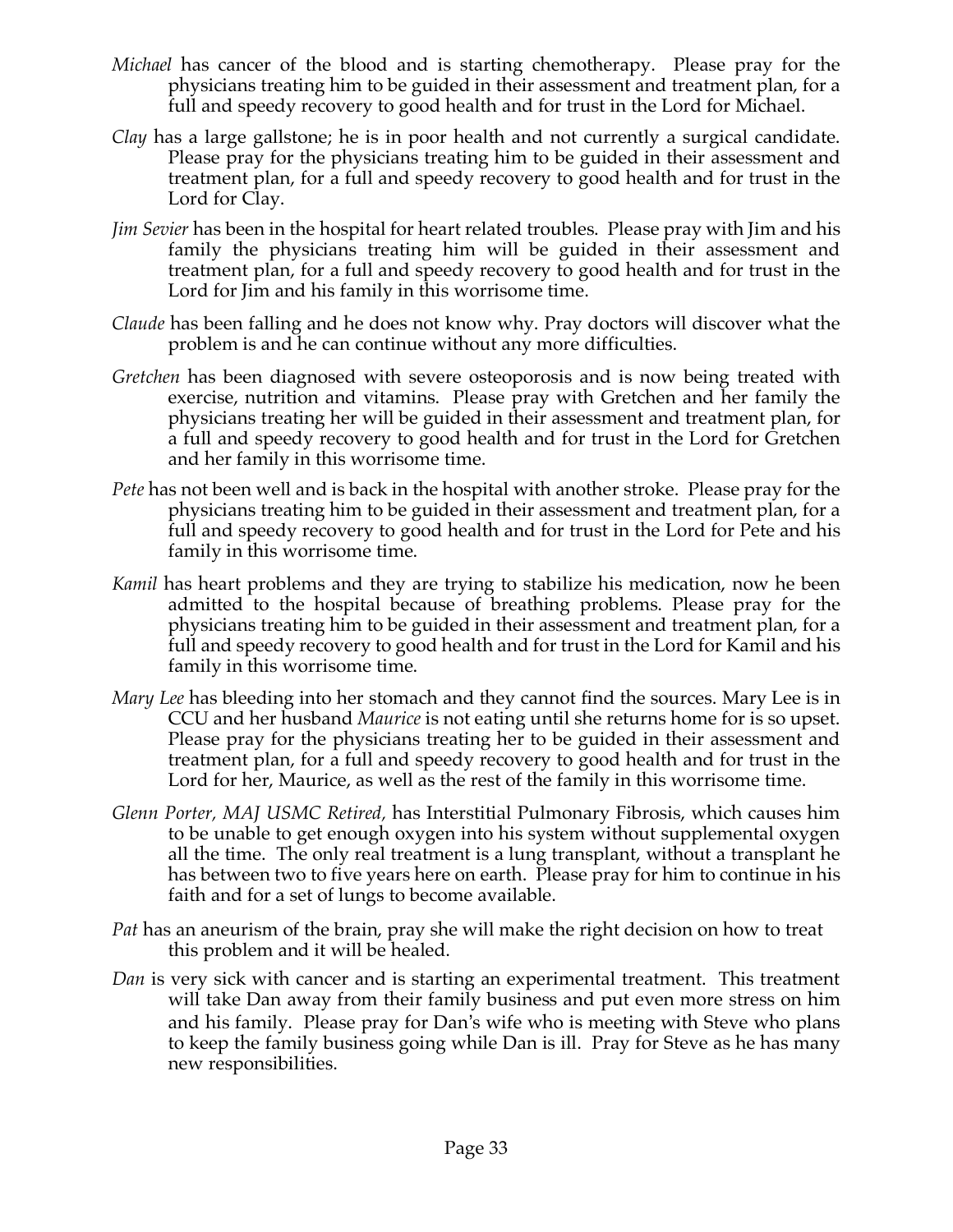- *Timothy* has brain cancer. He had surgery and is waiting for the pathology report to find out what kind of chemo he will need. Please pray for continued guidance for the medical team treating Timothy and patience and trust in God for Timothy and his family. Pray also for a full recovery for Timothy.
- *Helen* was admitted from her doctor's office 15 July 2015, as the result of a blood test, to the University of Pennsylvania Hospital with an extremely high white blood count. She and her husband are very active in the ministry of their church and are asking for believers to pray for them and their family, as they are facing very serious problems in the days to come. Please pray for guidance for the medical team and patience and trust in God for Helen and her family. Pray also for a full recovery for her.
- *Elma* has been suffering with headaches for a long time. Doctors have not been able to discover the reason for them. Pray for strength, courage and understanding for Elma and her family; as well as for God's guidance for the medical people caring for her that they might find the best treatment method to banish the headaches completely.
- *Barbara Apple* is bedridden after a fall which left her with two paralyzed limbs. She continues to experience pain in the effected limbs and will be totally bed bound for the remainder of her life. Your continuing prayers for her are appreciated and are great comfort to her. Please pray for Barbara to put her trust in the Lord, look to Him for strength and for her to gain energy so she does not lose the mobility she has; pray for a miraculous full and rapid recovery. Also, please continue to pray for her husband Bob who is her sole caregiver that he will be comforted and strengthened in his time of need.
- *Deborah* has had a stroke, she is doing much better and out of the hospital. She has a problem with anemia and is taking supplements for that. Pray our Lord will be close to her and her family. Pray for strength, courage and understanding for Deborah and her family; as well as for God's guidance for the medical people caring for her that they might find the best treatment method to allow her to heal completely.
- *Rev. Steve Boardman* has been diagnosed with stage 3 cancer. Pray that Jesus will be close and comfort his family and members of his congregation*.*
- *Hang So Ryu* has cancer. Please pray for medical team contemplating and evaluating the treatment that they might be guided to the correct choice and do their very best. Pray also for peace of mind and trust in God for him and his family, as well as physical strength.
- *Olivia,* age 7, has been diagnosed with Stage 3 Lymphoma. The prognosis is good at this time, please pray for medical team contemplating and evaluating the treatment that they might be guided to the correct choice and do their very best. Pray also for peace of mind and trust in God for Olivia and her family, as well as physical strength.
- *Paul* has been hospitalized recently several times because of persistent high fevers. He is being tested and checked by physicians and seems to have a slight scoliosis, a node and Schuermann's disease. Please pray it will be discovered how to treat these problems and healing will begin so he will be inspired to continue his education.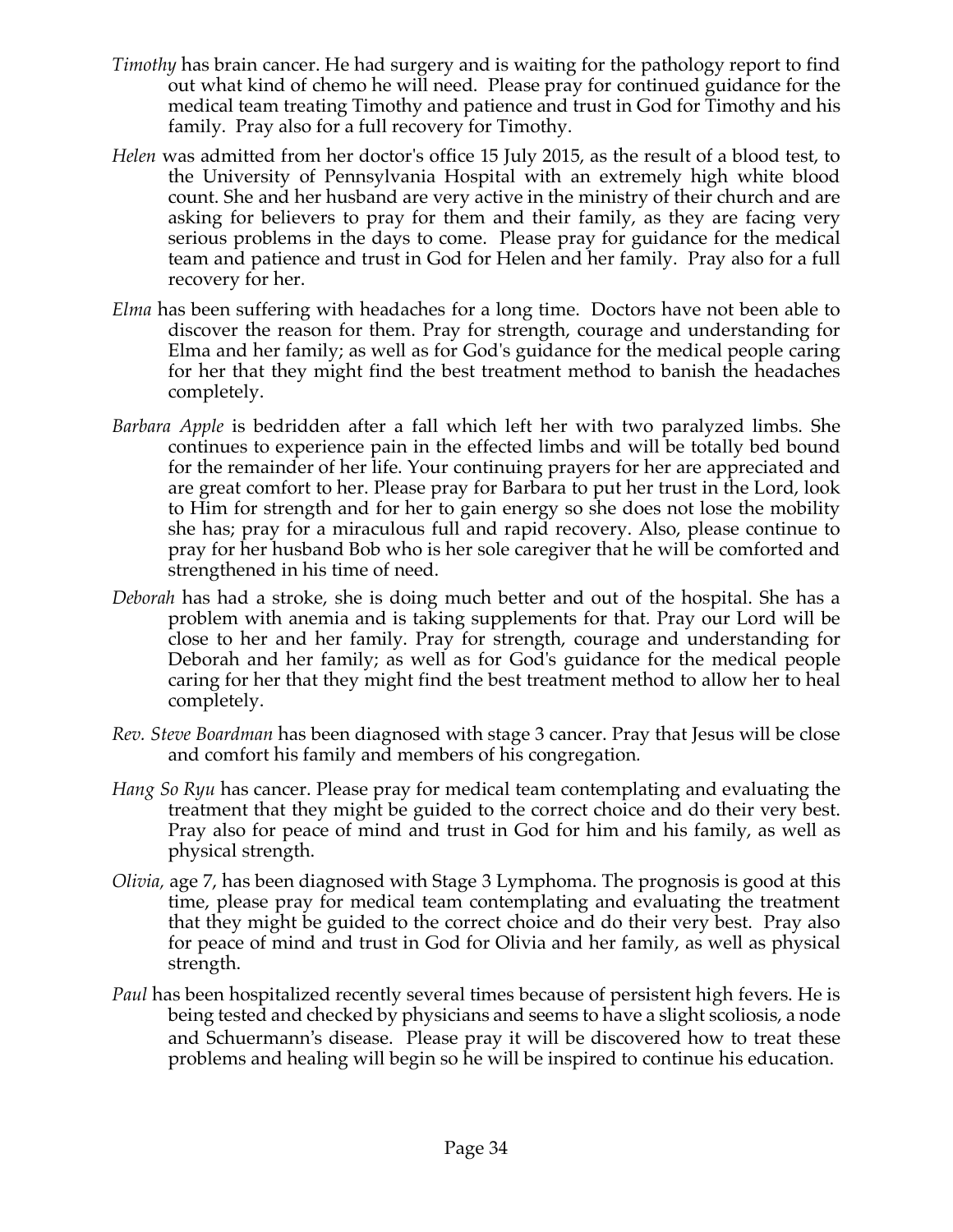- *Carol Anne* needs God's comfort and healthy test results as she is anxiously undergoing tests related to previous hysterectomy and experiencing symptoms in the surrounding area.
- *Rick* has heart problems. Please pray for guidance for the medical people treating him that they might pay attention, do their very best and make the right recommendations regarding treatment. Pray for help for Rick and his wife Wanda to keep their trust in the Lord and let Him carry their worry.
- *Stacy* has Multiple Sclerosis and was hospitalized for what turned out to be food poisoning. Pray for trust in God for Stacy and Chris as they deal with Stacy's illness.
- *Faye* is in the hospital because she is weak has been receiving blood transfusions. Pray for strength, courage and understanding for Faye and her family; as well as for God's guidance for the medical people treating her that they might find the best course of treatment and allow Faye to heal completely.
- *Tom* has heart and kidney problems. Pray for strength, courage and understanding for Tom and his family; as well as for God's guidance for the medical people treating him that they might find the best course of treatment and allow Tom to heal completely.
- *Harold* is having surgery on 30 September 2016 to repair a hole in his aorta bleeding into the abdomen which caused stroke like symptoms.
- *Joe* has had a preliminary ALS diagnosis. Pray the final diagnosis will something that will allow him to continue taking care of his devoted young family. Pray for strength, courage and understanding for Joe and his family; as well as for God's guidance for the medical people treating him that they might find the best course of treatment.
- *Preston* is reacting poorly to recent neck surgery and now has problems with his liver count; Physicians feel that dialysis will help. There may be a blockage in the bowel and an operation might be necessary. Please pray for the medical team to pay attention and to their best to determine how to help Preston and for a good outcome. Pray also that Preston and family will be able to put their worry on God's shoulders while Preston does his best to facilitate a return to good health.
- *Erica* has a non-malignant Brain Tumor which cannot be surgically removed due to the size and location. They are going to attempt chemotherapy. Please pray for peace of mind and trust in the Lord for Erica, as well as for her family, and for God's guidance for the medical people treating her that they might find the best course of treatment.
- *Brenda* is in the hospital because of bleeding on her brain. Please pray for peace of mind and trust in the Lord for Brenda, as well as for her family, and for God's guidance for the medical people treating her that they might find the best course of treatment.
- *Mackenzie* is a young girl with leukemia. Please pray for peace of mind and trust in the Lord for Mackenzie, as well as for her family, and for God's guidance for the medical people treating her that they might find the best course of treatment.
- *Mack* has had diabetes most of his adult life. Circulation in his legs is very bad and doctors are considering amputation. Please pray his medication will help and he will not face amputation. Please pray for peace of mind and trust in the Lord for Mack and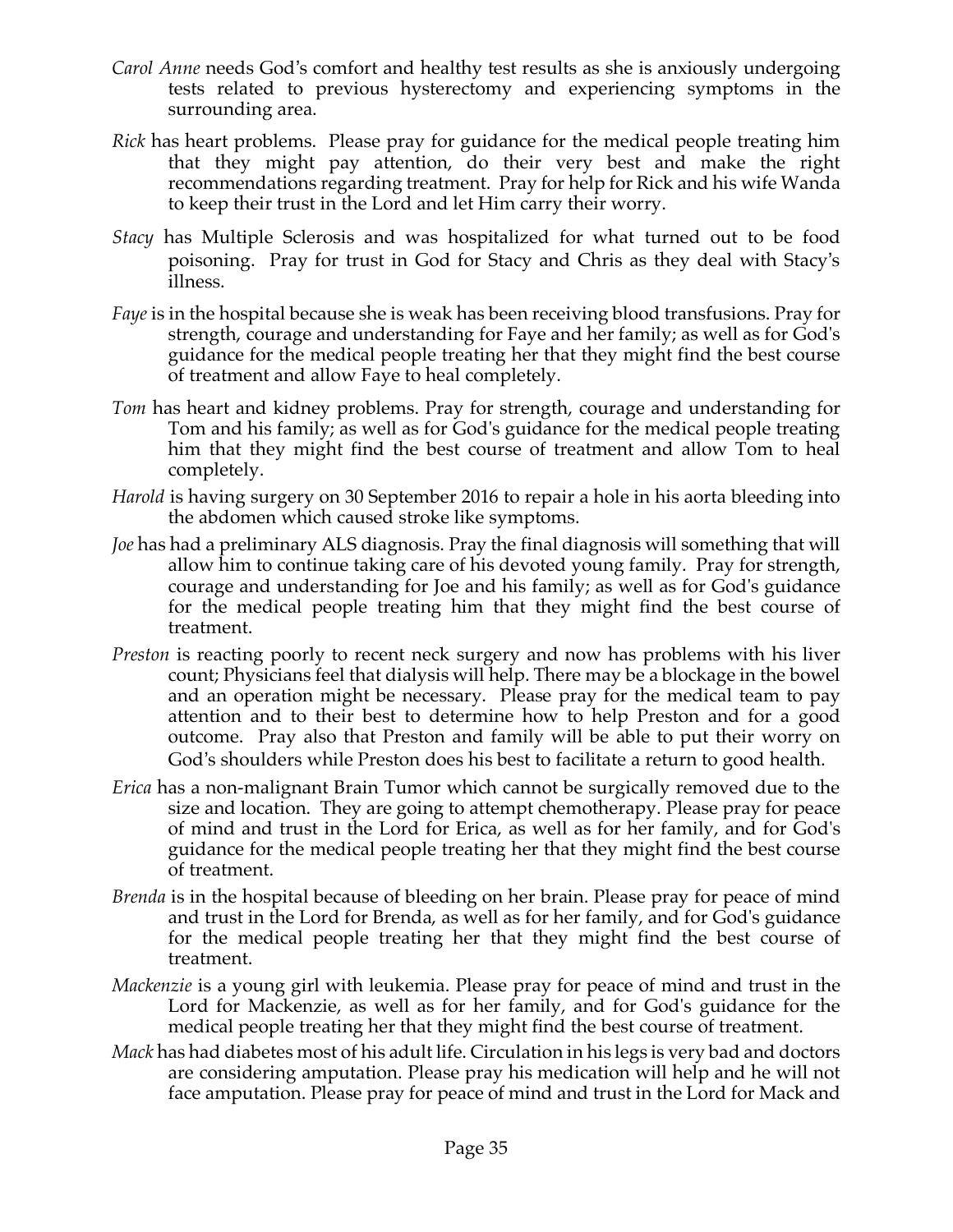for God's guidance for the medical people treating him that they might find the best course of treatment.

- *Michael* has been diagnosed with lung cancer recently after making it through gastro intestinal cancer last year. Please pray for peace of mind and trust in the Lord for Michael and his wife Gayle; as well as for God's guidance for the medical people treating him that they might find the best course of treatment.
- *Adriano* is in the hospital due to high sugar and high blood pressure. He is very weak and will appreciate your prayers.
- *Heather* recently found out she has cancer. Please pray for peace of mind for her and for the medical team treating her will be guided to the right solution.
- *Jim* has had an aneurism and blood clots. Pray that healing will come.
- *Georgia* has liver and pancreatic cancer. The doctors are evaluating whether to do surgery and how to tackle the disease. Georgia is a faithful Christian and appreciates your prayers. Pray for God's guidance for the medical people treating her that they might find out the source of the problem and best course of treatment. Pray also for peace of mind and trust in God for Georgia and her family.
- *Lana's* doctor found something on her lymph nodes and ovaries. Pray for God's guidance for the medical people treating her that they might find out the source of the problem and best course of treatment. Pray also for peace of mind and trust in God for Lana and her family.

## *Healing*

- *Vladia* had a right knee replacement which went well, but since the operation she is experiencing very painful side effects from medicine, very low hemoglobin and also back problems. She has been transferred back to the hospital to help correct these problems. Please pray the doctors will seek God's Wisdom and come up with a plan to help her get back on her feet and have some normalcy in her life.
- *Jim Thornell (Jet)* recovered from the five stomach ulcers, then was found to have bowel cancer, that was removed and he was doing pretty well all things considered. Now they have had to add a feeding port and he can no longer eat by mouth. He remains on the same chemotherapy schedule as his wife Mary at the City of Hope; he is still dealing with blocked coronary arteries and taking care of Mary. Please pray for remission of the cancer, for tolerance of the chemotherapy and give thanks for the strength, guidance and peace of mind our Lord gives Jet and his wife Mary, as well as daughter Janice and son Jimmy, through these difficult times.
- *Madisun Hanks* (14) has Tourette's Syndrome and suffers from horrible migraine headaches. There are various very high risk treatments which provide some relief. None of them are close and none are easy. Madisun is truly one of the most inspiring young ladies we have ever come across, her attitude and actions are almost unbelievable. No one should have to go through what she does, but she makes it through and performs incredibly when others just get by. Please pray for Madisun, her mom Hilda who guides her through all this and those treating her.
- *Linda* has a melanoma just forming and she needs to have it removed. She has had severe medical problems the last 15 years and needs help coping. Pray for all of her family at this time as new problems have come to light.
- *Chris Hill* (close friend of Jon Weston) suffered a brain aneurysm and needs your prayers. He came out of a coma he had been in since the week before Christmas 2016. He is now in a stepdown facility. Every day is a new day to him; his memory seems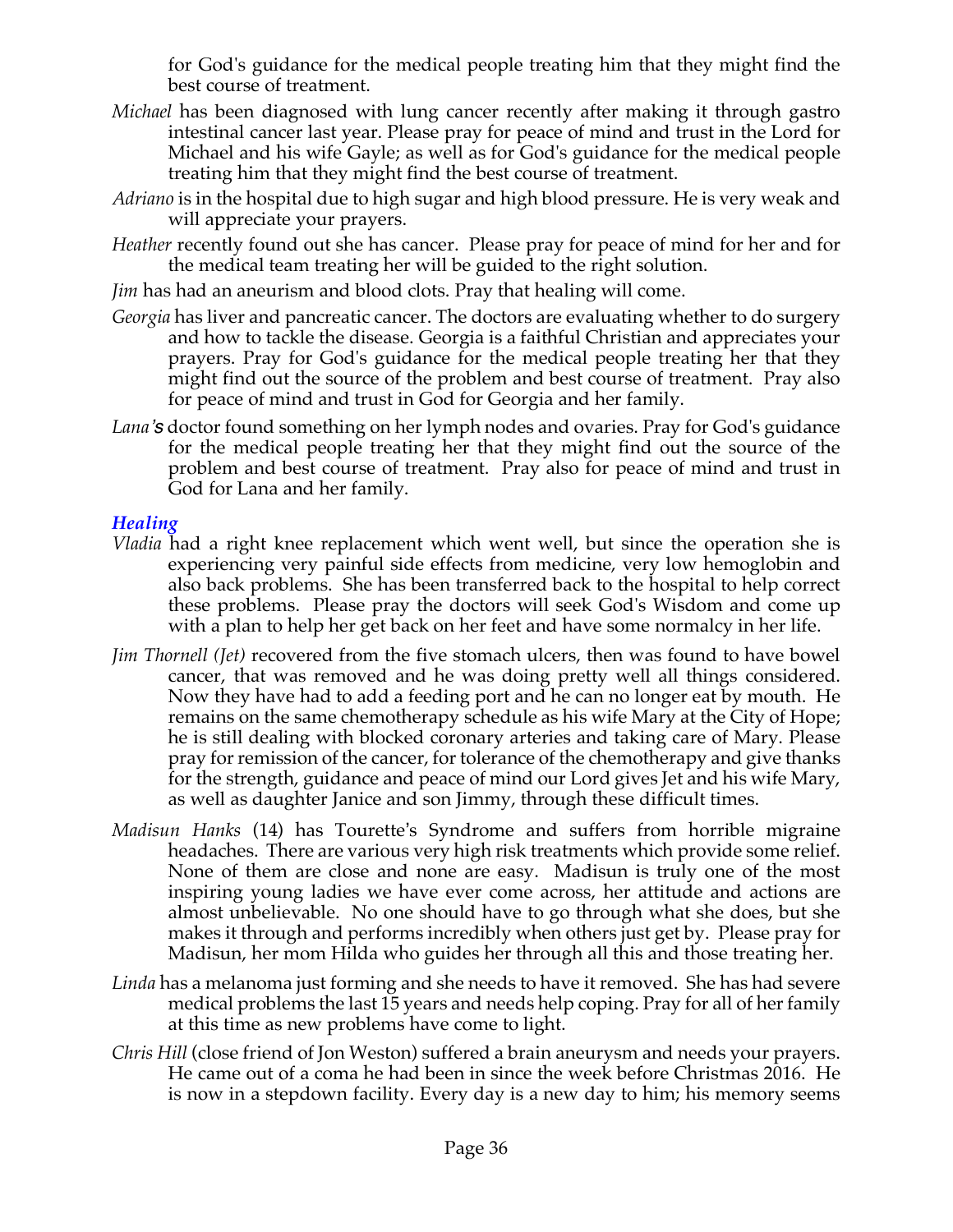to have been damaged to a point where it is not recovering so far. Pray for the doctors, nurses and technicians treating him to pay attention, to be open to God's guidance and do their very best. Pray for trust in our Lord and peace of mind for Chris and his family.

- *Rev Bill* had a stroke. Pray he will stay comfortable and Jesus will be close by, please pray for a full and rapid recovery.
- *Dennis* will begin chemotherapy for an active cancer spot on his spine on 17 September 2015. Please pray for a good result and tolerance of the treatment for him.
- *Vickie* has been bothered with Migraines and all that go with the headaches. Please pray for relief from the pain for Vickie.
- *Jon* has Stage 4 mantle cell lymphoma. There is good news in that he is in remission; however the chemotherapy is producing neuropathy in his legs so it is a challenge for him to get around. Please pray that he will be as comfortable as possible; he has been a Marathoner runner so this is especially difficult.
- *Amy* has melanoma in her lungs, liver and kidneys; they have found a treatment for her that has a high success rate however the side effects are debilitating. Please pray she will be able to tolerate the side effects and the treatment is successful. Amy has full trust in the Lord, but would still appreciate your prayers.
- Liz had a massive stroke at age thirty-seven. The prognosis is good but she has a long road ahead. Please pray for guidance for those treating her, for trust in our Lord for Liz and her family, for healing.
- *Ebick* is suffering from a severe ulcer but the Doctors cannot give her the proper dosage of the medicine due to her six month pregnancy. Please pray doctors will find an alternative avenue for treatment or that God will provide.
- *Stan* is going through chemotherapy and radiation treatments for cancer. He is elderly and the treatments are tiring him. Please pray for his wife *Marvelene* as they do this together.
- *Donald* is in the hospital and had his leg amputated on 14 April 2014. Pray he will adjust and healing will begin.
- *David* has many concussions and unable to go to school, read books, watch TV and has headaches and migraines. He has trouble sleeping and his family will appreciate your prayers for this 10 year old young man.
- *Gladys* has breast cancer and has had a lumpectomy. She needs to take a year off of her work to have chemo treatments.
- *Alwin Jack* has had a stroke and recently has had a relapse. Please pray for those who treat Alwin that they might choose the best possible treatment and pray for peace of mind for Alwin during the recovery phase.
- *Carolyn* has Multiple Sclerosis with complications. Pray Carolyn and her children will be close to our Lord Jesus Christ as they and family members help to ease the problems.
- *Bill* had malignant growth removed from a lip last month and seems to be experiencing a re-growth of the cancer. He asks your prayer for the medical team treating him and for peace of mind for himself.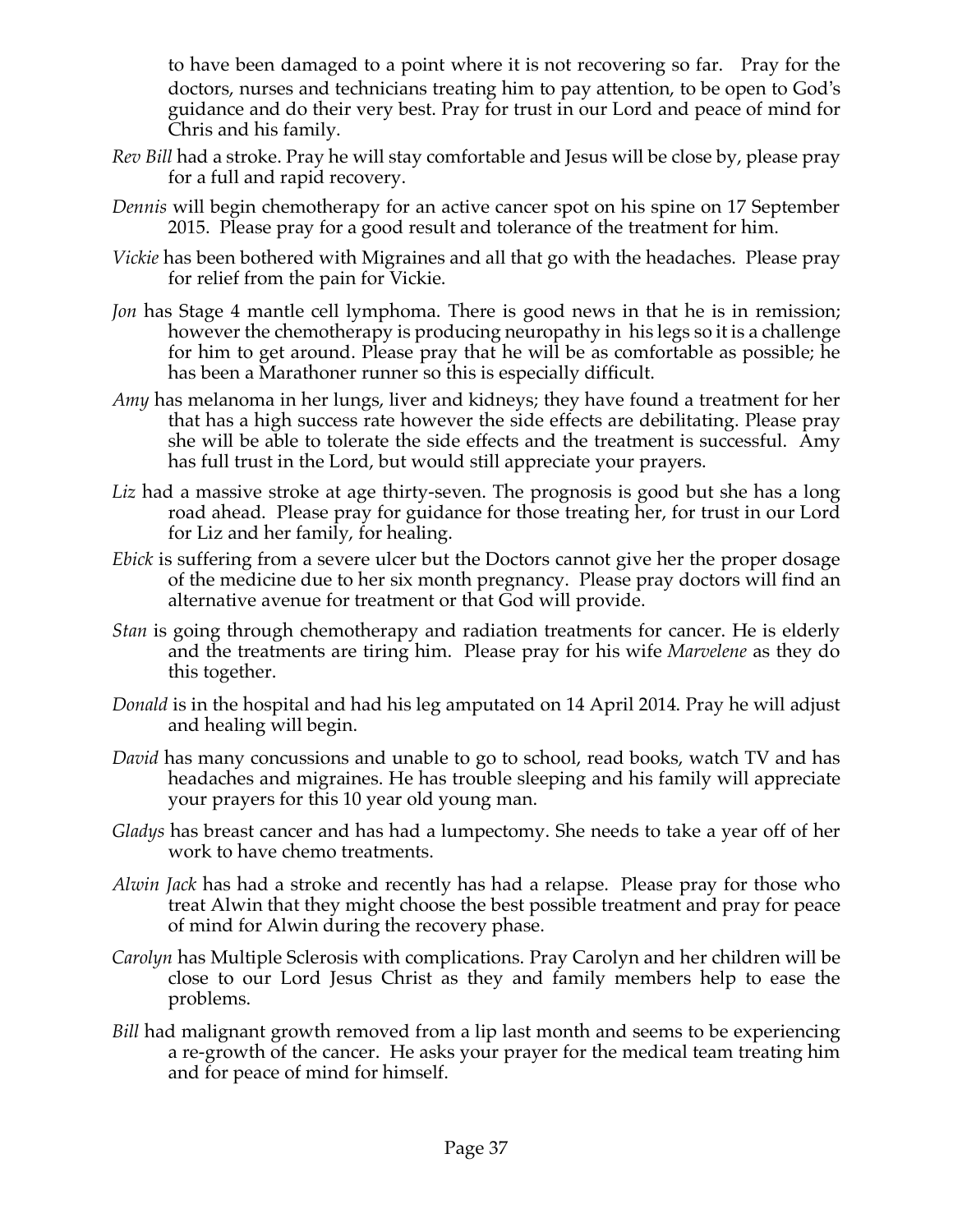- *Hank* has osteoporosis, which has caused him a great deal of pain and inconvenience in the past few years. Pray for his healing and that his medical bills will be met.
- *Evelyn is* an elderly woman who has had problems with her eyes and is now blind. It appears some sight will return shortly, pray for that to happen!
- *Joanne* has begun kidney dialysis as a result of kidney failure due to extensive chemotherapy. Additionally she cares for an adopted drug addicted baby who is now nine years old. Please pray for her to keep her faith, to let the Lord carry her worry and concern and to give her strength. Pray also for those treating her that they might pay attention and do their best.
- *Bud and his wife* for their continued welfare and enthusiasm. Bud has been advised of an aneurism in his heart of a size not mandating immediate surgery. This comes at a time when he has sole care of his wife who recently broke two vertebrae and thereafter sustained pneumonia.
- *Dester* is suffering from unknown skin and diseases. Please guide the medical team treating him to find out what the problem is and cure it. Pray also for Dester to trust in the Lord.
- *Lee* has Arterial Fibrillation, she is doing much better and she and her family thank you for your prayers. Her pain level is high and some medications have bad side effects. Please continue her in Prayer in the weeks ahead as she heals.
- *Nell* recently adopted two children and has just been diagnosed with multiple myeloma.
- *Mary Lou* has been suffering with seizures. She was in the hospital with a 24 hour monitor and is being sent home from the hospital with two medications and orders to return in 2 months for another MRI to review whatever is going on in her brain. Please pray for guidance for the medical people treating her, as well as peace of mind and trust in God for her and her family.
- *Kathleen* has spent the last two weeks in the hospital. She has been diagnosed with colitis, shingles and possibly colon cancer. Pray she will be comfortable and begin to heal.
- *Rachel* has Mitochondrial Myopathy. This is a hereditary disease of the muscles and they do not have a cure for it. Part of her pain is her family does not believe she is indeed ill, as she appears to be just fine. Please pray her family will learn the truth and be supportive of her; pray also the medical people treating her will find the right measures to minimize the disease. Most particularly pray for Rachel's trust in God.
- *Nicolas* is in the hospital with serious symptoms of a heart disorder. Please pray for peace of mind for him and guidance for the medical team looking for the cause and cure.
- *Juanita* is a young girl who was in a coma because of a blood disease. She has not come out and is gaining strength. They are awaiting results from blood samples. Her family thanks you for your prayers and asks that you continue.
- *Lauralee Meade* underwent a lumpectomy on Friday after Thanksgiving. A further anomaly has been discovered and she had additional preventative radiation treatment. Please pray for a complete remission of the cancer. Pray also Lauralee will maintain her great attitude and trust in God.
- *Kay Denton* (Mrs. Kay) was able to get a hip replacement in spite of her heart and kidney problems and is recovering remarkably! Please give thanks for this great event and result! Please pray for continued peace of mind for Mrs. Kay and her family.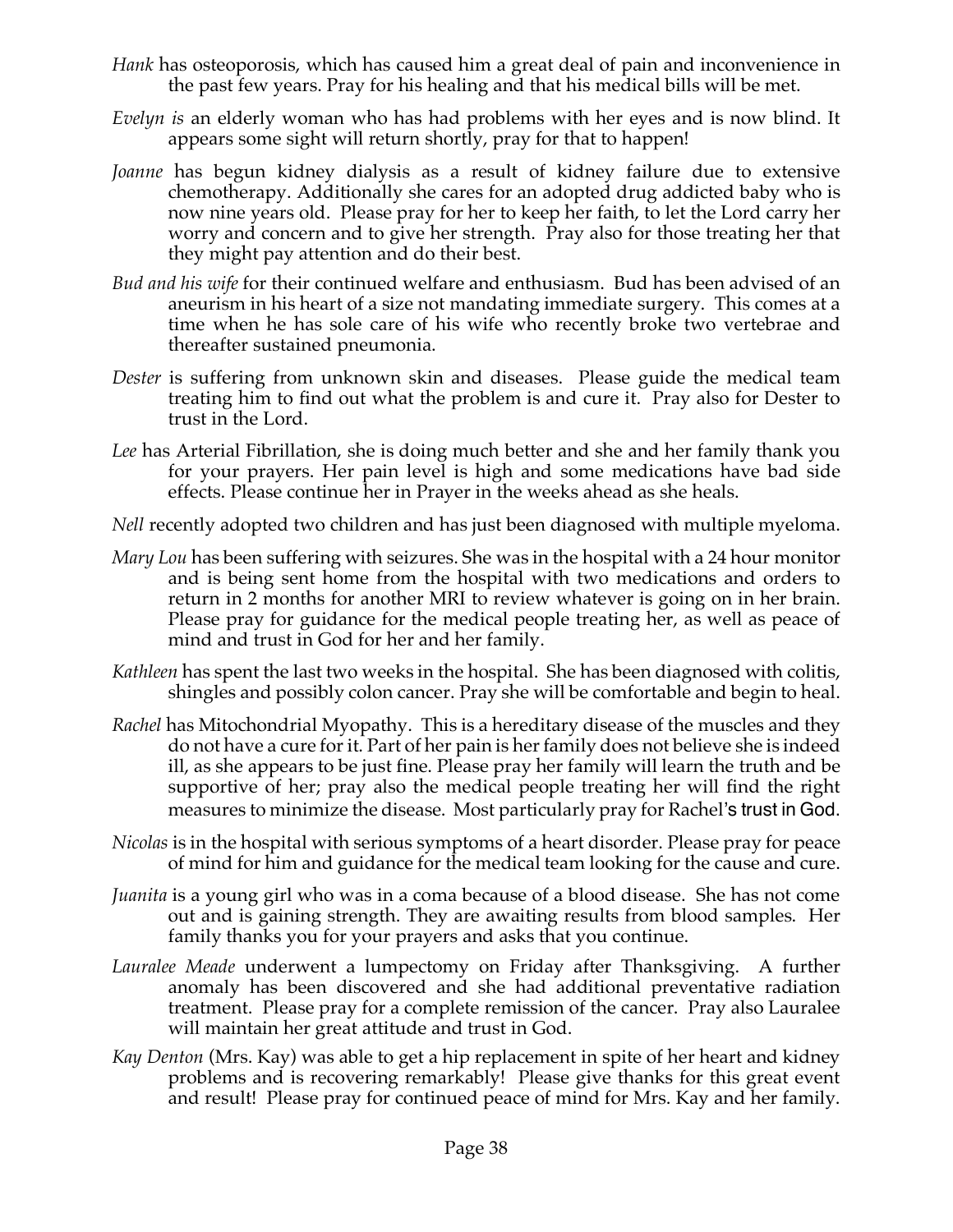Give thanks for her trust in the Lord and her positive attitude.

## *Healing and Patience*

- *Kym* (43) has various hip problems which seems to be related to osteoarthritis. And, her mother *Ruth* is in the early stages of dementia. Pray for guidance for those treating both of them, as well as patience and trust in the Lord for both of them.
- *Christopher* has had problems with his leg for some time. Now he has to have it casted and it will stay that way for what to him seems an interminable time. Pray for patience and peace of mind for this young man who has much he wants to do.
- *James* for the Lord's healing of health issues and give a remedy for many personal challenges at the moment.

## *Thanksgiving and Continued Healing*

- *Chief Mike Wysocki* had heart valve surgery in June 2017. Pray a complete recovery and peace of mind and trust in God for Mike, his lovely wife Wendy and his family.
- *John Young* had three way heart bypass surgery on Thursday, 23 March 2017, in Alabama, which was apparently successful, then had a stroke in October while undergoing testing for his FAA medical. He has lost his right side peripheral vision. Please for a recovery of John's vision.
- *Bill* had surgery November 2016 for a kidney tumor; he is one kidney short, but recovering very well for the present. It appears the cancer has spread to another spot. Please pray for Bill as he undergoes chemotherapy and perhaps other treatment. Pray Bill and his family will stay strong in their faith and draw the strength they need from our Lord.
- *Anita* had surgery on 4 November 2016 to remove what they thought were five tumors in her right lung, but turned out to be eight. They removed all eight. In addition, her lung was folded from her previous coil embolization. They removed the coils, unfolding her lower right lobe and oversewed the area. In reality she may come away with increased lung capacity. Anita, her husband Michael and family express for the power of your continued prayers and expressions of love. Please join them in giving thanks for God's Grace and pray for her continued healing.
- *Bob Reisor* had surgery on 19 September 2016 for a kidney tumor; he is one kidney short, but recovering very well for the present. The cancer has spread to his lung and another spot. Five years ago there was no treatment, but now it appears there is an oral medication that has shown great effectiveness on this particular cancer. As of 12 January 2017, the main spot shrank from 3.3 cm  $(11/3 \text{ inch})$  to 2.2 cm  $(7/8 \text{ ft})$ inch) and the spots on his lungs have receded even more. And as of 22 June 2017, they have shrunk further. Please give thanks to the Lord for such wonderful progress. Please pray for Bob as he undergoes chemotherapy and perhaps other treatment. Pray he and his family will be drawn closer to our Lord.
- *Shamu* had surgery on 12 May 2017, her seventeenth, to reconstruct the damage done her by Walter Reed Medical Center. She now has a bacterial infection which is laying her low. Please pray for strength; physical, mental and spiritual for her. Pray for guidance for the new medical team treating her and for her to know how to proceed with regard to the damage done her by Walter Reed Medical Center. Pray also for her to continue her trust in our Lord as she goes through this difficult time.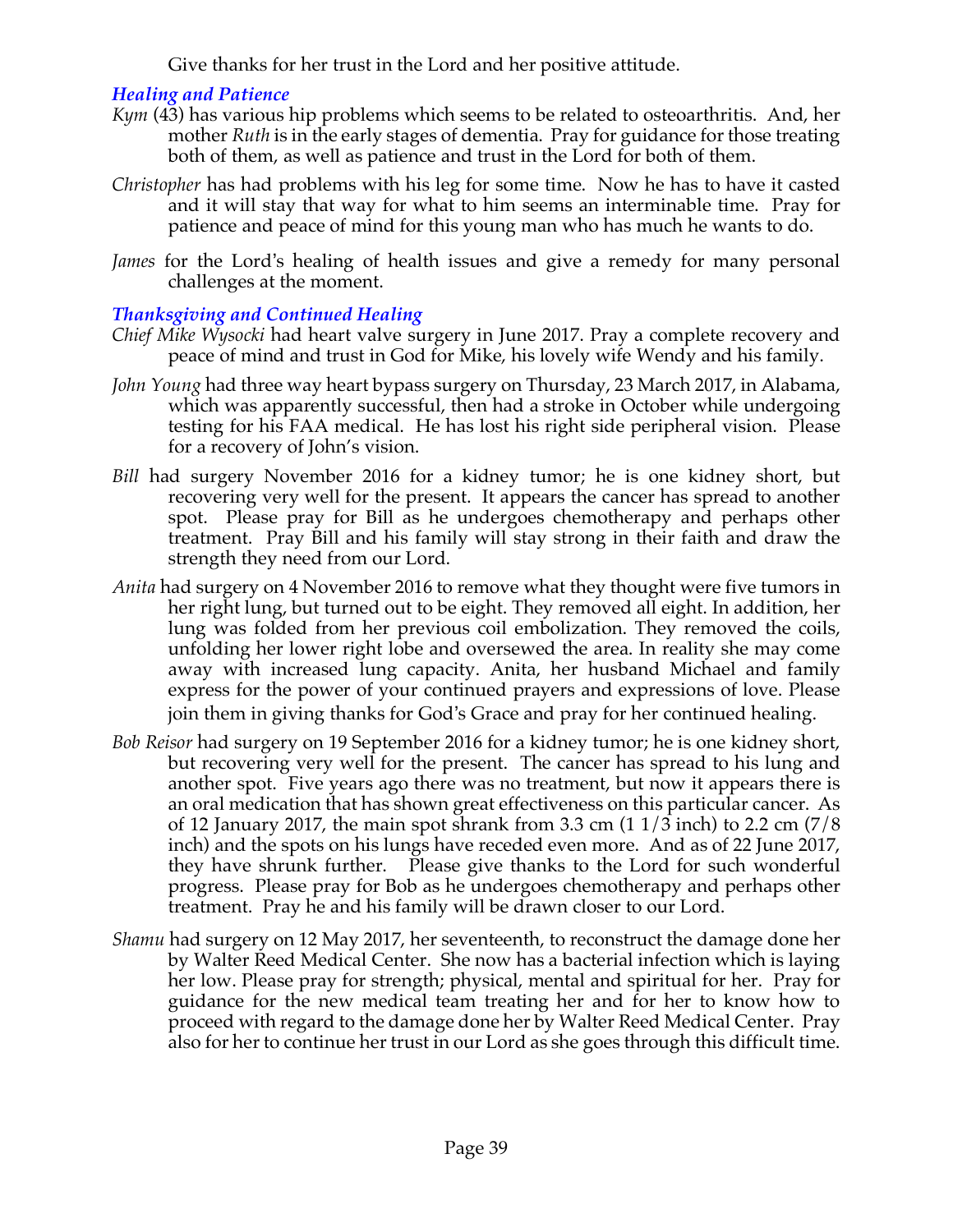- *Atina* has skin cancer, which is now in remission. Please give thanks for the remission, pray for continued remission of the cancer; pray also for continued faith for Atina and her family.
- *Clay* has melanoma which is now in remission. Please give thanks for the remission, pray for continued remission of the cancer; pray also for continued faith for Clay and his family.
- *Cindy (81)* had an operation to remove a cancerous growth in her stomach which was successful. She is now home, but in a bit of pain. Please give thanks for the good result, pray for full and complete healing and remission of the cancer, as well as cessation of the pain; pray also for continued faith for Cindy and her husband Les (91).
- *Linda* had successful dental surgery on 15 December 2015, she is also on a course of chemotherapy and this type of surgery was not recommended for people while they are taking chemotherapy. But, it was an emergency and had to be done. Please give thanks all went well and pray for continued healing and for peace of mind and trust in God for Linda and her family.
- *Ruby* broke her hip on 10 December 2015, surgery was successful. Please give thanks for the successful surgery and pray for her full and rapid recovery.
- *Terry* was undergoing radiation treatment for cancer, which he had to stop to amputate his leg below the knee due to diabetes. The surgery was successful, he has been fitted with a prosthetic leg and foot. He is in good spirits and positive about the remainder of his treatment. Please join Terry and his family in giving thanks for the successful surgery and continue to pray for his return to radiation treatment and then to chemotherapy, ask God to give Terry, his wife and seven year old son trust in him for peace of mind and heart, as well.
- *Janet Jessup* had a stroke and heart problems were causing huge issues for her. They seem to have gotten her stabilized and she is home. Please pray for those treating her to find the appropriate treatment and for trust in God and peace of mind for Janet and her family, in particular her husband of 45 years, Rev Roger Jessup, retired minister of Saint Joseph of Arimathea Anglican Orthodox Church.
- *Sam* had surgery on his entire large intestine that had become infected. At the time of the operation he was just hours away from a complete organ shutdown. He had had turmoil in his life over the years. Sam is now in the ICU and his Minister visited him and explained to him God had given him another chance for him to make things right with his Lord. Pray for his good health and his spiritual life with Jesus.
- *Ian* had surgery to remove excess skin rendered a nuisance by controlled lost of 200 pounds. Please give thanks for the successful result and for those treating him to have paid attention and done their very best on the lengthy surgery, taking the best possible care of him. Please pray for his continued recovery and strength for his Mother who will be in charge of his after care.
- *Jenniffer* had surgery for breast cancer on 15 October 2014, which seemingly went well; please give thanks for that. She has had other complications which preclude her from making a full recovery in particular, the reconstructive surgery seems to have gravely affected her back muscles and nerves, resulting in both very limited mobility and extreme pain, the drugs are making her terribly sick; please pray those will be overcome. Pray for help for Jenniffer to keep her trust in the Lord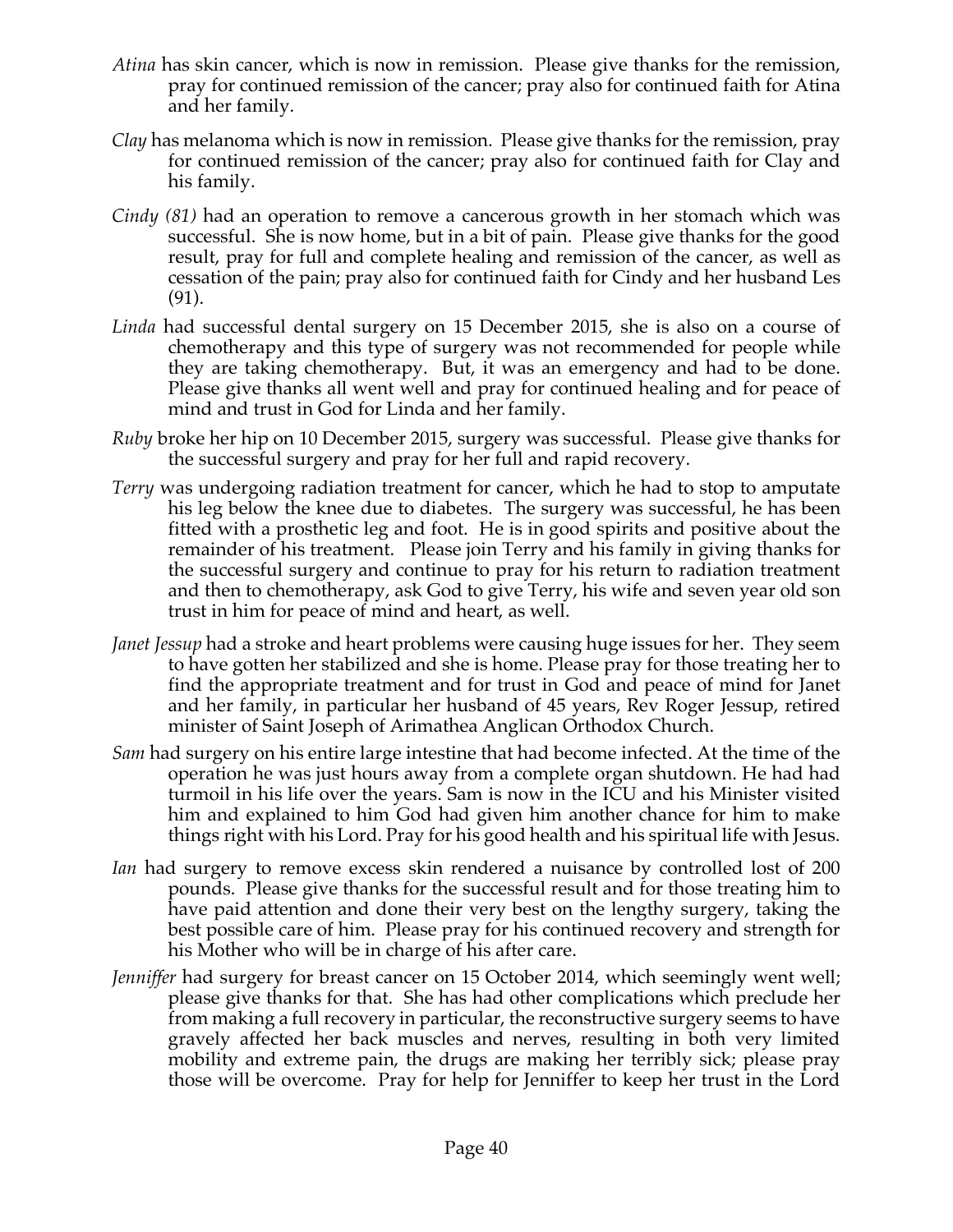and let Him carry her worry and concern as she recovers. Please pray also for strength and courage for her family as they try their best to help her.

- *Mary Thornell* has been battling colon cancer for three years now, she is currently treating at the City of Hope. Things seem to be going well, the numbers seem headed in the right direction. Please pray for guidance for those treating her, as well as strength, guidance and peace of mind for Mary and her husband Jim, as well as daughter Janice and son Jimmy, as she undergoes treatment.
- *Elma* is suffering from cancer. She was taken home from the hospital on the advice of her Doctor. We were asked to pray Elma's remaining time here on earth might be good and Elma and family might put their trust in the Lord and let Him carry their worry. Since then, Elma's Bishop told us a great Miracle of the Lord is working over Elma. Doctors sent her home to die, but now she seems to be doing all right. On behalf of her, thank you for all of your prayers. Please continue praying for her complete healing.
- *Dennis* has heart problems; now the medical people treating him discovered a large mass on his liver which turned out to be a cyst! Please give thanks for this great development and pray for peace of mind and trust in the Lord for Dennis and for God's guidance for the medical people treating him that the contemplated surgery might go well.
- *Dwight* had major oral surgery, for which he gives thanks. He is recovering slowly and asks your prayers to speed the process.
- *Mike* is a veteran who has served his country when she called. Please pray he will open his heart to God so He can make Mike's crooked road straight and pull him towards the summit rather than to the pit.

#### *Business*

*James* and *Sarah* who have recently moved to a new area and have new positions in employment. They are finding much stress in the new surroundings and will appreciate your prayers as they adjust.

## *Financial Guidance and Employment*

- *Kona* is applying for a job in the hospital. Pray our Lord will find the right position for her and she will glorify Him in the work.
- *Doug* recently became unemployed from his job of 18 years. He has been applying for jobs, but unable to get one at this time. His wife is working; this is not enough for the family. Please pray he will find employment with a firm that will be able to use his considerable skill and hard work to benefit both the firm and the family.
- *Catherine and Lewis* are at a low ebb due to a struggle for employment. Your fervent prayers will be appreciated.
- Lori is considering a potential change in her employment. Please pray for God's gidan ce in considering all aspects of her potential work.

## *Financial Guidance and Healing*

*Clark* is in need of salvation; for God's Will to be done in his life. Pray his family will be blessed with the financial miracles that come from doing His Will.

## *God's Strength and Peace of Soul*

*Roger* is the caretaker for his ailing father who has been in the hospital for a week and his wife who had been declining emotionally, cognitively and in bodily health. He asks you pray for strength and peace for him and help for those he cares for.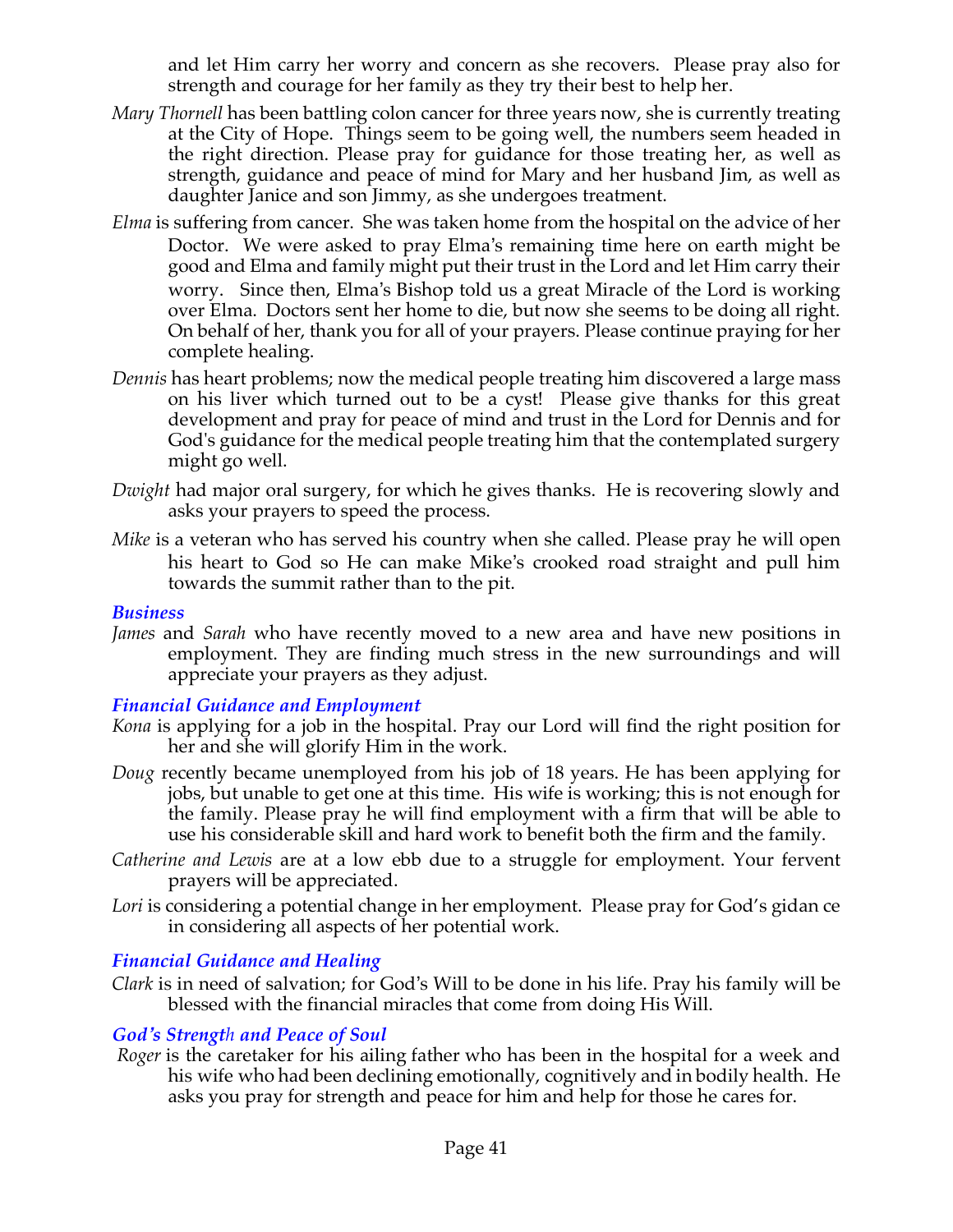*Charlie McCormack* asks your prayer the Holy Ghost might fill his heart with light and drive the darkness far away.

## *Guidance*

- *Zachary* is having huge problems growing up. He has let the wrong people guide his life and thinks he is the smartest person in the world. He cannot or will not see the destructive power of drugs and lies in his life. Pray his parents Lee and Shamu will come to see what course of action that they can take to help Zachary and safeguard his brother and sister. Please pray for God's guidance for all of them and in particular for Zachary to open his heart to God and his parents help.
- *Judy* seemingly does not want to allow the Holy Ghost into her heart so she might come to know our Lord and Savior, despite the efforts of her family. Please pray for her to open her heat and for her family to be at peace with their efforts.
- *Barbara* has been recovering from cancer for the last three years. Pray for her husband Bill who has come down with a mental illness that may have been caused by much stress the last few years. Barbara and Bill will appreciate your prayers.
- *Larry* is very weak and has periods of confusion and depression. Larry has been in the hospital and recently moved to a rehab. Please keep him in prayer as he begins to gain strength in the days ahead.
- *Thomas* recently learned as the result of a parole violation he will not be allowed to return to society for the remainder of his life. He is despairing and fearful of his inability to cope with this new news and God's plan for his life. Please pray he will be able to work with God to live with the choices he has made and go forward.
- *Cam* has gotten into some of the issues being with the wrong crowds, too much dinking and making the wrong decisions. Pray he will ask God to send the Holy Ghost in to straighten things out and he will listen when He speaks to him.
- *Paul* recently had his large toe amputated due to diabetes and is having a difficult recovery filled with fear about dying. He recently accepted Jesus as his savior and his family Rosie and Brenda are very grateful. Pray for strength for both Rosie and Brenda who are staying by his side through it all encouraging him on.
- *Steve* is addicted to alcohol, pain pills and gambling. Pray for wisdom, courage and strength to stick with treatment and follow God's plan for his life.
- *Eli* has some mental issues and has lost his way. He has yet to come to grips with the demons chasing him. Pray he will return to the Lord and his family. Pray they will ask God to send the Holy Ghost in to straighten things out and they will listen when He speaks to them. The family has been open to the Prince of Darkness and needs help.
- *Michael and his Family* ask your prayers for wisdom as they are under trial and affliction to follow the law of the land and yet honor God in so doing.
- *Flora* is in remission with cancer, but has high blood pressure and fatigue. Flora's Mother recently died and this has caused added stress. Please pray she will be able to let God carry her worry and sorrow so she can do the things she must do.
- *Elizabeth* needs your prayers for her general well being. Pray she might see the Light of the Lord and let Him guide her life.
- *Gunner* need your prayers for his general well being. Pray he might see the Light of the Lord and let Him guide his life.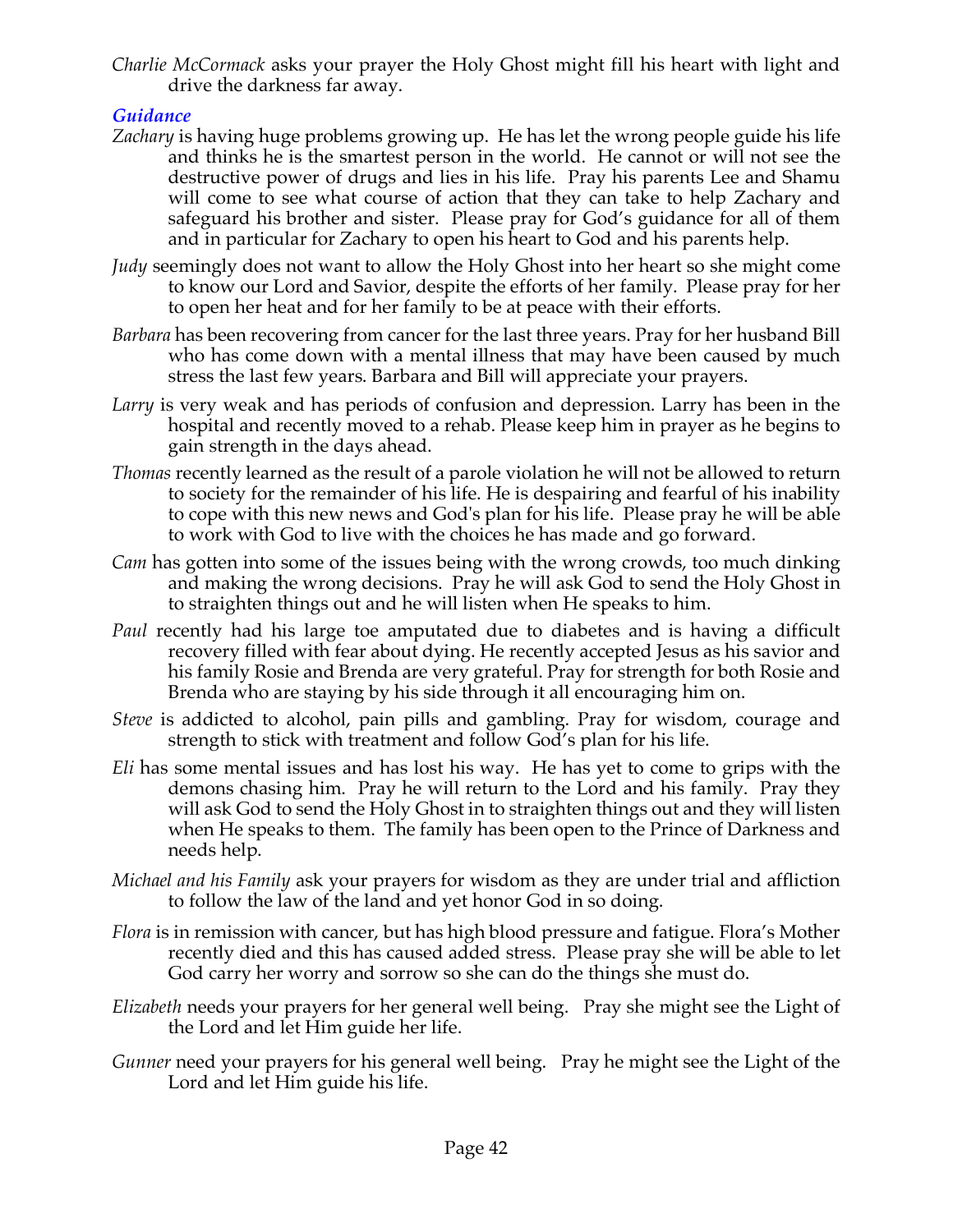- *Mitten* has a Christian talking to him about Christ. Mitten does not believe and does not seem to care. Please pray Mitten will see the light.
- *Kristen, Rickey and their two children* ask you to pray for grace, wisdom and understanding as they attempt to cope with infidelity, separation and possibly divorce as a result of backsliding from the Lord into the World.
- *Helene and her family* ask your prayers for them as they deal with the loss of Alan, husband and father.
- *Stephanie* seems to be very deeply into post partum depression after her baby was born prematurely. Please pray for her Mother in Law who is going a great distance to help Stephanie and her new Grandson. Pray that Stephanie will be able to direct her attention outward, rather than inward.
- *Caitlin* is in the grip of the Prince of Darkness; she thinks there is escape from reality in drugs. The saddest part is that reality is not as she sees it. Her family is despairing as they can do nothing to help her and ask that you pray for the Holy Ghost to enter into heart and show her the need for change before it is too late.
- *Nathaniel* is in spiritual turmoil. His family and friends will appreciate it if you will keep him in your prayers for him to find the root of his trouble and accept God's help.
- *Sam* and her *two children* have been living in a shelter and are to lose their place there. Please pray a place will be found they can stay in and recover.
- *Norrie* is facing daily exams in the weeks ahead. Pray for calmness and concentration and to do the best possible.
- *Jonathan* is addicted to drugs. He is now in jail awaiting trial. His parents and friends will appreciate it if you will keep him in your prayers for him to find the root of his trouble and accept God's help to heal addiction.
- *Beth* is suffering from ungodly treatment in her marriage. Please pray God will guide her in her behavior, actions and thoughts that she might be able to lead her husband to God so her marriage might prosper to the benefit of them.
- *Jeanette* has had many members of her family die from diabetes and several are near death now. Jeanette does not know the Lord and is despondent and perplexed about her family and herself. Please pray she can open her heart to allow the Holy Ghost in to bring her knowledge and understanding.
- *Sara* asks that you pray for guidance for her as she deals with the stresses of her family and life. Pray that she can separate those things which she can affect from those things which she cannot and give her grace to accept that she cannot do everything and can only change those things within her control. She asks for God's help for her business so that she might remain gainfully employed while keeping up with the needs of her mother and husband and healing her own problems.

*Jacquie* to open her heart to God and accept His Love and Grace.

## *School Challenges*

Destiny, Blake and Janet

## *Anglican Orthodox Church*

## *Madagascar*

Please pray for the people in Madagascar, in particular for the members of the Anglican Orthodox Church there, who are being subjected to terrible flooding and unceasing rain.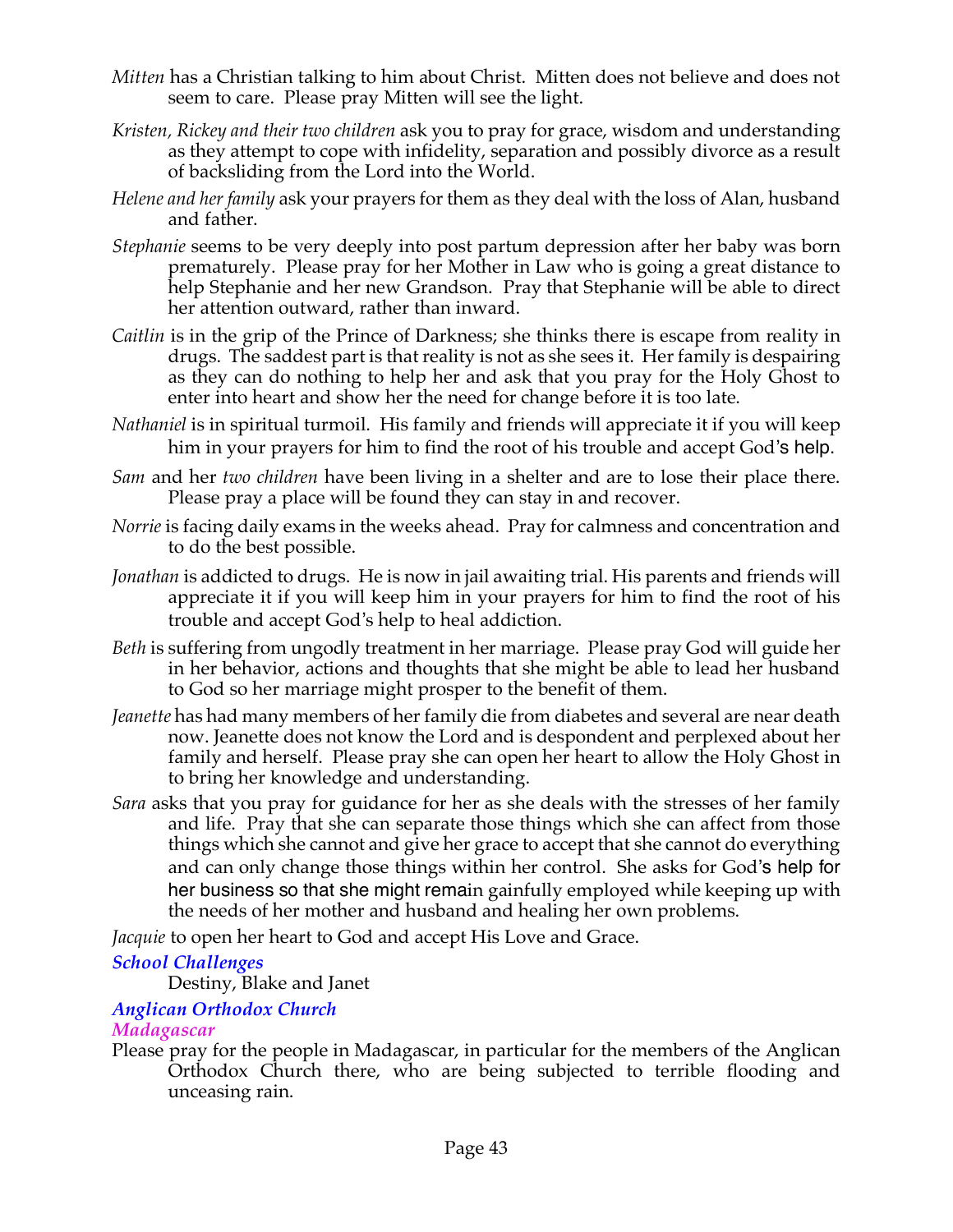#### *Indonesia*

Please pray for the Lord's will regarding the establishment of an AOC church in Indonesia.

#### *Pakistan*

*General and Ongoing -* The forces of evil are strong in Pakistan. The force of God stronger. Pray for our Christian family there.

*Ernest Jacob* Presiding Bishop Pakistan

#### *Congo*

Jimmy is a missionary in the Congo. There has been violent unrest in this country and also a water shortage. Please pray people will find water to drink and Jimmy will be a means of helping others to find the Lord.

#### *Serbia*

Bishop Igor Djurcik asks us to pray for peace between Serbia and the country of Kosovo which broke away from them in 2008. Kosovo is a muslim country and seems to be willing to provoke conflict; Serbia is a primarily Christian country which seems to be ready to return the conflict. Pray Serbia will look for the long term best interests of its people.

#### *Philippines*

Please pray a *Minister* will be found who would like to serve in Tabuk, in the Philippine Islands. The Anglican Orthodox Church has an established Church there and in the surrounding areas and need a Shepherd to lead the flock*.*

#### *Diocese of the Epiphany*

*Saint Paul's Moberly, Missouri* would like your prayers that the Holy Ghost might enter more fully into their hearts so that they might be more effective in spreading the Word of God.

#### *Diocese of Virginia*

*Saint Joseph of Arimathea Anglican Orthodox Church* is under a lot of stress. We all are, but they need even more prayer. Rev Roger Jessup, their wonderful minister, had to retire as he was so pressed by the duties of a primary care giver, in addition to all the worries of this world. Pray for trust in God for each member of the parish and for them to find economic relief.

#### *Armed Forces & Contractors*

Dustin (USAF - Stateside), Kristyna and Luis Aviles (Army - Fort Lewis, Washington), Airman Donny Patton (USAF - Hulbert Field, Florida), Jordan Brown (USMC – Recruiter - Iowa City, Iowa), Trevor Jennings (USAF - KC-10 Boom Operator – McGuire AFB, NJ), Trevor Di Marco (USN - Whidbey Island, EF-18 Pilot), Kurt Thomas (USN – Virginia), Ethan (US Army Airborne – Southwest Asia)

#### *For Our Country*

Our country has lost its way. Over half the people that vote, voted for a government that promises them things it cannot deliver in return for their souls which it can, will and does take. Our foreign policy backs the rise of Islam, we turn our backs on those who would follow God and arm those who murder them. Pray God will raise up a leader from among the people who can turn the country's course 180° and attempt to come back to God. Pray the people will recognize that they are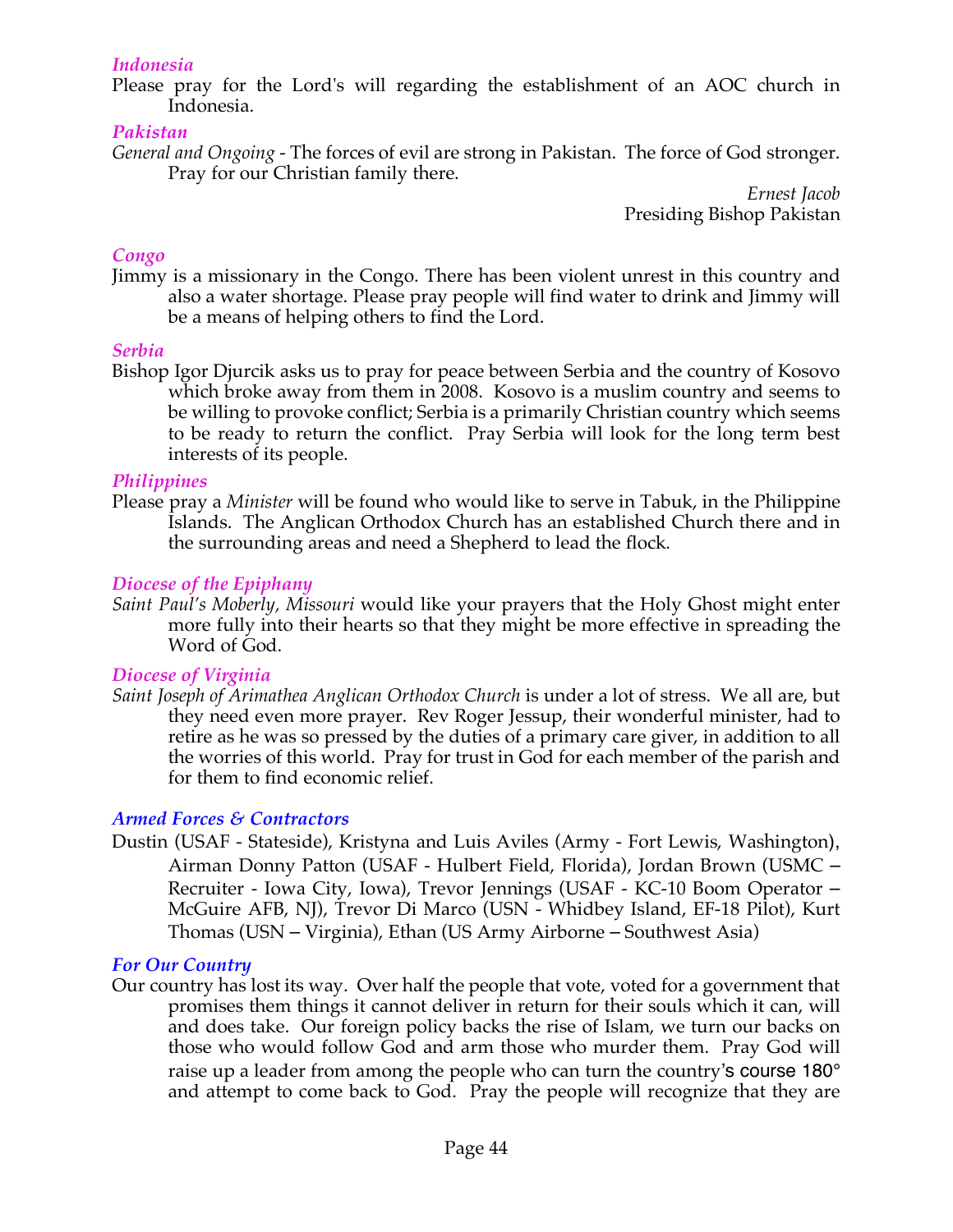headed down a smooth wide road into the pit, a road that will get smoother and smoother, steeper and steeper until the only possible way is down. Down, into the depths of the pit. Pray people will recognize there is:

- One True and Triune God who is goodness in and of Himself;
- All religions are not equal;
- All ways of life are not equal;
- The Bible holds the Key to Life;
- All rights come from God, not the State;
- Good;
- Bad;
- Evil;
- Right;
- Wrong;
- Allah is the Devil;
- Abortion is no more than sacrifice of children to Baal.

Pray this recognition will not come too late. Pray we will, each of us, do our duty to God, Country and Family, putting His Honor above all.

## *Persecuted*

Around the world, Christians are under attack, not only in the Muslim world, but from Hindus and others in India. Also, they are under continual attack in the name of Separation of Church and State in the western world, as it becomes actively atheist or pro-devil buddy. Please pray for God's guidance and protection for all persecuted Christians and those around them.

## *Education*

- *Aaron* is in need of God's guidance to see what he needs to do to fulfill his potential and live his life in a manner which will bring true happiness to him.
- *Thomas Dabney* is attending Delta State University in Cleveland, Mississippi, to finish his Bachelor's Degree. Please pray for Thomas to focus on education and do his very best at school.
- Jim and Mary Lou's grandson *Pearce*, who is entering college this 22 August 2107.
- A good, happy and productive year for our Jim and Mary Lou's grandson *Colin* who is entering his Junior Year in High School.
- Jim and Mary Lou's granddaughter *Lucy*, who will be entering second grade for gifted children. Pray it will be the challenge she needs and she will also mature socially.

#### *The near future, as well as Next Sunday*

3 December 2017 – First Sunday in Advent – Morning Prayer - Service start time 1000 (10:00 am); welcome or gathering songs before the service at 0945 (9:45 am); **Time 1000 (10:00 am); Location – 10603 Burrell Way, Descanso, CA**

10 December 2017 – Second Sunday in Advent – Morning Prayer - Service start time 1000 (10:00 am); welcome or gathering songs before the service at 0945 (9:45 am); **Time 1000 (10:00 am); Location – 10603 Burrell Way, Descanso, CA**